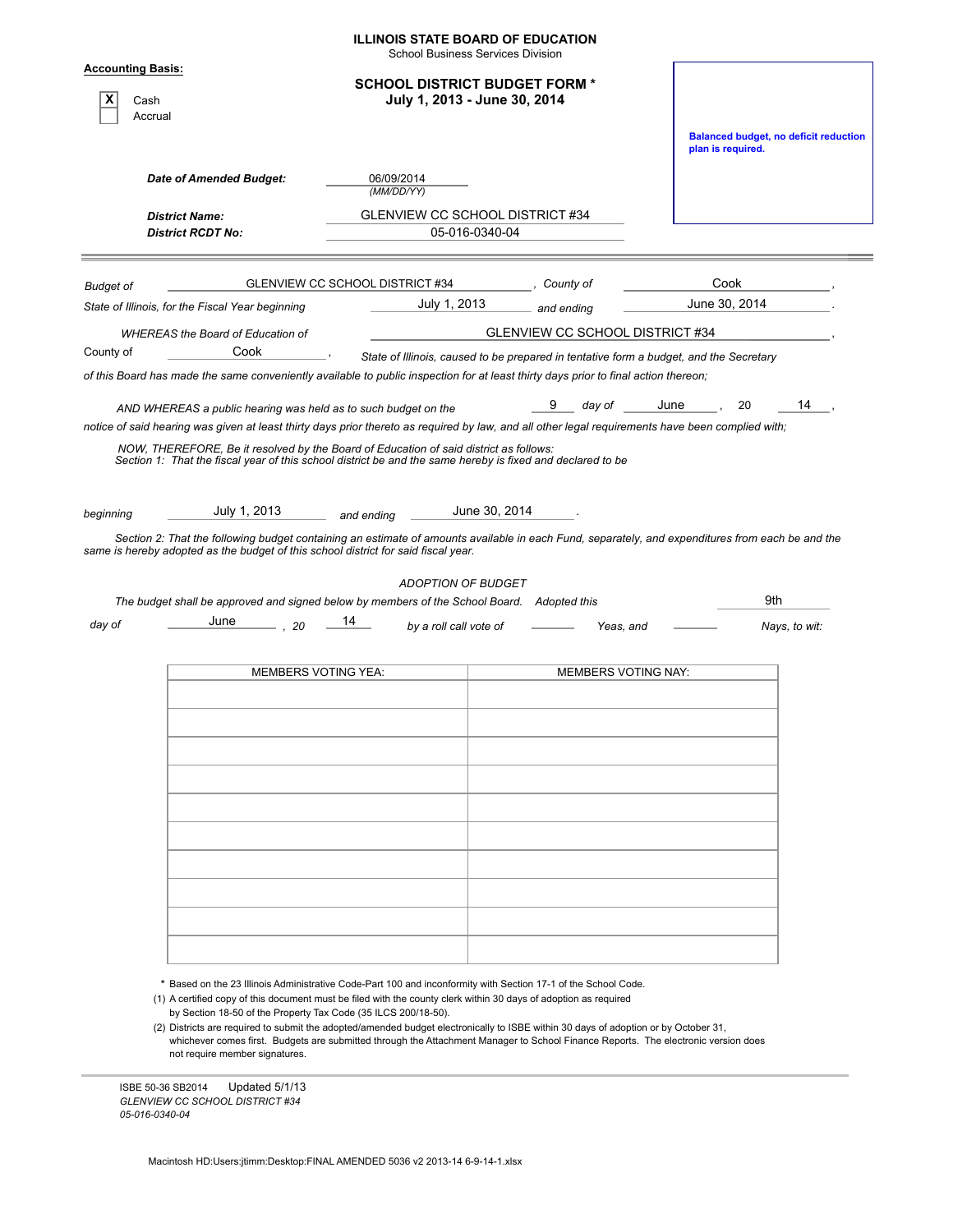| Begin entering data on EstRev 5-10 and EstExp 11-17 tabs.                                                                          |              | (10)         | (20)                        | (30)                           | (40)           | (50)                                                      | (60)                    | (70)                | (80)         | (90)                                   |
|------------------------------------------------------------------------------------------------------------------------------------|--------------|--------------|-----------------------------|--------------------------------|----------------|-----------------------------------------------------------|-------------------------|---------------------|--------------|----------------------------------------|
| Description                                                                                                                        | Acct<br>#    | Educational  | Operations &<br>Maintenance | <b>Debt Service</b>            | Transportation | <b>Municipal</b><br>Retirement/<br><b>Social Security</b> | <b>Capital Projects</b> | <b>Working Cash</b> | Tort         | <b>Fire Prevention &amp;</b><br>Safety |
| <b>ESTIMATED BEGINNING FUND BALANCE July 1. 2013 1</b>                                                                             |              | 32.366.243   | 3,653,779                   | 2,481,753                      | 2,278,345      | 807,478                                                   | 17,823                  | 1,739,330           | 190,420      | 141,913                                |
| <b>RECEIPTS/REVENUES</b>                                                                                                           |              |              |                             |                                |                |                                                           |                         |                     |              |                                        |
| <b>LOCAL SOURCES</b><br>FLOW-THROUGH RECEIPTS/REVENUES FROM ONE                                                                    | 1000<br>2000 | 49,149,033   | 4,880,095                   | 3,998,584                      | 1,373,943      | 1,875,222                                                 | 200                     | 17,200              | 447,493      | 500                                    |
| <b>DISTRICT TO ANOTHER DISTRICT</b>                                                                                                |              | $\Omega$     | $\Omega$                    |                                | $\Omega$       | $\mathbf 0$                                               |                         |                     |              |                                        |
| <b>STATE SOURCES</b>                                                                                                               | 3000         | 4,120,546    | 56,250                      | $\Omega$                       | 1,130,904      | $\overline{0}$                                            | $\mathbf{0}$            | $\overline{0}$      | $\mathbf{0}$ | $\overline{0}$                         |
| <b>FEDERAL SOURCES</b>                                                                                                             | 4000         | 2,457,740    | $\Omega$                    | $\Omega$                       | $\Omega$       | $\Omega$                                                  | $\mathbf{0}$            | $\overline{0}$      | $\mathbf{0}$ | $\overline{0}$                         |
| <b>Total Direct Receints/Revenues<sup>8</sup></b>                                                                                  |              | 55,727,319   | 4,936,345                   | 3,998,584                      | 2,504,847      | 1,875,222                                                 | 200                     | 17,200              | 447,493      | 500                                    |
| Receipts/Revenues for "On Behalf" Payments <sup>2</sup>                                                                            | 3998         | 11,879,785   |                             |                                |                |                                                           |                         |                     |              |                                        |
| <b>Total Receipts/Revenues</b>                                                                                                     |              | 67,607,104   | 4,936,345                   | 3,998,584                      | 2,504,847      | 1,875,222                                                 | 200                     | 17,200              | 447,493      | 500                                    |
| <b>DISBURSEMENTS/EXPENDITURES</b>                                                                                                  |              |              |                             |                                |                |                                                           |                         |                     |              |                                        |
| <b>INSTRUCTION</b>                                                                                                                 | 1000         | 37,119,665   |                             |                                |                | 1,875,222                                                 |                         |                     |              |                                        |
| <b>SUPPORT SERVICES</b>                                                                                                            | 2000         | 16,614,574   | 5,108,595                   |                                | 2,970,460      | $\mathbf 0$                                               | 268,332                 |                     | 488,000      | 175,677                                |
| <b>COMMUNITY SERVICES</b>                                                                                                          | 3000         | 38,823       |                             |                                | $\mathbf{0}$   | $\mathbf 0$                                               |                         |                     |              |                                        |
| PAYMENTS TO OTHER DISTRICTS & GOVT UNITS                                                                                           | 4000         | 599,953      | 3,500                       | $\Omega$                       | $\mathbf{0}$   | $\mathbf 0$                                               | $\mathbf{0}$            |                     |              | $\mathbf{0}$                           |
| <b>DEBT SERVICES</b>                                                                                                               | 5000         | $\mathbf{0}$ | $\Omega$                    | 4,220,650                      | $\mathbf{0}$   | $\mathbf 0$                                               |                         |                     | $\mathbf{0}$ | $\overline{0}$                         |
| <b>PROVISION FOR CONTINGENCIES</b>                                                                                                 | 6000         | $\mathbf{0}$ | $\Omega$                    | $\Omega$                       | $\mathbf{0}$   | $\mathbf 0$                                               | $\mathbf{0}$            |                     | $\mathbf{0}$ | $\mathbf{0}$                           |
| <b>Total Direct Disbursements/Expenditures 9</b>                                                                                   |              | 54,373,015   | 5,112,095                   | 4,220,650                      | 2,970,460      | 1,875,222                                                 | 268,332                 |                     | 488,000      | 175,677                                |
| Disbursements/Expenditures for "On Behalf" Payments <sup>2</sup>                                                                   | 4180         | 11,879,785   | $\mathbf{0}$                | $\Omega$                       | $\mathbf{0}$   | $\mathbf{0}$                                              | $\Omega$                |                     | $\mathbf{0}$ | $\Omega$                               |
| <b>Total Disbursements/Expenditures</b>                                                                                            |              | 66,252,800   | 5,112,095                   | 4,220,650                      | 2,970,460      | 1,875,222                                                 | 268,332                 |                     | 488,000      | 175,677                                |
| Excess of Direct Receipts/Revenues Over (Under) Direct                                                                             |              |              |                             |                                |                |                                                           |                         |                     |              |                                        |
| Disbursements/Expenditures                                                                                                         |              | 1,354,304    | (175, 750)                  | (222,066)                      | (465, 613)     | $\mathbf 0$                                               | (268, 132)              | 17,200              | (40, 507)    | (175, 177)                             |
| <b>OTHER SOURCES/USES OF FUNDS</b>                                                                                                 |              |              |                             |                                |                |                                                           |                         |                     |              |                                        |
| OTHER SOURCES OF FUNDS (7000)                                                                                                      |              |              |                             |                                |                |                                                           |                         |                     |              |                                        |
| PERMANENT TRANSFER FROM VARIOUS FUNDS                                                                                              | 7110         |              |                             |                                |                |                                                           |                         |                     |              |                                        |
| Abolishment the Working Cash Fund <sup>16</sup>                                                                                    | 7110         |              | 3.507.246                   |                                |                |                                                           |                         |                     |              |                                        |
| Abatement of the Working Cash Fund <sup>16</sup><br>Transfer of Working Cash Fund Interest                                         | 7120         |              |                             |                                |                |                                                           |                         |                     |              |                                        |
| <b>Transfer Among Funds</b>                                                                                                        | 7130         |              |                             |                                |                |                                                           |                         |                     |              |                                        |
| Transfer of Interest                                                                                                               | 7140         |              |                             |                                |                |                                                           |                         |                     |              |                                        |
| Transfer from Capital Projects Fund to O&M Fund                                                                                    | 7150         |              | $\mathbf{0}$                |                                |                |                                                           |                         |                     |              |                                        |
| Transfer of Excess Fire Prev & Safety Tax & Interest 3                                                                             | 7160         |              | $\Omega$                    |                                |                |                                                           |                         |                     |              |                                        |
| Proceeds to O&M Fund                                                                                                               | 7170         |              |                             |                                |                |                                                           |                         |                     |              |                                        |
| Transfer of Excess Accumulated Fire Prev & Safety Bond and Int <sup>3a</sup> Proceeds to<br>Debt Service Fund                      |              |              |                             | $\Omega$                       |                |                                                           |                         |                     |              |                                        |
| SALE OF BONDS (7200)                                                                                                               |              |              |                             |                                |                |                                                           |                         |                     |              |                                        |
| Principal on Bonds Sold <sup>4</sup>                                                                                               | 7210         |              |                             |                                |                |                                                           |                         | 3,320,000           |              | 1,500,000                              |
| Premium on Bonds Sold                                                                                                              | 7220         |              |                             |                                |                |                                                           |                         | 276,526             |              |                                        |
| Accrued Interest on Bonds Sold                                                                                                     | 7230         |              |                             |                                |                |                                                           |                         |                     |              |                                        |
| Sale or Compensation for Fixed Assets <sup>5</sup>                                                                                 | 7300         |              |                             |                                |                |                                                           |                         |                     |              |                                        |
| Transfer to Debt Service to Pay Principal on Capital Leases                                                                        | 7400         |              |                             | 14,000                         |                |                                                           |                         |                     |              |                                        |
| Transfer to Debt Service Fund to Pay Interest on Capital Leases<br>Transfer to Debt Service Fund to Pay Principal on Revenue Bonds | 7500<br>7600 |              |                             | 4,200                          |                |                                                           |                         |                     |              |                                        |
| Transfer to Debt Service Fund to Pay Interest on Revenue Bonds                                                                     | 7700         |              |                             | $\overline{0}$<br>$\mathbf{0}$ |                |                                                           |                         |                     |              |                                        |
| Transfer to Capital Projects Fund                                                                                                  | 7800         |              |                             |                                |                |                                                           | 3,507,246               |                     |              |                                        |
| <b>ISBE Loan Proceeds</b>                                                                                                          | 7900         |              |                             |                                |                |                                                           |                         |                     |              |                                        |
| Other Sources Not Classified Elsewhere                                                                                             | 7990         |              |                             |                                |                |                                                           |                         |                     |              |                                        |
| <b>Total Other Sources of Funds<sup>8</sup></b>                                                                                    |              | $\mathbf{0}$ | 3,507,246                   | 18,200                         | $\mathbf{0}$   | $\mathbf 0$                                               | 3,507,246               | 3,596,526           | $\mathbf{0}$ | 1,500,000                              |
| OTHER USES OF FUNDS (8000)                                                                                                         |              |              |                             |                                |                |                                                           |                         |                     |              |                                        |
| TRANSFER TO VARIOUS OTHER FUNDS (8100)                                                                                             |              |              |                             |                                |                |                                                           |                         |                     |              |                                        |
| Abolishment or Abatement of the Working Cash Fund 16                                                                               | 8110         |              |                             |                                |                |                                                           |                         | 3,507,246           |              |                                        |
| Transfer of Working Cash Fund Interest                                                                                             | 8120         |              |                             |                                |                |                                                           |                         | $\Omega$            |              |                                        |
| <b>Transfer Among Funds</b>                                                                                                        | 8130         |              |                             |                                |                |                                                           |                         |                     |              |                                        |
| Transfer of Interest <sup>6</sup><br>Transfer from Capital Projects Fund to O&M Fund                                               | 8140<br>8150 |              |                             |                                |                |                                                           |                         |                     |              |                                        |
|                                                                                                                                    | 8160         |              |                             |                                |                |                                                           |                         |                     |              |                                        |
| Transfer of Excess Fire Prev & Safety Tax & Interest 3<br>Proceeds<br>to O&M Fund                                                  | 8170         |              |                             |                                |                |                                                           |                         |                     |              |                                        |
| Transfer of Excess Accumulated Fire Prev & Safety Bond 3a<br>and<br>Int Proceeds to Debt Service Fund                              |              |              |                             |                                |                |                                                           |                         |                     |              |                                        |
| Taxes Pledged to Pay Principal on Capital Leases                                                                                   | 8410         |              |                             |                                |                |                                                           |                         |                     |              |                                        |
| Grants/Reimbursements Pledged to Pay Principal on Capital Leases                                                                   | 8420         |              |                             |                                |                |                                                           |                         |                     |              |                                        |
| Other Revenues Pledged to Pay Principal on Capital Leases<br>Fund Balance Transfers Pledged to Pay Principal on Capital Leases     | 8430<br>8440 | 14,000       |                             |                                |                |                                                           |                         |                     |              |                                        |
| Taxes Pledged to Pay Interest on Capital Leases                                                                                    | 8510         |              |                             |                                |                |                                                           |                         |                     |              |                                        |
| Grants/Reimbursements Pledged to Pay Interest on Capital Leases                                                                    | 8520         |              |                             |                                |                |                                                           |                         |                     |              |                                        |
| Other Revenues Pledged to Pay Interest on Capital Leases                                                                           | 8530         | 4,200        |                             |                                |                |                                                           |                         |                     |              |                                        |
| Fund Balance Transfers Pledged to Pay Interest on Capital Leases<br>Taxes Pledged to Pay Principal on Revenue Bonds                | 8540<br>8610 |              |                             |                                |                |                                                           |                         |                     |              |                                        |
| Grants/Reimbursements Pledged to Pay Principal on Revenue Bonds                                                                    | 8620         |              |                             |                                |                |                                                           |                         |                     |              |                                        |
| Other Revenues Pledged to Pay Principal on Revenue Bonds                                                                           | 8630         |              |                             |                                |                |                                                           |                         |                     |              |                                        |
| Fund Balance Transfers Pledged to Pay Principal on Revenue Bonds                                                                   | 8640         |              |                             |                                |                |                                                           |                         |                     |              |                                        |
| Taxes Pledged to Pay Interest on Revenue Bonds<br>Maciniosh HD:Users:jtimm:Desktop:FINAL AMENDED 5036 v2 2013-14-6-9-14-1.xlsx     |              |              |                             |                                |                |                                                           |                         |                     |              |                                        |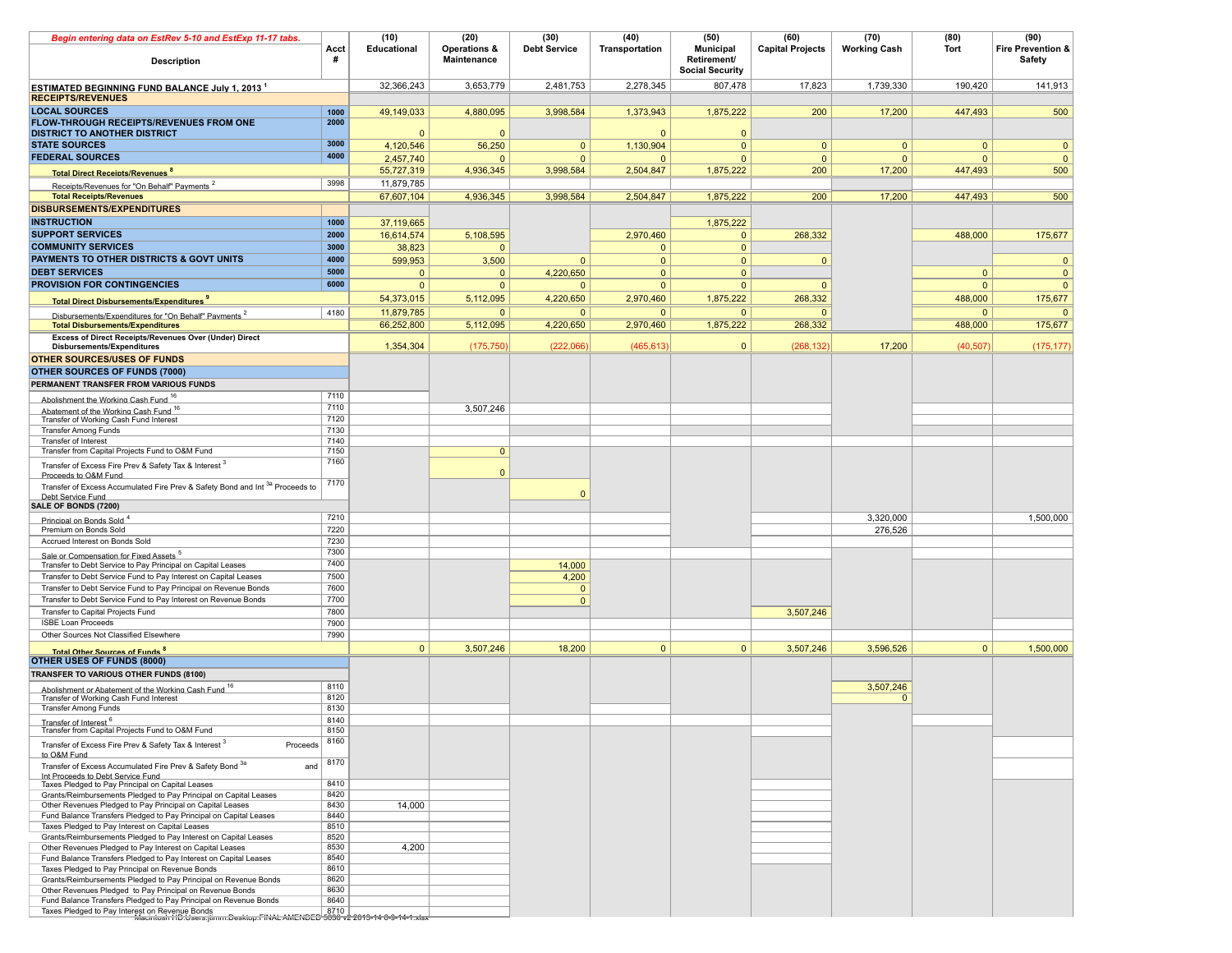| Begin entering data on EstRev 5-10 and EstExp 11-17 tabs.       |      | (10)        | (20)                                   | (30)                | (40)           | (50)                                                      | (60)                    | (70)                | (80)        | (90)                                   |
|-----------------------------------------------------------------|------|-------------|----------------------------------------|---------------------|----------------|-----------------------------------------------------------|-------------------------|---------------------|-------------|----------------------------------------|
| <b>Description</b>                                              | Acct | Educational | <b>Operations &amp;</b><br>Maintenance | <b>Debt Service</b> | Transportation | <b>Municipal</b><br>Retirement/<br><b>Social Security</b> | <b>Capital Projects</b> | <b>Working Cash</b> | <b>Tort</b> | <b>Fire Prevention &amp;</b><br>Safety |
| Grants/Reimbursements Pledged to Pay Interest on Revenue Bonds  | 8720 |             |                                        |                     |                |                                                           |                         |                     |             |                                        |
| Other Revenues Pledged to Pay Interest on Revenue Bonds         | 8730 |             |                                        |                     |                |                                                           |                         |                     |             |                                        |
| Fund Balance Transfers Pledged to Pay Interest on Revenue Bonds | 8740 |             |                                        |                     |                |                                                           |                         |                     |             |                                        |
| Taxes Transferred to Pay for Capital Projects                   | 8810 |             |                                        |                     |                |                                                           |                         |                     |             |                                        |
| Grants/Reimbursements Pledged to Pay for Capital Projects       | 8820 |             |                                        |                     |                |                                                           |                         |                     |             |                                        |
| Other Revenues Pledged to Pay for Capital Projects              | 8830 |             |                                        |                     |                |                                                           |                         |                     |             |                                        |
| Fund Balance Transfers Pledged to Pay for Capital Projects      | 8840 |             | 3.507.246                              |                     |                |                                                           |                         |                     |             |                                        |
| Transfer to Debt Service Fund to Pay Principal on ISBE Loans    | 8910 |             |                                        |                     |                |                                                           |                         |                     |             |                                        |
| Other Uses Not Classified Elsewhere                             | 8990 |             |                                        |                     |                |                                                           |                         | 89.280              |             |                                        |
| Total Other Lises of Funds <sup>9</sup>                         |      | 18,200      | 3,507,246                              |                     |                |                                                           |                         | 3,596,526           |             |                                        |
| <b>Total Other Sources/Uses of Fund</b>                         |      | (18,200)    |                                        | 18,200              |                |                                                           | 3.507.246               |                     | $\Omega$    | 1,500,000                              |
| <b>ESTIMATED ENDING FUND BALANCE June 30, 2014</b>              |      | 33.702.347  | 3.478.029                              | 2.277.887           | 1.812.732      | 807,478                                                   | 3.256.937               | 1.756.530           | 149,913     | 1,466,736                              |

### **SUMMARY OF EXPENDITURES (by Major Object)**

| Description                     | Acct | (10)<br>Educational | (20)<br><b>Operations &amp;</b><br>Maintenance | (30)<br><b>Debt Service</b> | ___<br>(40)<br>Transportation | (50)<br><b>Municipal</b><br>Retirement/ | (60)<br><b>Capital Projects</b> | (70)<br><b>Working Cash</b> | (80)<br><b>Tort</b> | (90)<br>Fire Prevention & Total By Object<br>Safety |            |
|---------------------------------|------|---------------------|------------------------------------------------|-----------------------------|-------------------------------|-----------------------------------------|---------------------------------|-----------------------------|---------------------|-----------------------------------------------------|------------|
|                                 |      |                     |                                                |                             |                               | <b>Social Security</b>                  |                                 |                             |                     |                                                     |            |
| <b>Object Name</b>              |      |                     |                                                |                             |                               |                                         |                                 |                             |                     |                                                     |            |
| Salaries                        | 100  | 38,030,610          | 1,797,354                                      |                             | 73,509                        |                                         |                                 |                             |                     |                                                     | 39,901,473 |
| <b>Employee Benefits</b>        | 200  | 6,712,376           | 618,691                                        |                             | 12,848                        | 1.875.222                               |                                 |                             |                     |                                                     | 9,219,137  |
| <b>Purchased Services</b>       | 300  | 2,572,490           | 644,600                                        |                             | 2,864,106                     |                                         | 225,760                         |                             | 488,000             | 124,239                                             | 6,919,195  |
| <b>Supplies &amp; Materials</b> | 400  | 1,757,029           | 1,000,250                                      |                             | 5,300                         |                                         |                                 |                             |                     |                                                     | 2,762,579  |
| <b>Capital Outlay</b>           | 500  | 1,364,962           | 1,048,700                                      |                             |                               |                                         | 42,572                          |                             |                     | 51,438                                              | 2,507,672  |
| <b>Other Objects</b>            | 600  | 3,910,548           | 2,500                                          | 4.220.650                   |                               |                                         |                                 |                             |                     |                                                     | 8,133,698  |
| Non-Capitalized Equipment       | 700  |                     |                                                |                             |                               |                                         |                                 |                             |                     |                                                     |            |
| <b>Termination Benefits</b>     | 800  | 25,000              |                                                |                             | 14,697                        |                                         |                                 |                             |                     |                                                     | 39,697     |
| <b>Total Expenditures</b>       |      | 54,373,015          | 5,112,095                                      | 4,220,650                   | 2,970,460                     | 1,875,222                               | 268,332                         |                             | 488,000             | 175,677                                             | 69,483,451 |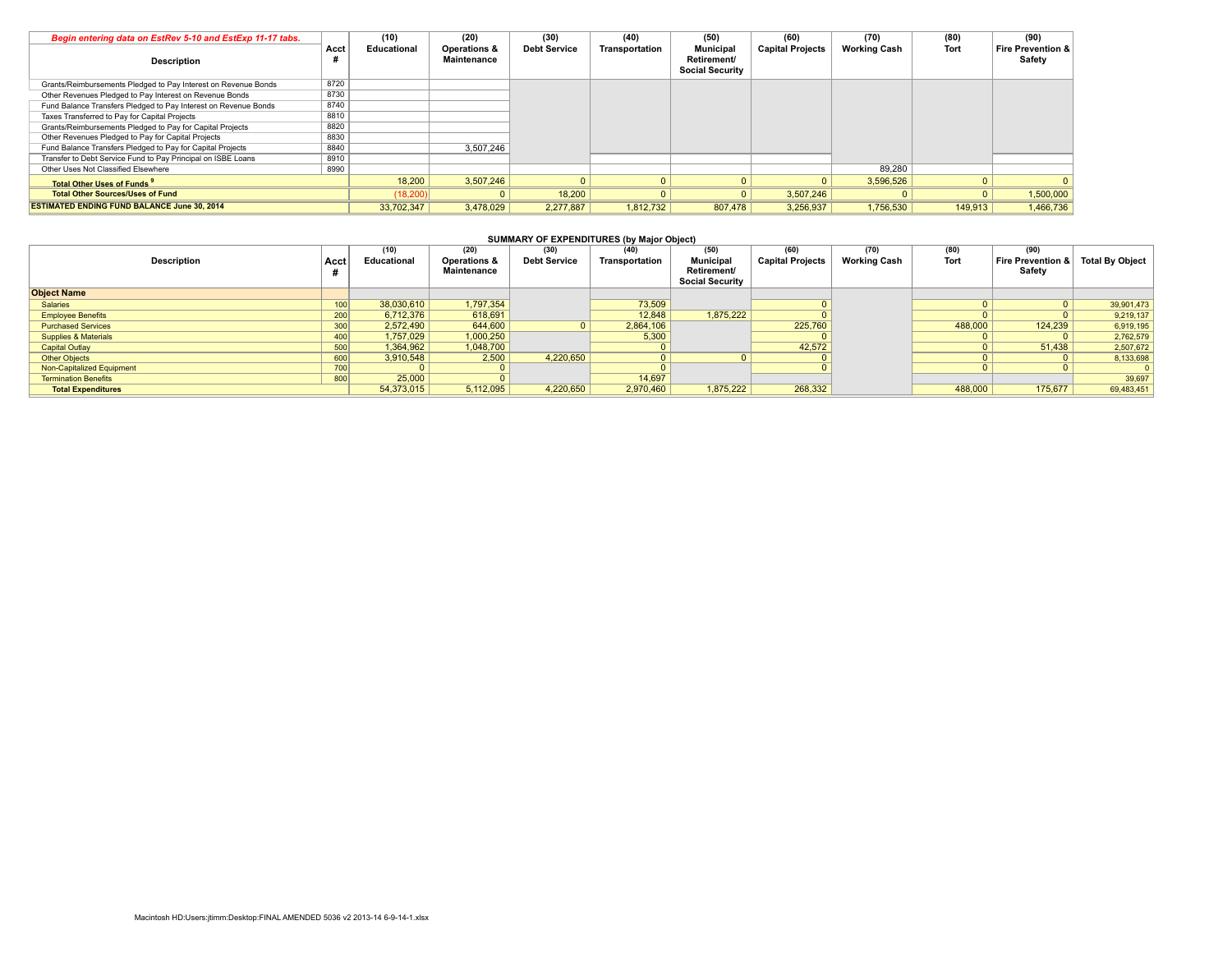|                                                                          |      | (10)               | (20)               | (30)                | (40)           | (50)                                  | (60)                    | (70)                | (80)         | (90)                         |
|--------------------------------------------------------------------------|------|--------------------|--------------------|---------------------|----------------|---------------------------------------|-------------------------|---------------------|--------------|------------------------------|
|                                                                          | Acct | <b>Educational</b> | Operations &       | <b>Debt Service</b> | Transportation | Municipal                             | <b>Capital Projects</b> | <b>Working Cash</b> | Tort         | <b>Fire Prevention &amp;</b> |
| <b>Description</b>                                                       |      |                    | <b>Maintenance</b> |                     |                | Retirement/<br><b>Social Security</b> |                         |                     |              | Safety                       |
| BEGINNING CASH BALANCE ON HAND July 1. 2013                              |      | 32,446,975         | 3,653,779          | 2,481,753           | 2,278,345      | 807,478                               | 17,823                  | 1,739,330           | 190,420      | 141,913                      |
| <b>Total Direct Receipts &amp; Other Sources</b>                         |      | 55,727,319         | 8,443,591          | 4,016,784           | 2,504,847      | 1,875,222                             | 3,507,446               | 3,613,726           | 447,493      | 1,500,500                    |
| <b>OTHER RECEIPTS</b>                                                    |      |                    |                    |                     |                |                                       |                         |                     |              |                              |
| Interfund Loans Payable (Loans from Other Funds)                         | 411  |                    |                    |                     |                |                                       |                         |                     |              |                              |
| Interfund Loans Receivable (Repayment of Loans)                          | 141  |                    |                    |                     |                |                                       |                         |                     |              |                              |
| Notes and Warrants Pavable                                               | 433  |                    |                    |                     |                |                                       |                         |                     |              |                              |
| <b>Other Current Assets</b>                                              | 199  |                    |                    |                     |                |                                       |                         |                     |              |                              |
| <b>Total Other Receipts</b>                                              |      | $\Omega$           | $\mathbf{0}$       | $\Omega$            | $\Omega$       | $\Omega$                              | $\mathbf{0}$            | $\Omega$            | $\mathbf{0}$ | $\mathbf{0}$                 |
| <b>Total Direct Receipts, Other Sources, &amp; Other Receipts</b>        |      | 55,727,319         | 8,443,591          | 4,016,784           | 2,504,847      | 1,875,222                             | 3,507,446               | 3,613,726           | 447,493      | 1,500,500                    |
| <b>Total Amount Available</b>                                            |      | 88,174,294         | 12,097,370         | 6,498,537           | 4,783,192      | 2,682,700                             | 3,525,269               | 5,353,056           | 637,913      | 1,642,413                    |
| <b>Total Direct Disbursements &amp; Other Uses 9</b>                     |      | 54,391,215         | 8,619,341          | 4,220,650           | 2,970,460      | 1,875,222                             | 268,332                 | 3,596,526           | 488,000      | 175,677                      |
| <b>OTHER DISBURSEMENTS</b>                                               |      |                    |                    |                     |                |                                       |                         |                     |              |                              |
| Interfund Loans Receivable (Loans to Other Funds) <sup>10</sup>          | 141  |                    |                    |                     |                |                                       |                         |                     |              |                              |
| Interfund Loans Payable (Repayment of Loans)                             | 411  |                    |                    |                     |                |                                       |                         |                     |              |                              |
| Notes and Warrants Payable                                               | 433  |                    |                    |                     |                |                                       |                         |                     |              |                              |
| <b>Other Current Liabilities</b>                                         | 499  |                    |                    |                     |                |                                       |                         |                     |              |                              |
| <b>Total Other Disbursements</b>                                         |      | $\mathbf{0}$       | $\mathbf{0}$       | $\overline{0}$      | $\mathbf{0}$   | $\mathbf{0}$                          | $\mathbf{0}$            | $\mathbf{0}$        | $\mathbf{0}$ | $\mathbf{0}$                 |
| <b>Total Direct Disbursements, Other Uses, &amp; Other Disbursements</b> |      | 54,391,215         | 8,619,341          | 4,220,650           | 2,970,460      | 1,875,222                             | 268,332                 | 3,596,526           | 488,000      | 175,677                      |
| <b>ENDING CASH BALANCE ON HAND June 30, 2014</b>                         |      | 33,783,079         | 3,478,029          | 2,277,887           | 1,812,732      | 807,478                               | 3,256,937               | 1,756,530           | 149,913      | 1,466,736                    |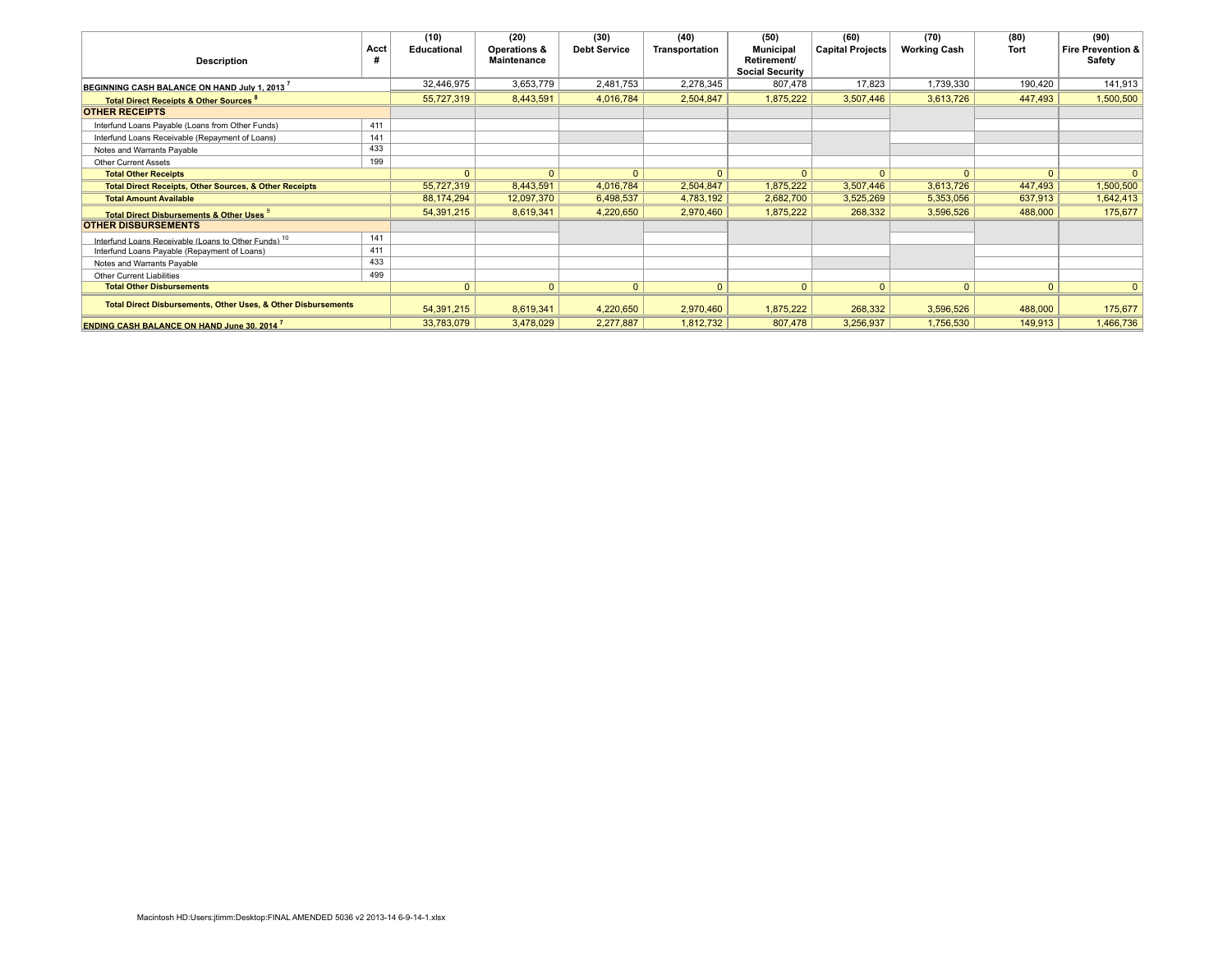|                                                                                                                                      |              | (10)                 | (20)                               | (30)                | (40)           | (50)                                                      | (60)                    | (70)                | (80)         | (90)                        |
|--------------------------------------------------------------------------------------------------------------------------------------|--------------|----------------------|------------------------------------|---------------------|----------------|-----------------------------------------------------------|-------------------------|---------------------|--------------|-----------------------------|
| <b>Description</b>                                                                                                                   | Acct<br>#    | Educational          | Operations &<br><b>Maintenance</b> | <b>Debt Service</b> | Transportation | <b>Municipal</b><br>Retirement/<br><b>Social Security</b> | <b>Capital Projects</b> | <b>Working Cash</b> | <b>Tort</b>  | Fire Prevention &<br>Safety |
| <b>RECEIPTS/REVENUES FROM LOCAL SOURCES</b>                                                                                          |              |                      |                                    |                     |                |                                                           |                         |                     |              |                             |
| AD VALOREM TAXES LEVIED BY LOCAL EDUCATION AGENCY                                                                                    |              |                      |                                    |                     |                |                                                           |                         |                     |              |                             |
| Designated Purposes Levies <sup>11</sup>                                                                                             | $\sim$       | 36,859,017           | 4,289,595                          | 3,973,984           | 1,286,243      | 1,811,222                                                 |                         |                     | 445,993      |                             |
| Leasing Purposes Levy <sup>12</sup>                                                                                                  | 1130         |                      |                                    |                     |                |                                                           |                         |                     |              |                             |
| Special Education Purposes Levy                                                                                                      | 1140         |                      |                                    |                     |                |                                                           |                         |                     |              |                             |
| FICA and Medicare Only Levies                                                                                                        | 1150         |                      |                                    |                     |                |                                                           |                         |                     |              |                             |
| Area Vocational Construction Purposes Levy<br>Summer School Purposes Levy                                                            | 1160<br>1170 |                      |                                    |                     |                |                                                           |                         |                     |              |                             |
| Other Tax Levies (Describe & Itemize)                                                                                                | 1190         |                      |                                    |                     |                |                                                           |                         |                     |              |                             |
| <b>Total Ad Valorem Taxes Levied by District</b>                                                                                     |              | 36,859,017           | 4,289,595                          | 3,973,984           | 1,286,243      | 1,811,222                                                 | $\mathbf{0}$            | $\mathbf{0}$        | 445,993      | $\overline{0}$              |
| PAYMENTS IN LIEU OF TAXES                                                                                                            |              |                      |                                    |                     |                |                                                           |                         |                     |              |                             |
| Mobile Home Privilege Tax                                                                                                            | 1210         |                      |                                    |                     |                |                                                           |                         |                     |              |                             |
| Payments from Local Housing Authority                                                                                                | 1220         |                      |                                    |                     |                |                                                           |                         |                     |              |                             |
| Corporate Personal Property Replacement Taxes 13<br>Other Payments in Lieu of Taxes (Describe & Itemize)                             | 1230<br>1290 | 627,416<br>9,177,000 |                                    |                     |                | 56,000                                                    |                         |                     |              |                             |
| <b>Total Payments in Lieu of Taxes</b>                                                                                               |              | 9,804,416            | 0                                  | $\overline{0}$      | $\mathbf{0}$   | 56,000                                                    | $\mathbf{0}$            | $\mathbf{0}$        | $\mathbf{0}$ | 0 <sup>1</sup>              |
| <b>TUITION</b>                                                                                                                       |              |                      |                                    |                     |                |                                                           |                         |                     |              |                             |
| Regular Tuition from Pupils or Parents (In State)                                                                                    | 1311         | 3,000                |                                    |                     |                |                                                           |                         |                     |              |                             |
| Regular Tuition from Other Districts (In State)                                                                                      | 1312         |                      |                                    |                     |                |                                                           |                         |                     |              |                             |
| Regular Tuition from Other Sources (In State)                                                                                        | 1313         |                      |                                    |                     |                |                                                           |                         |                     |              |                             |
| Regular Tuition from Other Sources (Out of State)                                                                                    | 1314         |                      |                                    |                     |                |                                                           |                         |                     |              |                             |
| Summer School Tuition from Pupils or Parents (In State)<br>Summer School Tuition from Other Districts (In State)                     | 1321<br>1322 | 90,000               |                                    |                     |                |                                                           |                         |                     |              |                             |
| Summer School Tuition from Other Sources (In State)                                                                                  | 1323         |                      |                                    |                     |                |                                                           |                         |                     |              |                             |
| Summer School Tuition from Other Sources (Out of State)                                                                              | 1324         |                      |                                    |                     |                |                                                           |                         |                     |              |                             |
| CTE Tuition from Pupils or Parents (In State)                                                                                        | 1331         |                      |                                    |                     |                |                                                           |                         |                     |              |                             |
| CTE Tuition from Other Districts (In State)                                                                                          | 1332         |                      |                                    |                     |                |                                                           |                         |                     |              |                             |
| CTE Tuition from Other Sources (In State)<br>CTE Tuition from Other Sources (Out of State)                                           | 1333<br>1334 |                      |                                    |                     |                |                                                           |                         |                     |              |                             |
| Special Education Tuition from Pupils or Parents (In State)                                                                          | 1341         |                      |                                    |                     |                |                                                           |                         |                     |              |                             |
| Special Education Tuition from Other Districts (In State)                                                                            | 1342         |                      |                                    |                     |                |                                                           |                         |                     |              |                             |
| Special Education Tuition from Other Sources (In State)                                                                              | 1343         |                      |                                    |                     |                |                                                           |                         |                     |              |                             |
| Special Education Tuition from Other Sources (Out of State)                                                                          | 1344         |                      |                                    |                     |                |                                                           |                         |                     |              |                             |
| Adult Tuition from Pupils or Parents (In State)<br>Adult Tuition from Other Districts (In State)                                     | 1351<br>1352 |                      |                                    |                     |                |                                                           |                         |                     |              |                             |
| Adult Tuition from Other Sources (In State)                                                                                          | 1353         |                      |                                    |                     |                |                                                           |                         |                     |              |                             |
| Adult Tuition from Other Sources (Out of State)                                                                                      | 1354         |                      |                                    |                     |                |                                                           |                         |                     |              |                             |
| <b>Total Tuition</b>                                                                                                                 |              | 93,000               |                                    |                     |                |                                                           |                         |                     |              |                             |
| <b>TRANSPORTATION FEES</b>                                                                                                           |              |                      |                                    |                     |                |                                                           |                         |                     |              |                             |
| Regular Transportation Fees from Pupils or Parents (In State)<br>Regular Transportation Fees from Other Districts (In State)         | 1411<br>1412 |                      |                                    |                     | 66,700         |                                                           |                         |                     |              |                             |
| Regular Transportation Fees from Other Sources (In State)                                                                            | 1413         |                      |                                    |                     |                |                                                           |                         |                     |              |                             |
| Regular Transportation Fees from Co-curricular Activities (In State)                                                                 | 1415         |                      |                                    |                     |                |                                                           |                         |                     |              |                             |
| Regular Transportation Fees from Other Sources (Out of State)                                                                        | 1416         |                      |                                    |                     |                |                                                           |                         |                     |              |                             |
| Summer School Transportation Fees from Pupils or Parents (In State)                                                                  | 1421         |                      |                                    |                     |                |                                                           |                         |                     |              |                             |
| Summer School Transportation Fees from Other Districts (In State)<br>Summer School Transportation Fees from Other Sources (In State) | 1422<br>1423 |                      |                                    |                     |                |                                                           |                         |                     |              |                             |
| Summer School Transportation Fees from Other Sources                                                                                 | 1424         |                      |                                    |                     |                |                                                           |                         |                     |              |                             |
| (Out of State)                                                                                                                       |              |                      |                                    |                     |                |                                                           |                         |                     |              |                             |
| CTE Transportation Fees from Pupils or Parents (In State)                                                                            | 1431         |                      |                                    |                     |                |                                                           |                         |                     |              |                             |
| CTE Transportation Fees from Other Districts (In State)<br>CTE Transportation Fees from Other Sources (In State)                     | 1432<br>1433 |                      |                                    |                     |                |                                                           |                         |                     |              |                             |
| CTE Transportation Fees from Other Sources (Out of State)                                                                            | 1434         |                      |                                    |                     |                |                                                           |                         |                     |              |                             |
| Special Education Transportation Fees from Pupils or Parents<br>$($ In<br>State)                                                     | 1441         |                      |                                    |                     |                |                                                           |                         |                     |              |                             |
| Special Education Transportation Fees from Other Districts (In State)                                                                | 1442         |                      |                                    |                     |                |                                                           |                         |                     |              |                             |
| Special Education Transportation Fees from Other Sources (In State)<br>Special Education Transportation Fees from Other Sources      | 1443<br>1444 |                      |                                    |                     |                |                                                           |                         |                     |              |                             |
| (Out of State)                                                                                                                       |              |                      |                                    |                     |                |                                                           |                         |                     |              |                             |
| Adult Transportation Fees from Pupils or Parents (In State)                                                                          | 1451         |                      |                                    |                     |                |                                                           |                         |                     |              |                             |
| Adult Transportation Fees from Other Districts (In State)                                                                            | 1452         |                      |                                    |                     |                |                                                           |                         |                     |              |                             |
| Adult Transportation Fees from Other Sources (In State)                                                                              | 1453         |                      |                                    |                     |                |                                                           |                         |                     |              |                             |
| Adult Transportation Fees from Other Sources (Out of State)<br><b>Total Transportation Fees</b>                                      | 1454         |                      |                                    |                     | 66,700         |                                                           |                         |                     |              |                             |
| <b>EARNINGS ON INVESTMENTS</b>                                                                                                       |              |                      |                                    |                     |                |                                                           |                         |                     |              |                             |
| Interest on Investments                                                                                                              | 1510         | 352,200              | 35,500                             | 24,600              | 21,000         | 8,000                                                     | 200                     | 17,200              | 1,500        | 500                         |
| Gain or Loss on Sale of Investments                                                                                                  | 1520         |                      |                                    |                     |                |                                                           |                         |                     |              |                             |
| <b>Total Earnings on Investments</b>                                                                                                 |              | 352,200              | 35,500                             | 24,600              | 21,000         | 8,000                                                     | 200                     | 17,200              | 1,500        | 500                         |
| <b>FOOD SERVICE</b><br>Sales to Pupils - Lunch                                                                                       | 1611         | 1.145.000            |                                    |                     |                |                                                           |                         |                     |              |                             |
| Sales to Pupils - Breakfast                                                                                                          | 1612         |                      |                                    |                     |                |                                                           |                         |                     |              |                             |
| Sales to Pupils - A la Carte                                                                                                         | 1613         |                      |                                    |                     |                |                                                           |                         |                     |              |                             |
| Sales to Pupils - Other (Describe & Itemize)                                                                                         | 1614         |                      |                                    |                     |                |                                                           |                         |                     |              |                             |
| Sales to Adults                                                                                                                      | 1620         | 25,700               |                                    |                     |                |                                                           |                         |                     |              |                             |
| Other Food Service (Describe & Itemize)                                                                                              | 1690         | 5,000                |                                    |                     |                |                                                           |                         |                     |              |                             |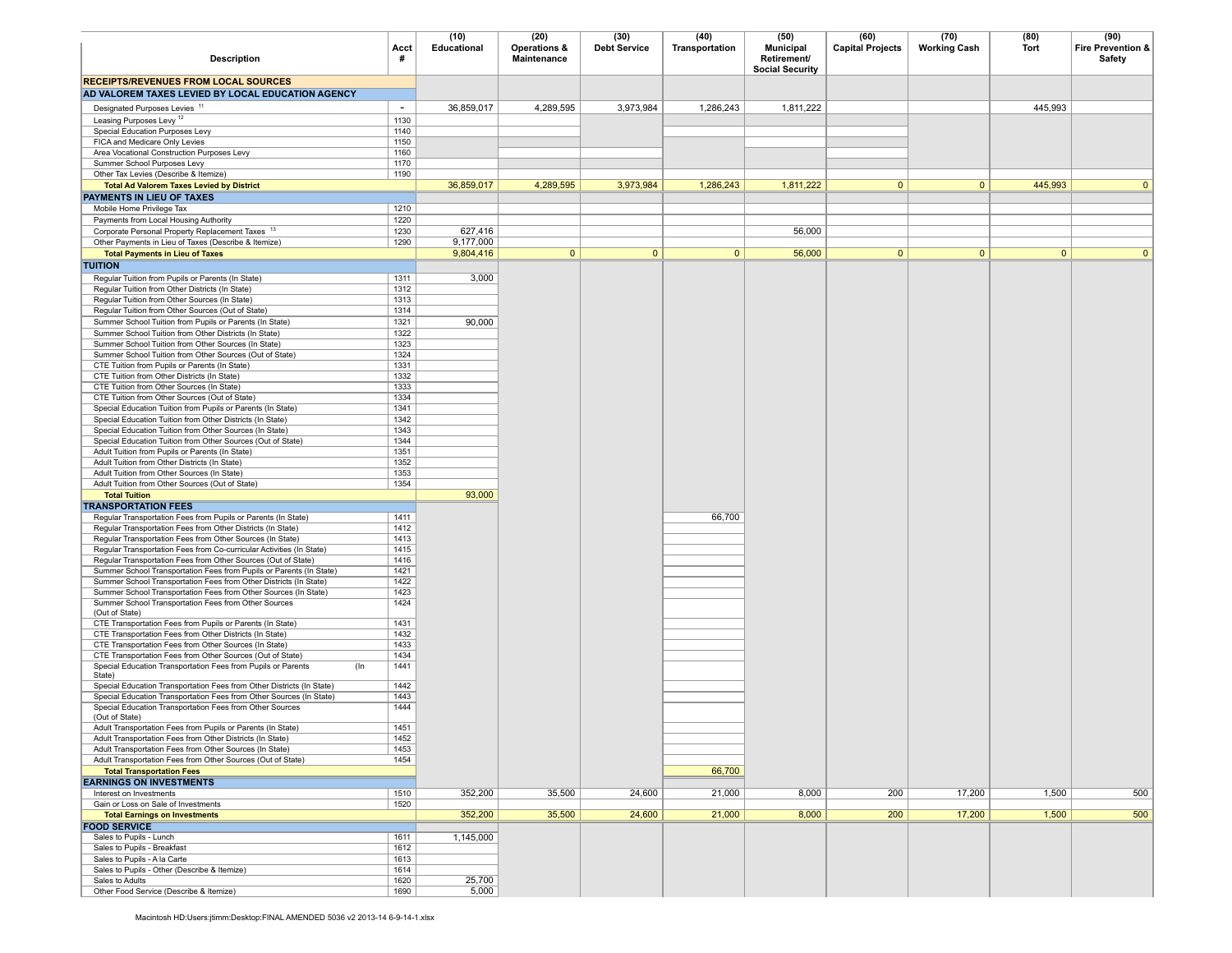| <b>Description</b>                                                                                                  | Acct<br>#    | (10)<br>Educational | (20)<br><b>Operations &amp;</b><br>Maintenance | (30)<br><b>Debt Service</b> | (40)<br>Transportation | (50)<br><b>Municipal</b><br>Retirement/<br><b>Social Security</b> | (60)<br><b>Capital Projects</b> | (70)<br><b>Working Cash</b> | (80)<br>Tort   | (90)<br>Fire Prevention &<br>Safety |
|---------------------------------------------------------------------------------------------------------------------|--------------|---------------------|------------------------------------------------|-----------------------------|------------------------|-------------------------------------------------------------------|---------------------------------|-----------------------------|----------------|-------------------------------------|
| <b>Total Food Service</b>                                                                                           |              | 1,175,700           |                                                |                             |                        |                                                                   |                                 |                             |                |                                     |
| <b>DISTRICT/SCHOOL ACTIVITY INCOME</b>                                                                              |              |                     |                                                |                             |                        |                                                                   |                                 |                             |                |                                     |
| Admissions - Athletic                                                                                               | 1711         |                     |                                                |                             |                        |                                                                   |                                 |                             |                |                                     |
| Admissions - Other<br>Fees                                                                                          | 1719<br>1720 | 100,000             |                                                |                             |                        |                                                                   |                                 |                             |                |                                     |
| <b>Book Store Sales</b>                                                                                             | 1730         |                     |                                                |                             |                        |                                                                   |                                 |                             |                |                                     |
| Other District/School Activity Revenue (Describe & Itemize)                                                         | 1790         |                     |                                                |                             |                        |                                                                   |                                 |                             |                |                                     |
| <b>Total District/School Activity Income</b>                                                                        |              | 100,000             | $\mathbf{0}$                                   |                             |                        |                                                                   |                                 |                             |                |                                     |
| <b>TEXTBOOK Income</b>                                                                                              |              |                     |                                                |                             |                        |                                                                   |                                 |                             |                |                                     |
| Rentals - Regular Textbooks                                                                                         | 1811         | 450,000             |                                                |                             |                        |                                                                   |                                 |                             |                |                                     |
| Rentals - Summer School Textbooks                                                                                   | 1812         |                     |                                                |                             |                        |                                                                   |                                 |                             |                |                                     |
| Rentals - Adult/Continuing Education Textbooks                                                                      | 1813         | 260,700             |                                                |                             |                        |                                                                   |                                 |                             |                |                                     |
| Rentals - Other (Describe)<br>Sales - Regular Textbooks                                                             | 1819<br>1821 |                     |                                                |                             |                        |                                                                   |                                 |                             |                |                                     |
| Sales - Summer School Textbooks                                                                                     | 1822         |                     |                                                |                             |                        |                                                                   |                                 |                             |                |                                     |
| Sales - Adult/Continuing Education Textbooks                                                                        | 1823         |                     |                                                |                             |                        |                                                                   |                                 |                             |                |                                     |
| Sales - Other (Describe & Itemize)                                                                                  | 1829         |                     |                                                |                             |                        |                                                                   |                                 |                             |                |                                     |
| Other (Describe & Itemize)                                                                                          | 1890         |                     |                                                |                             |                        |                                                                   |                                 |                             |                |                                     |
| <b>Total Textbooks</b>                                                                                              |              | 710,700             |                                                |                             |                        |                                                                   |                                 |                             |                |                                     |
| OTHER REVENUE FROM LOCAL SOURCES                                                                                    |              |                     |                                                |                             |                        |                                                                   |                                 |                             |                |                                     |
| Rentals                                                                                                             | 1910         |                     | 80,000                                         |                             |                        |                                                                   |                                 |                             |                |                                     |
| Contributions and Donations from Private Sources<br>Impact Fees from Municipal or County Governments                | 1920<br>1930 |                     | 475,000                                        |                             |                        |                                                                   |                                 |                             |                |                                     |
| Services Provided Other Districts                                                                                   | 1940         |                     |                                                |                             |                        |                                                                   |                                 |                             |                |                                     |
| Refund of Prior Years' Expenditures                                                                                 | 1950         | 25,000              |                                                |                             |                        |                                                                   |                                 |                             |                |                                     |
| Payments of Surplus Moneys from TIF Districts                                                                       | 1960         |                     |                                                |                             |                        |                                                                   |                                 |                             |                |                                     |
| Drivers' Education Fees                                                                                             | 1970         |                     |                                                |                             |                        |                                                                   |                                 |                             |                |                                     |
| Proceeds from Vendors' Contracts                                                                                    | 1980         | 0                   | 0                                              | 0                           | $^{\circ}$             | 0                                                                 | 0                               | $\mathbf{0}$                | 0              | 0                                   |
| School Facility Occupation Tax Proceeds                                                                             | 1983         |                     |                                                |                             |                        |                                                                   |                                 |                             |                |                                     |
| Payment from Other Districts                                                                                        | 1991         |                     |                                                |                             |                        |                                                                   |                                 |                             |                |                                     |
| Sale of Vocational Projects<br>Other Local Fees                                                                     | 1992<br>1993 | 24,000              |                                                |                             |                        |                                                                   |                                 |                             |                |                                     |
| Other Local Revenues (Describe & Itemize)                                                                           | 1999         | 5,000               |                                                |                             |                        |                                                                   |                                 |                             |                |                                     |
| <b>Total Other Revenue from Local Sources</b>                                                                       |              | 54,000              | 555,000                                        | $\mathbf{0}$                | $\mathbf{0}$           | $\mathbf{0}$                                                      | $\mathbf{0}$                    | $\mathbf{0}$                | $\mathbf{0}$   | $\mathbf{0}$                        |
| <b>Total Receipts/Revenues from Local Sources</b>                                                                   | 1000         | 49,149,033          | 4,880,095                                      | 3,998,584                   | 1,373,943              | 1,875,222                                                         | 200                             | 17,200                      | 447,493        | 500                                 |
| FLOW-THROUGH RECEIPTS/REVENUES FROM ONE<br><b>DISTRICT TO ANOTHER DISTRICT</b>                                      |              |                     |                                                |                             |                        |                                                                   |                                 |                             |                |                                     |
| Flow-Through Revenue from State Sources                                                                             | 2100         |                     |                                                |                             |                        |                                                                   |                                 |                             |                |                                     |
| Flow-Through Revenue from Federal Sources                                                                           | 2200         |                     |                                                |                             |                        |                                                                   |                                 |                             |                |                                     |
| Other Flow-Through Revenue (Describe & Itemize)<br><b>Total Flow-Through Receipts/Revenues From</b>                 | 2300<br>2000 |                     |                                                |                             |                        |                                                                   |                                 |                             |                |                                     |
| <b>One District to Another District</b>                                                                             |              | $\mathbf 0$         | $\Omega$                                       |                             | $\mathbf{0}$           | $\mathbf{0}$                                                      |                                 |                             |                |                                     |
| <b>RECEIPTS/REVENUES FROM STATE SOURCES</b>                                                                         |              |                     |                                                |                             |                        |                                                                   |                                 |                             |                |                                     |
| UNRESTRICTED GRANTS-IN-AID                                                                                          |              |                     |                                                |                             |                        |                                                                   |                                 |                             |                |                                     |
| General State Aid (Section 18-8.05)<br>General State Aid Hold Harmless/Supplemental                                 | 3001<br>3002 | 1,969,453           |                                                |                             |                        |                                                                   |                                 |                             |                |                                     |
| Reorganization Incentives (Accounts 3005-3021)                                                                      | 3005         |                     |                                                |                             |                        |                                                                   |                                 |                             |                |                                     |
| Other Unrestricted Grants-In-Aid From State Sources                                                                 | 3099         |                     |                                                |                             |                        |                                                                   |                                 |                             |                |                                     |
| (Describe & Itemize)                                                                                                |              |                     |                                                |                             |                        |                                                                   |                                 |                             |                |                                     |
| <b>Total Unrestricted Grants-In-Aid</b>                                                                             |              | 1,969,453           | $\mathbf{0}$                                   | $\mathbf{0}$                | $\overline{0}$         | $\mathbf{0}$                                                      | $\mathbf{0}$                    |                             | $\overline{0}$ | $\mathbf{0}$                        |
| <b>RESTRICTED GRANTS-IN-AID</b><br><b>SPECIAL EDUCATION</b>                                                         |              |                     |                                                |                             |                        |                                                                   |                                 |                             |                |                                     |
| Special Education - Private Facility Tuition                                                                        | 3100         | 270,205             |                                                |                             |                        |                                                                   |                                 |                             |                |                                     |
| Special Education - Extraordinary                                                                                   | 3105         | 586,043             |                                                |                             |                        |                                                                   |                                 |                             |                |                                     |
| Special Education - Personnel                                                                                       | 3110         | 1,029,004           |                                                |                             |                        |                                                                   |                                 |                             |                |                                     |
| Special Education - Orphanage - Individual                                                                          | 3120         | 15,000              |                                                |                             |                        |                                                                   |                                 |                             |                |                                     |
| Special Education - Orphanage - Summer                                                                              | 3130         |                     |                                                |                             |                        |                                                                   |                                 |                             |                |                                     |
| Special Education - Summer School                                                                                   | 3145         | 3,900               |                                                |                             |                        |                                                                   |                                 |                             |                |                                     |
| Special Education - Other (Describe & Itemize)<br><b>Total Special Education</b>                                    | 3199         | 1,904,152           | $\mathbf{0}$                                   |                             | $\mathbf{0}$           |                                                                   |                                 |                             |                |                                     |
| <b>CAREER AND TECHNICAL EDUCATION (CTE)</b>                                                                         |              |                     |                                                |                             |                        |                                                                   |                                 |                             |                |                                     |
| CTE - Technical Education - Tech Prep                                                                               | 3200         |                     |                                                |                             |                        |                                                                   |                                 |                             |                |                                     |
| CTE - Secondary Program Improvement (CTEI)                                                                          | 3220         |                     |                                                |                             |                        |                                                                   |                                 |                             |                |                                     |
| CTE - WECEP                                                                                                         | 3225         |                     |                                                |                             |                        |                                                                   |                                 |                             |                |                                     |
| CTE - Agriculture Education                                                                                         | 3235         |                     |                                                |                             |                        |                                                                   |                                 |                             |                |                                     |
| CTE - Instructor Practicum                                                                                          | 3240         |                     |                                                |                             |                        |                                                                   |                                 |                             |                |                                     |
| CTE - Student Organizations                                                                                         | 3270         |                     |                                                |                             |                        |                                                                   |                                 |                             |                |                                     |
| CTE - Other (Describe & Itemize)                                                                                    | 3299         |                     |                                                |                             |                        |                                                                   |                                 |                             |                |                                     |
| <b>Total Career and Technical Education</b>                                                                         |              | $\overline{0}$      | $\mathbf{0}$                                   |                             |                        | $\mathbf{0}$                                                      |                                 |                             |                |                                     |
| <b>BILINGUAL EDUCATION</b>                                                                                          |              |                     |                                                |                             |                        |                                                                   |                                 |                             |                |                                     |
| Bilingual Education - Downstate - TPI and TBE<br>Bilingual Education - Downstate - Transitional Bilingual Education | 3305<br>3310 | 221,141             |                                                |                             |                        |                                                                   |                                 |                             |                |                                     |
| <b>Total Bilingual Education</b>                                                                                    |              | 221,141             |                                                |                             |                        | $\overline{0}$                                                    |                                 |                             |                |                                     |
| State Free Lunch & Breakfast                                                                                        | 3360         | 19,700              |                                                |                             |                        |                                                                   |                                 |                             |                |                                     |
|                                                                                                                     |              |                     |                                                |                             |                        |                                                                   |                                 |                             |                |                                     |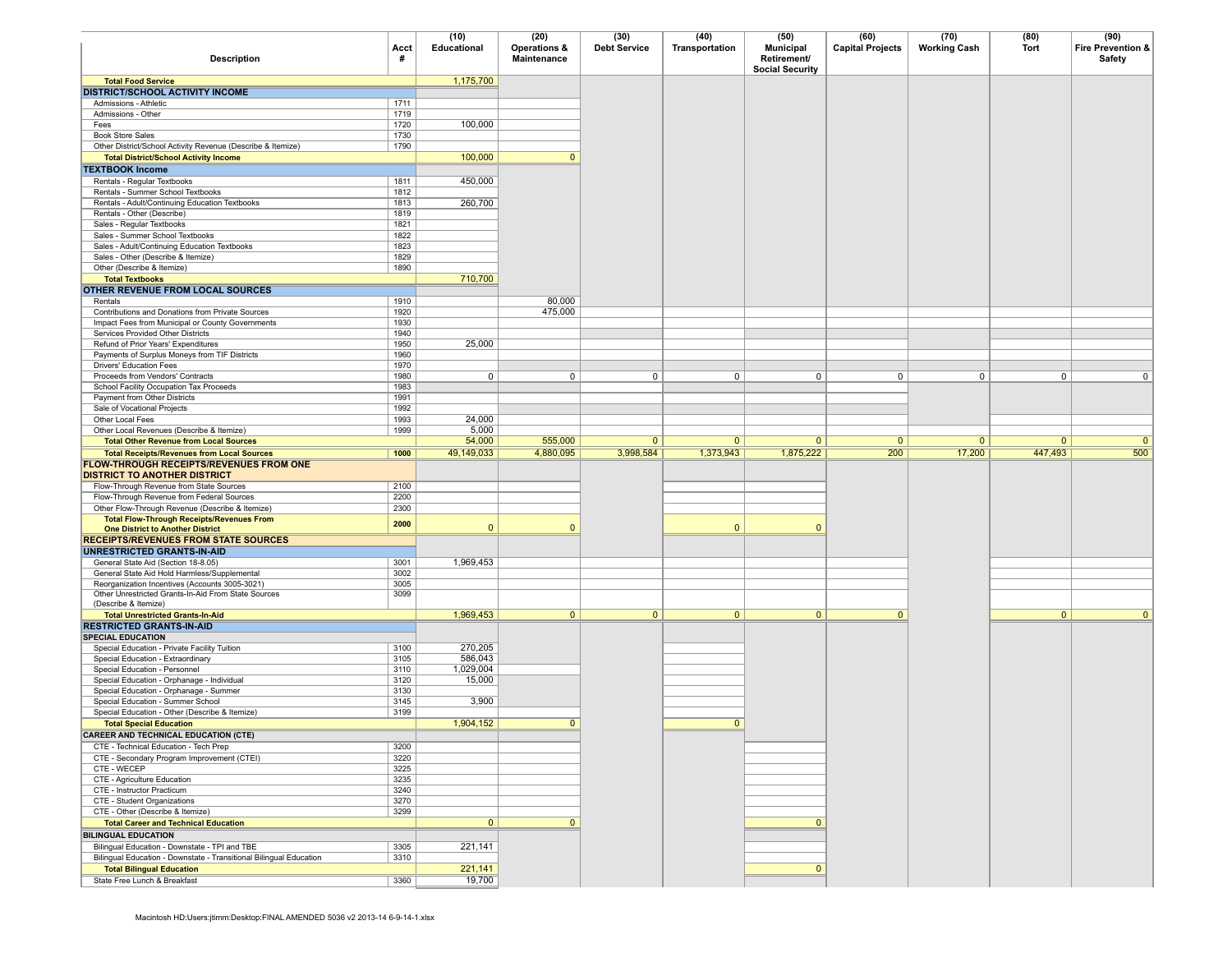| <b>Description</b>                                                                                  | Acct<br>#    | (10)<br>Educational | (20)<br>Operations &<br>Maintenance | (30)<br><b>Debt Service</b> | (40)<br>Transportation | (50)<br><b>Municipal</b><br>Retirement/<br><b>Social Security</b> | (60)<br><b>Capital Projects</b> | (70)<br><b>Working Cash</b> | (80)<br><b>Tort</b> | (90)<br><b>Fire Prevention &amp;</b><br>Safety |
|-----------------------------------------------------------------------------------------------------|--------------|---------------------|-------------------------------------|-----------------------------|------------------------|-------------------------------------------------------------------|---------------------------------|-----------------------------|---------------------|------------------------------------------------|
| School Breakfast Initiative                                                                         | 3365         | 2,500               |                                     |                             |                        |                                                                   |                                 |                             |                     |                                                |
| <b>Driver Education</b>                                                                             | 3370         |                     |                                     |                             |                        |                                                                   |                                 |                             |                     |                                                |
| Adult Education (from ICCB)                                                                         | 3410         |                     |                                     |                             |                        |                                                                   |                                 |                             |                     |                                                |
| Adult Education - Other (Describe & Itemize)                                                        | 3499         |                     |                                     |                             |                        |                                                                   |                                 |                             |                     |                                                |
| <b>TRANSPORTATION</b>                                                                               |              |                     |                                     |                             |                        |                                                                   |                                 |                             |                     |                                                |
| Transportation - Regular/Vocational                                                                 | 3500         |                     |                                     |                             | 575,944                |                                                                   |                                 |                             |                     |                                                |
| Transportation - Special Education                                                                  | 3510<br>3599 |                     |                                     |                             | 554,960                |                                                                   |                                 |                             |                     |                                                |
| Transportation - Other (Describe & Itemize)<br><b>Total Transportation</b>                          |              | $\mathbf{0}$        | $\mathbf{0}$                        |                             | 1,130,904              | $\Omega$                                                          |                                 |                             |                     |                                                |
| Learning Improvement - Change Grants                                                                | 3610         |                     |                                     |                             |                        |                                                                   |                                 |                             |                     |                                                |
| Scientific Literacy                                                                                 | 3660         |                     |                                     |                             |                        |                                                                   |                                 |                             |                     |                                                |
| Truant Alternative/Optional Education                                                               | 3695         |                     |                                     |                             |                        |                                                                   |                                 |                             |                     |                                                |
| Early Childhood - Block Grant                                                                       | 3705         |                     |                                     |                             |                        |                                                                   |                                 |                             |                     |                                                |
| Reading Improvement Block Grant                                                                     | 3715         |                     |                                     |                             |                        |                                                                   |                                 |                             |                     |                                                |
| Reading Improvement Block Grant - Reading Recovery                                                  | 3720         |                     |                                     |                             |                        |                                                                   |                                 |                             |                     |                                                |
| Continued Reading Improvement Block Grant                                                           | 3725         |                     |                                     |                             |                        |                                                                   |                                 |                             |                     |                                                |
| Continued Reading Improvement Block Grant (2% Set Aside)                                            | 3726         |                     |                                     |                             |                        |                                                                   |                                 |                             |                     |                                                |
| Chicago General Education Block Grant                                                               | 3766         |                     |                                     |                             |                        |                                                                   |                                 |                             |                     |                                                |
| Chicago Educational Services Block Grant                                                            | 3767         |                     |                                     |                             |                        |                                                                   |                                 |                             |                     |                                                |
| School Safety & Educational Improvement Block Grant                                                 | 3775         |                     |                                     |                             |                        |                                                                   |                                 |                             |                     |                                                |
| Technology - Learning Technology Centers                                                            | 3780         |                     |                                     |                             |                        |                                                                   |                                 |                             |                     |                                                |
| State Charter Schools                                                                               | 3815         |                     |                                     |                             |                        |                                                                   |                                 |                             |                     |                                                |
| Extended Learning Opportunities - Summer Bridges                                                    | 3825<br>3920 |                     |                                     |                             |                        |                                                                   |                                 |                             |                     |                                                |
| Infrastructure Improvements - Planning/Construction<br>School Infrastructure - Maintenance Projects | 3925         |                     | 56,250                              |                             |                        |                                                                   |                                 |                             |                     |                                                |
| Other Restricted Revenue from State Sources (Describe & Itemize)                                    | 3999         | 3,600               |                                     |                             |                        |                                                                   |                                 |                             |                     |                                                |
| <b>Total Restricted Grants-In-Aid</b>                                                               |              | 2,151,093           | 56,250                              | $\overline{0}$              | 1,130,904              | $\overline{0}$                                                    | $\mathbf{0}$                    | 0                           | 0                   | $\mathbf{0}$                                   |
| <b>Total Receipts/Revenues from State Sources</b>                                                   | 3000         | 4,120,546           | 56,250                              | 0                           | 1,130,904              | $\overline{0}$                                                    | $\overline{0}$                  | $\overline{0}$              | 0                   | $\overline{0}$                                 |
| <b>RECEIPTS/REVENUES FROM FEDERAL SOURCES</b>                                                       |              |                     |                                     |                             |                        |                                                                   |                                 |                             |                     |                                                |
| UNRESTRICTED GRANTS-IN-AID RECEIVED DIRECTLY<br>FROM FEDERAL GOVT.                                  |              |                     |                                     |                             |                        |                                                                   |                                 |                             |                     |                                                |
| Federal Impact Aid                                                                                  | 4001         |                     |                                     |                             |                        |                                                                   |                                 |                             |                     |                                                |
| Other Unrestricted Grants-In-Aid Received Directly from the Federal Govt.<br>(Describe & Itemize)   | 4009         |                     |                                     |                             |                        |                                                                   |                                 |                             |                     |                                                |
| Total Unrestricted Grants-In-Aid Received Directly from Fed Govt                                    |              | $\overline{0}$      | 0                                   | $\overline{0}$              | $\overline{0}$         | $\overline{0}$                                                    | $\mathbf{0}$                    | $\overline{0}$              | $\overline{0}$      | $\mathbf{0}$                                   |
| RESTRICTED GRANTS-IN-AID RECEIVED DIRECTLY FROM FEDERAL GOVT                                        |              |                     |                                     |                             |                        |                                                                   |                                 |                             |                     |                                                |
| <b>Head Start</b>                                                                                   | 4045         |                     |                                     |                             |                        |                                                                   |                                 |                             |                     |                                                |
| Construction (Impact Aid)<br>MAGNET                                                                 | 4050<br>4060 |                     |                                     |                             |                        |                                                                   |                                 |                             |                     |                                                |
| Other Restricted Grants-In-Aid Received Directly from Federal Govt. (Describe &<br>Itemize)         | 4090         |                     |                                     |                             |                        |                                                                   |                                 |                             |                     |                                                |
| <b>Total Restricted Grants-In-Aid Received Directly</b><br>from Federal Govt.                       |              | $\mathbf{0}$        | $\Omega$                            |                             | $\Omega$               | $\mathbf{0}$                                                      | $\Omega$                        |                             |                     | $\Omega$                                       |
| RESTRICTED GRANTS-IN-AID RECEIVED FROM FEDERAL<br><b>GOVT. THRU THE STATE</b>                       |              |                     |                                     |                             |                        |                                                                   |                                 |                             |                     |                                                |
| <b>TITLE V</b>                                                                                      |              |                     |                                     |                             |                        |                                                                   |                                 |                             |                     |                                                |
| Title V - Innovation and Flexibility Formula                                                        | 4100<br>4105 |                     |                                     |                             |                        |                                                                   |                                 |                             |                     |                                                |
| Title V - SEA Projects<br>Title V - Rural and Low Income Schools (REI)                              | 4107         |                     |                                     |                             |                        |                                                                   |                                 |                             |                     |                                                |
| Title V - Other (Describe & Itemize)                                                                | 4199         |                     |                                     |                             |                        |                                                                   |                                 |                             |                     |                                                |
| <b>Total Title V</b>                                                                                |              | $\mathbf{0}$        | $\mathbf{0}$                        |                             | $\mathbf{0}$           | $\overline{0}$                                                    |                                 |                             |                     |                                                |
| <b>FOOD SERVICE</b>                                                                                 |              |                     |                                     |                             |                        |                                                                   |                                 |                             |                     |                                                |
| Breakfast Start-Up                                                                                  | 4200         |                     |                                     |                             |                        |                                                                   |                                 |                             |                     |                                                |
| National School Lunch Program                                                                       | 4210         | 434,000             |                                     |                             |                        |                                                                   |                                 |                             |                     |                                                |
| Special Milk Program<br>School Breakfast Program                                                    | 4215<br>4220 | 53,000              |                                     |                             |                        |                                                                   |                                 |                             |                     |                                                |
| Summer Food Service Admin/Program                                                                   | 4225         |                     |                                     |                             |                        |                                                                   |                                 |                             |                     |                                                |
| Child Care Commodity/SFS 13-Adult Day Care                                                          | 4226         |                     |                                     |                             |                        |                                                                   |                                 |                             |                     |                                                |
| Fresh Fruit and Vegetables                                                                          | 4240         |                     |                                     |                             |                        |                                                                   |                                 |                             |                     |                                                |
| Food Service - Other (Describe & Itemize)                                                           | 4299         |                     |                                     |                             |                        |                                                                   |                                 |                             |                     |                                                |
| <b>Total Food Service</b>                                                                           |              | 487,000             |                                     |                             |                        | $\mathbf{0}$                                                      |                                 |                             |                     |                                                |
| <b>TITLE I</b>                                                                                      |              | 475,000             |                                     |                             |                        |                                                                   |                                 |                             |                     |                                                |
| Title I - Low Income<br>Title I - Low Income - Neglected, Private                                   | 4300<br>4305 |                     |                                     |                             |                        |                                                                   |                                 |                             |                     |                                                |
| Title I - Comprehensive School Reform                                                               | 4332         |                     |                                     |                             |                        |                                                                   |                                 |                             |                     |                                                |
| Title I - Reading First                                                                             | 4334         |                     |                                     |                             |                        |                                                                   |                                 |                             |                     |                                                |
| Title I - Even Start                                                                                | 4335         |                     |                                     |                             |                        |                                                                   |                                 |                             |                     |                                                |
| Title I - Reading First SEA Funds                                                                   | 4337         |                     |                                     |                             |                        |                                                                   |                                 |                             |                     |                                                |
| Title I - Migrant Education<br>Title I - Other (Describe & Itemize)                                 | 4340<br>4399 |                     |                                     |                             |                        |                                                                   |                                 |                             |                     |                                                |
|                                                                                                     |              |                     |                                     |                             |                        |                                                                   |                                 |                             |                     |                                                |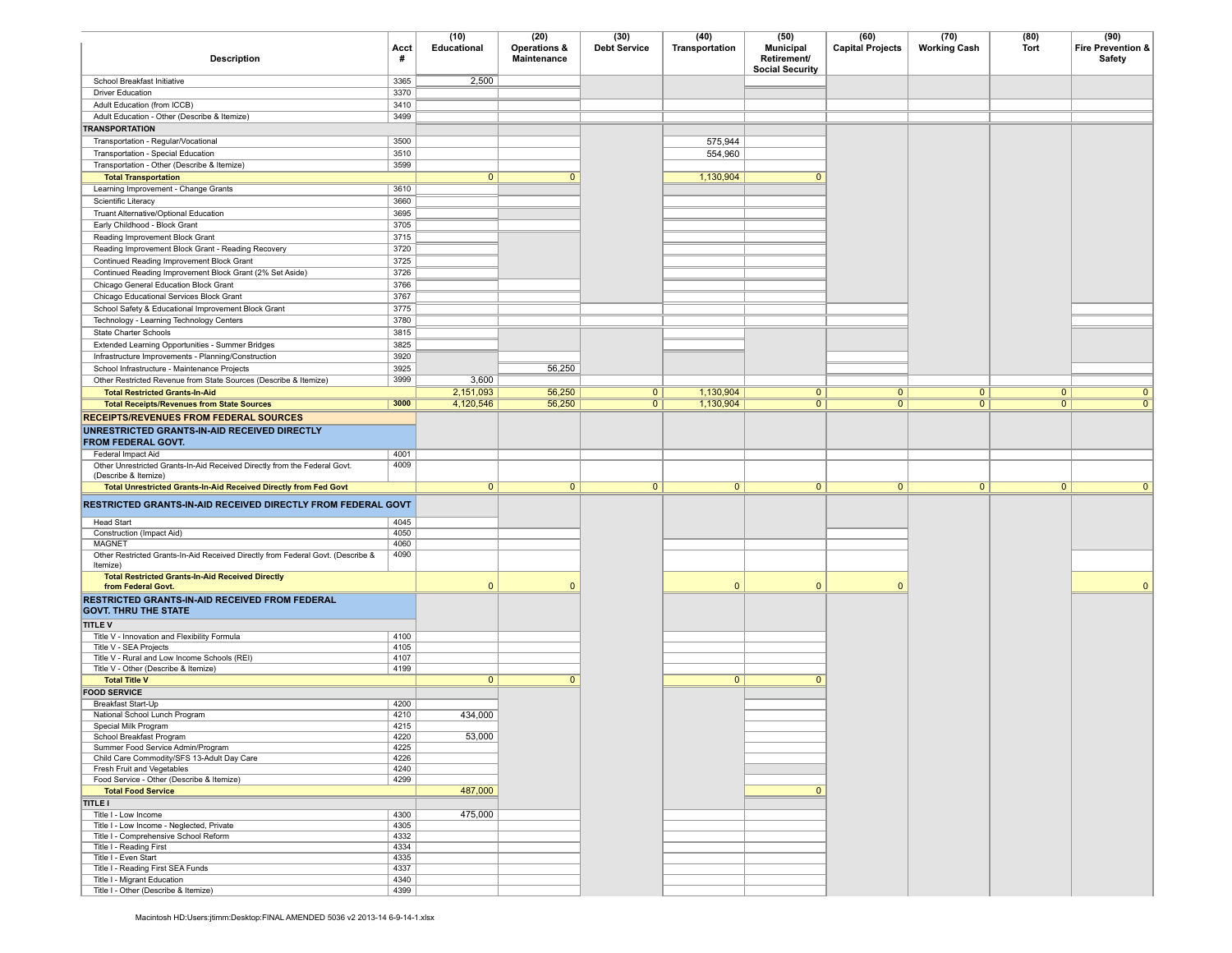| <b>Description</b>                                                                              | Acct<br>#    | (10)<br>Educational | (20)<br>Operations &<br>Maintenance | (30)<br><b>Debt Service</b> | (40)<br>Transportation | (50)<br><b>Municipal</b><br>Retirement/<br><b>Social Security</b> | (60)<br><b>Capital Projects</b> | (70)<br><b>Working Cash</b> | (80)<br><b>Tort</b> | (90)<br>Fire Prevention &<br>Safety |
|-------------------------------------------------------------------------------------------------|--------------|---------------------|-------------------------------------|-----------------------------|------------------------|-------------------------------------------------------------------|---------------------------------|-----------------------------|---------------------|-------------------------------------|
| <b>Total Title I</b>                                                                            |              | 475,000             | $\overline{0}$                      |                             | $\overline{0}$         | $\overline{0}$                                                    |                                 |                             |                     |                                     |
| <b>TITLE IV</b>                                                                                 |              |                     |                                     |                             |                        |                                                                   |                                 |                             |                     |                                     |
| Title IV - Safe & Drug Free Schools - Formula                                                   | 4400         |                     |                                     |                             |                        |                                                                   |                                 |                             |                     |                                     |
| Title IV - 21st Century                                                                         | 4421         |                     |                                     |                             |                        |                                                                   |                                 |                             |                     |                                     |
| Title IV - Other (Describe & Itemize)                                                           | 4499         |                     |                                     |                             |                        |                                                                   |                                 |                             |                     |                                     |
| <b>Total Title IV</b>                                                                           |              | $\mathbf{0}$        | $\mathbf{0}$                        |                             | $\overline{0}$         | $\mathbf{0}$                                                      |                                 |                             |                     |                                     |
| FEDERAL - SPECIAL EDUCATION                                                                     |              |                     |                                     |                             |                        |                                                                   |                                 |                             |                     |                                     |
| Federal Special Education - Preschool Flow-Through                                              | 4600         | 28,920              |                                     |                             |                        |                                                                   |                                 |                             |                     |                                     |
| Federal Special Education - Preschool Discretionary                                             | 4605         |                     |                                     |                             |                        |                                                                   |                                 |                             |                     |                                     |
| Federal Special Education - IDEA Flow Through/Low Incidence                                     | 4620         | 679,963             |                                     |                             |                        |                                                                   |                                 |                             |                     |                                     |
| Federal Special Education - IDEA Room & Board<br>Federal Special Education - IDEA Discretionary | 4625<br>4630 | 265,000             |                                     |                             |                        |                                                                   |                                 |                             |                     |                                     |
| Federal Special Education - IDEA - Other (Describe & Itemize)                                   | 4699         |                     |                                     |                             |                        |                                                                   |                                 |                             |                     |                                     |
| <b>Total Federal Special Education</b>                                                          |              | 973,883             | $\mathbf{0}$                        |                             | $\overline{0}$         | $\mathbf{0}$                                                      |                                 |                             |                     |                                     |
| <b>CTE - PERKINS</b>                                                                            |              |                     |                                     |                             |                        |                                                                   |                                 |                             |                     |                                     |
| CTE - Perkins-Title IIIE Tech Prep                                                              | 4770         |                     |                                     |                             |                        |                                                                   |                                 |                             |                     |                                     |
| CTE - Other (Describe & Itemize)                                                                | 4799         |                     |                                     |                             |                        |                                                                   |                                 |                             |                     |                                     |
| <b>Total CTE - Perkins</b>                                                                      |              | $\overline{0}$      | $\overline{0}$                      |                             |                        | $\overline{0}$                                                    |                                 |                             |                     |                                     |
| Federal - Adult Education                                                                       | 4810         |                     |                                     |                             |                        |                                                                   |                                 |                             |                     |                                     |
| ARRA - General State Aid - Education Stabilization                                              | 4850         |                     |                                     |                             |                        |                                                                   |                                 |                             |                     |                                     |
| ARRA - Title I - Low Income                                                                     | 4851         |                     |                                     |                             |                        |                                                                   |                                 |                             |                     |                                     |
| ARRA - Title I - Neglected, Private                                                             | 4852         |                     |                                     |                             |                        |                                                                   |                                 |                             |                     |                                     |
| ARRA - Title I - Delinquent, Private                                                            | 4853         |                     |                                     |                             |                        |                                                                   |                                 |                             |                     |                                     |
| ARRA - Title I - School Improvement (Part A)                                                    | 4854         |                     |                                     |                             |                        |                                                                   |                                 |                             |                     |                                     |
| ARRA - Title I - School Improvement (Section 1003g)                                             | 4855         |                     |                                     |                             |                        |                                                                   |                                 |                             |                     |                                     |
| ARRA - IDEA - Part B - Preschool                                                                | 4856         |                     |                                     |                             |                        |                                                                   |                                 |                             |                     |                                     |
| ARRA - IDEA - Part B - Flow-Through                                                             | 4857         |                     |                                     |                             |                        |                                                                   |                                 |                             |                     |                                     |
| ARRA - Title IID - Technology - Formula<br>ARRA - Title IID - Technology - Competitive          | 4860<br>4861 |                     |                                     |                             |                        |                                                                   |                                 |                             |                     |                                     |
| ARRA - McKinney - Vento Homeless Education                                                      | 4862         |                     |                                     |                             |                        |                                                                   |                                 |                             |                     |                                     |
| ARRA - Child Nutrition Equipment Assistance                                                     | 4863         |                     |                                     |                             |                        |                                                                   |                                 |                             |                     |                                     |
| Impact Aid Formula Grants                                                                       | 4864         |                     |                                     |                             |                        |                                                                   |                                 |                             |                     |                                     |
| Impact Aid Competitive Grants                                                                   | 4865         |                     |                                     |                             |                        |                                                                   |                                 |                             |                     |                                     |
| Qualified Zone Academy Bond Tax Credits                                                         | 4866         |                     |                                     |                             |                        |                                                                   |                                 |                             |                     |                                     |
| Qualified School Construction Bond Credits                                                      | 4867         |                     |                                     |                             |                        |                                                                   |                                 |                             |                     |                                     |
| <b>Build America Bond Tax Credits</b>                                                           | 4868         |                     |                                     |                             |                        |                                                                   |                                 |                             |                     |                                     |
| Build America Bond Interest Reimbursement                                                       | 4869         |                     |                                     |                             |                        |                                                                   |                                 |                             |                     |                                     |
| ARRA - General State Aid - Other Government Services Stabilization                              | 4870         |                     |                                     |                             |                        |                                                                   |                                 |                             |                     |                                     |
| Other ARRA Funds - II<br>Other ARRA Funds - III                                                 | 4871<br>4872 |                     |                                     |                             |                        |                                                                   |                                 |                             |                     |                                     |
| Other ARRA Funds - IV                                                                           | 4873         |                     |                                     |                             |                        |                                                                   |                                 |                             |                     |                                     |
| Other ARRA Funds - V                                                                            | 4874         |                     |                                     |                             |                        |                                                                   |                                 |                             |                     |                                     |
| ARRA - Early Childhood                                                                          | 4875         |                     |                                     |                             |                        |                                                                   |                                 |                             |                     |                                     |
| Other ARRA Funds - VII                                                                          | 4876         |                     |                                     |                             |                        |                                                                   |                                 |                             |                     |                                     |
| Other ARRA Funds - VIII                                                                         | 4877         |                     |                                     |                             |                        |                                                                   |                                 |                             |                     |                                     |
| Other ARRA Funds - IX                                                                           | 4878         |                     |                                     |                             |                        |                                                                   |                                 |                             |                     |                                     |
| Other ARRA Funds - X                                                                            | 4879         |                     |                                     |                             |                        |                                                                   |                                 |                             |                     |                                     |
| Other ARRA Funds - XI                                                                           | 4880         |                     |                                     |                             |                        |                                                                   |                                 |                             |                     |                                     |
| <b>Total Stimulus Programs</b>                                                                  |              | $\mathbf{0}$        | 0                                   | $\overline{0}$              | $\overline{0}$         | $\overline{0}$                                                    | $\overline{0}$                  |                             | $\overline{0}$      | $\overline{0}$                      |
| Race to the Top Program                                                                         | 4901         |                     |                                     |                             |                        |                                                                   |                                 |                             |                     |                                     |
| Advanced Placement Fee/International Baccalaureate                                              | 4904         |                     |                                     |                             |                        |                                                                   |                                 |                             |                     |                                     |
| <b>Emergency Immigrant Assistance</b>                                                           | 4905         |                     |                                     |                             |                        |                                                                   |                                 |                             |                     |                                     |
| Title III - English Language Acquisition                                                        | 4909         | 146,107             |                                     |                             |                        |                                                                   |                                 |                             |                     |                                     |
| Learn & Serve America                                                                           | 4910         |                     |                                     |                             |                        |                                                                   |                                 |                             |                     |                                     |
| McKinney Education for Homeless Children                                                        | 4920         |                     |                                     |                             |                        |                                                                   |                                 |                             |                     |                                     |
| Title II - Eisenhower - Professional Development Formula                                        | 4930         |                     |                                     |                             |                        |                                                                   |                                 |                             |                     |                                     |
| Title II - Teacher Quality                                                                      | 4932         | 105,000             |                                     |                             |                        |                                                                   |                                 |                             |                     |                                     |
| <b>Federal Charter Schools</b>                                                                  | 4960         |                     |                                     |                             |                        |                                                                   |                                 |                             |                     |                                     |
| Medicaid Matching Funds - Administrative Outreach                                               | 4991         | 80,750              |                                     |                             |                        |                                                                   |                                 |                             |                     |                                     |
| Medicaid Matching Funds - Fee-For-Service Program                                               | 4992         | 190,000             |                                     |                             |                        |                                                                   |                                 |                             |                     |                                     |
| Other Restricted Grants Received from Federal Government through State<br>(Describe & Itemize)  | 4998         |                     |                                     |                             |                        |                                                                   |                                 |                             |                     |                                     |
| Total Restricted Grants-In-Aid Received from Federal<br><b>Govt. Thru the State</b>             |              | 2,457,740           | $\Omega$                            | $\Omega$                    | $\Omega$               | $\Omega$                                                          | $\mathbf{0}$                    |                             | $\overline{0}$      | $\mathbf{0}$                        |
| TOTAL RECEIPTS/REVENUES FROM FEDERAL SOURCES                                                    | 4000         | 2,457,740           | $\overline{0}$                      | $\mathbf{0}$                | $\mathbf{0}$           | $\mathbf{0}$                                                      | $\mathbf{0}$                    | $\mathbf{0}$                | $\mathbf{0}$        | 0                                   |
| <b>TOTAL DIRECT RECEIPTS/REVENUES</b>                                                           |              | 55,727,319          | 4,936,345                           | 3,998,584                   | 2,504,847              | 1,875,222                                                         | 200                             | 17,200                      | 447,493             | 500                                 |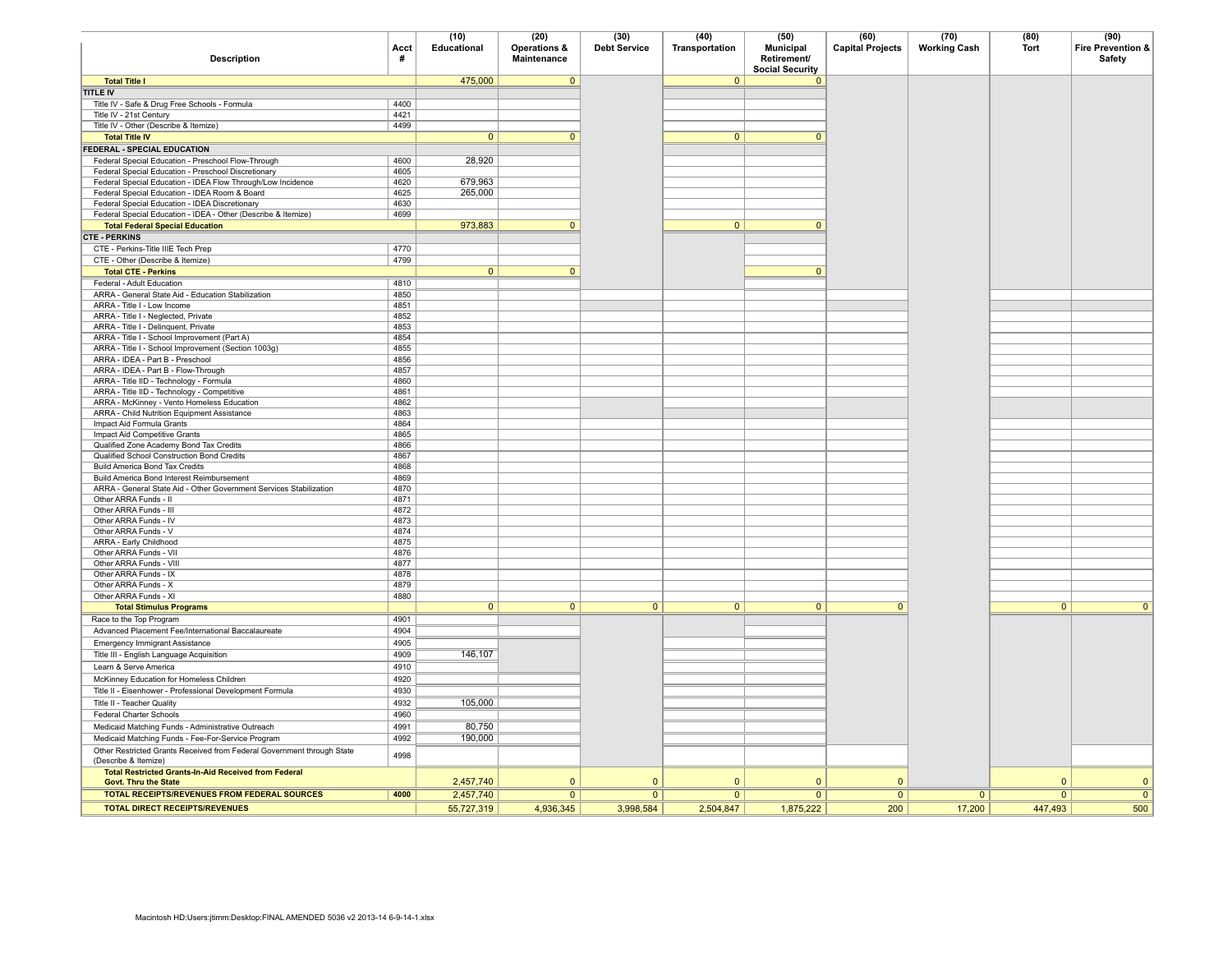|                                                                                        |                   | (100)           | (200)                       | (300)                        | (400)                          | (500)                 | (600)                | (700)                        | (800)                          | (900)                          |
|----------------------------------------------------------------------------------------|-------------------|-----------------|-----------------------------|------------------------------|--------------------------------|-----------------------|----------------------|------------------------------|--------------------------------|--------------------------------|
| <b>Description</b>                                                                     | <b>Funct</b><br># | <b>Salaries</b> | Employee<br><b>Benefits</b> | Purchased<br><b>Services</b> | Supplies &<br><b>Materials</b> | <b>Capital Outlay</b> | <b>Other Objects</b> | Non-Capitalized<br>Equipment | Termination<br><b>Benefits</b> | Total                          |
| <b>10 - EDUCATIONAL FUND (ED)</b>                                                      |                   |                 |                             |                              |                                |                       |                      |                              |                                |                                |
| <b>INSTRUCTION (ED)</b>                                                                |                   |                 |                             |                              |                                |                       |                      |                              |                                |                                |
| Regular Programs                                                                       | 1100              | 19,276,898      | 3,338,370                   | 182,369                      | 485,575                        | 8,845                 | 4,000                | 0                            | 0                              | 23,296,057                     |
| Pre-K Programs                                                                         | 1125              | 117,104         | 13,416                      | 2,100                        | 7,050                          |                       |                      |                              |                                | 139,670                        |
| Special Education Programs (Functions 1200 - 1220)                                     | 1200              | 4,032,849       | 935,347                     | 556,368                      | 84,589                         | 29,800                | 3,500                |                              |                                | 5,642,453                      |
| Special Education Programs Pre-K                                                       | 1225              |                 |                             |                              |                                |                       |                      |                              |                                | $\mathbf 0$                    |
| Remedial and Supplemental Programs K-12                                                | 1250<br>1275      |                 |                             |                              |                                |                       |                      |                              |                                | $\overline{0}$<br>$\mathbf{0}$ |
| Remedial and Supplemental Programs Pre-K<br>Adult/Continuing Education Programs        | 1300              |                 |                             |                              |                                |                       |                      |                              |                                | $\overline{0}$                 |
| CTE Programs                                                                           | 1400              |                 |                             |                              |                                |                       |                      |                              |                                | $\overline{0}$                 |
| Interscholastic Programs                                                               | 1500              |                 |                             | 5,500                        |                                |                       |                      |                              |                                | 5,500                          |
| Summer School Programs                                                                 | 1600              | 260,801         |                             |                              | 6,000                          |                       |                      |                              |                                | 266,801                        |
| Gifted Programs                                                                        | 1650              | 869,192         | 98,393                      | 4,000                        | 6,684                          |                       |                      |                              |                                | 978,269                        |
| <b>Driver's Education Programs</b>                                                     | 1700              |                 |                             |                              |                                |                       |                      |                              |                                | $\mathbf{0}$                   |
| <b>Bilingual Programs</b>                                                              | 1800<br>1900      | 2,505,742<br>0  | 434,965<br>0                | 3,000<br>0                   | 32,485                         | 0                     | $\mathbf 0$          | 0                            | $\mathbf{0}$                   | 2,976,192<br>$\mathbf 0$       |
| Truant Alternative & Optional Programs<br>Pre-K Programs - Private Tuition             | 1910              |                 |                             |                              | 0                              |                       |                      |                              |                                | $\overline{0}$                 |
| Regular K-12 Programs Private Tuition                                                  | 1911              |                 |                             |                              |                                |                       |                      |                              |                                | $\mathbf{0}$                   |
| Special Education Programs K-12 Private Tuition                                        | 1912              |                 |                             |                              |                                |                       | 3,814,723            |                              |                                | 3,814,723                      |
| Special Education Programs Pre-K Tuition                                               | 1913              |                 |                             |                              |                                |                       |                      |                              |                                | $\mathbf{0}$                   |
| Remedial/Supplemental Programs K-12 Private Tuition                                    | 1914              |                 |                             |                              |                                |                       |                      |                              |                                | $\mathbf 0$                    |
| Remedial/Supplemental Programs Pre-K Private Tuition                                   | 1915              |                 |                             |                              |                                |                       |                      |                              |                                | $\mathbf{0}$                   |
| Adult/Continuing Education Programs Private Tuition                                    | 1916              |                 |                             |                              |                                |                       |                      |                              |                                | $\overline{0}$                 |
| CTE Programs Private Tuition                                                           | 1917<br>1918      |                 |                             |                              |                                |                       |                      |                              |                                | $\overline{0}$                 |
| Interscholastic Programs Private Tuition<br>Summer School Programs Private Tuition     | 1919              |                 |                             |                              |                                |                       |                      |                              |                                | $\mathbf 0$<br>$\mathbf 0$     |
| Gifted Programs Private Tuition                                                        | 1920              |                 |                             |                              |                                |                       |                      |                              |                                | $\mathbf{0}$                   |
| <b>Bilingual Programs Private Tuition</b>                                              | 1921              |                 |                             |                              |                                |                       |                      |                              |                                | $\mathbf{0}$                   |
| Truants Alternative/Opt Ed Programs Private Tuition                                    | 1922              |                 |                             |                              |                                |                       |                      |                              |                                | $\mathbf{0}$                   |
| <b>Total Instruction<sup>14</sup></b>                                                  | 1000              | 27,062,586      | 4,820,491                   | 753,337                      | 622,383                        | 38,645                | 3,822,223            | $\mathbf{0}$                 | $\mathbf{0}$                   | 37,119,665                     |
| <b>SUPPORT SERVICES (ED)</b>                                                           |                   |                 |                             |                              |                                |                       |                      |                              |                                |                                |
| <b>Support Services - Pupil</b>                                                        |                   |                 |                             |                              |                                |                       |                      |                              |                                |                                |
| Attendance & Social Work Services                                                      | 2110              | 1,411,297       | 222,127                     | 9,736                        | 2,793                          |                       |                      |                              |                                | 1,645,953                      |
| <b>Guidance Services</b>                                                               | 2120              |                 |                             | 10,500                       | 500                            |                       |                      |                              |                                | 11,000                         |
| <b>Health Services</b>                                                                 | 2130              | 279,008         | 62,250                      | 1,500                        | 6,632                          | 2,800                 |                      |                              |                                | 352,190                        |
| <b>Psychological Services</b>                                                          | 2140<br>2150      | 693,480         | 85,522                      | 3,800                        | 1,622                          |                       |                      |                              |                                | 784,424                        |
| Speech Pathology & Audiology Services                                                  | 2190              | 1,597,836       | 183,107                     | 10,000                       | 2,406                          |                       |                      |                              |                                | 1,793,349                      |
| Other Support Services - Pupils (Describe & Itemize)                                   | 2100              | 3,981,621       | 553,006                     | 35,536                       | 13,953                         | 2,800                 | 0                    | $\mathbf{0}$                 | $\circ$                        | 4,586,916                      |
| <b>Total Support Services - Pupil</b><br><b>Support Services - Instructional Staff</b> |                   |                 |                             |                              |                                |                       |                      |                              |                                |                                |
| Improvement of Instruction Services                                                    | 2210              | 1,051,245       | 185,485                     | 143,312                      | 5,250                          |                       | 3,500                |                              |                                | 1,388,792                      |
| <b>Educational Media Services</b>                                                      | 2220              | 2,121,970       | 287,339                     | 143,981                      | 296,243                        | 1,241,121             |                      |                              |                                | 4,090,654                      |
| Assessment & Testing                                                                   | 2230              |                 |                             | 90,000                       | 20,000                         |                       |                      |                              |                                | 110,000                        |
| <b>Total Support Services - Instructional Staff</b>                                    | 2200              | 3,173,215       | 472,824                     | 377,293                      | 321,493                        | 1,241,121             | 3,500                | $\overline{0}$               | $\overline{0}$                 | 5,589,446                      |
| <b>Support Services - General Administration</b>                                       |                   |                 |                             |                              |                                |                       |                      |                              |                                |                                |
| Board of Education Services                                                            | 2310              |                 |                             | 331,800                      | 10,500                         | 1,500                 | 25,500               |                              |                                | 369,300                        |
| <b>Executive Administration Services</b>                                               | 2320              | 322,392         | 69,499                      | 8,244                        | 1,500                          | 3,100                 | 7,400                |                              |                                | 412,135                        |
| Special Area Administration Services                                                   | 2330<br>2360      | 8,350           |                             | 1,500                        | 1,000                          |                       |                      |                              |                                | 10,850                         |
| <b>Tort Immunity Services</b>                                                          | 2370              |                 |                             |                              |                                |                       |                      |                              |                                | $\mathbf{0}$                   |
| <b>Total Support Services - General Administration</b>                                 | 2300              | 330,742         | 69,499                      | 341,544                      | 13,000                         | 4,600                 | 32,900               | $\mathbf{0}$                 | $\circ$                        | 792,285                        |
| <b>Support Services - School Administration</b>                                        |                   |                 |                             |                              |                                |                       |                      |                              |                                |                                |
| Office of the Principal Services                                                       | 2410              | 1,895,333       | 361,839                     | 24,851                       | 50,076                         | 4,596                 | 11,975               |                              |                                | 2,348,670                      |
| Other Support Services - School Administration<br>(Describe & Itemize)                 | 2490              |                 |                             |                              |                                |                       |                      |                              |                                | $\mathbf{0}$                   |
| <b>Total Support Services - School Administration</b>                                  | 2400              | 1,895,333       | 361,839                     | 24,851                       | 50,076                         | 4,596                 | 11,975               | $\mathbf{0}$                 | $\mathbf{0}$                   | 2,348,670                      |
| <b>Support Services - Business</b>                                                     |                   |                 |                             |                              |                                |                       |                      |                              |                                |                                |
| Direction of Business Support Services                                                 | 2510              | 235,987         | 36,768                      | 13,443                       | 1,050                          | 1,700                 | 3,750                |                              |                                | 292,698                        |
| <b>Fiscal Services</b>                                                                 | 2520              | 195,778         | 31,223                      | 41,000                       | 32,750                         |                       |                      |                              |                                | 300,751                        |
| Operation & Maintenance of Plant Services                                              | 2540              |                 |                             |                              |                                |                       |                      |                              |                                | $\mathbf{0}$                   |
| <b>Pupil Transportation Services</b>                                                   | 2550              |                 |                             | 34,375                       |                                |                       |                      |                              |                                | 34,375                         |
| <b>Food Services</b>                                                                   | 2560              | 571,423         | 237,083                     | 46,989                       | 650,700                        | 56,500                |                      |                              |                                | 1,562,695                      |
| <b>Internal Services</b><br><b>Total Support Services - Business</b>                   | 2570<br>2500      | 1,003,188       | 305,074                     | 88,000<br>223,807            | 684,500                        | 58,200                | 3,750                | $\mathbf{0}$                 | 0                              | 88,000<br>2,278,519            |
| <b>Support Services - Central</b>                                                      |                   |                 |                             |                              |                                |                       |                      |                              |                                |                                |
| Direction of Central Support Services                                                  | 2610              |                 |                             |                              |                                |                       |                      |                              |                                | $\overline{0}$                 |
| Planning, Research, Development & Evaluation Services                                  | 2620              |                 |                             |                              |                                |                       |                      |                              |                                | $\overline{0}$                 |
| <b>Information Services</b>                                                            | 2630              | 224,818         | 50,837                      | 84,893                       | 26,500                         | 1,000                 | 4,000                |                              |                                | 392,048                        |
| <b>Staff Services</b>                                                                  | 2640              | 351,097         | 76,643                      | 102,750                      | 15,000                         | 14,000                | 14,000               |                              | 25,000                         | 598,490                        |
| Data Processing Services                                                               | 2660              |                 |                             |                              |                                |                       | 18,200               |                              |                                | 18,200                         |
| <b>Total Support Services - Central</b>                                                | 2600              | 575,915         | 127,480                     | 187,643                      | 41,500                         | 15,000                | 36,200               | $\mathbf{0}$                 | 25,000                         | 1,008,738                      |
| <b>Other Support Services (Describe &amp; Itemize)</b>                                 | 2900              |                 |                             | 10,000                       |                                |                       |                      |                              |                                | 10,000                         |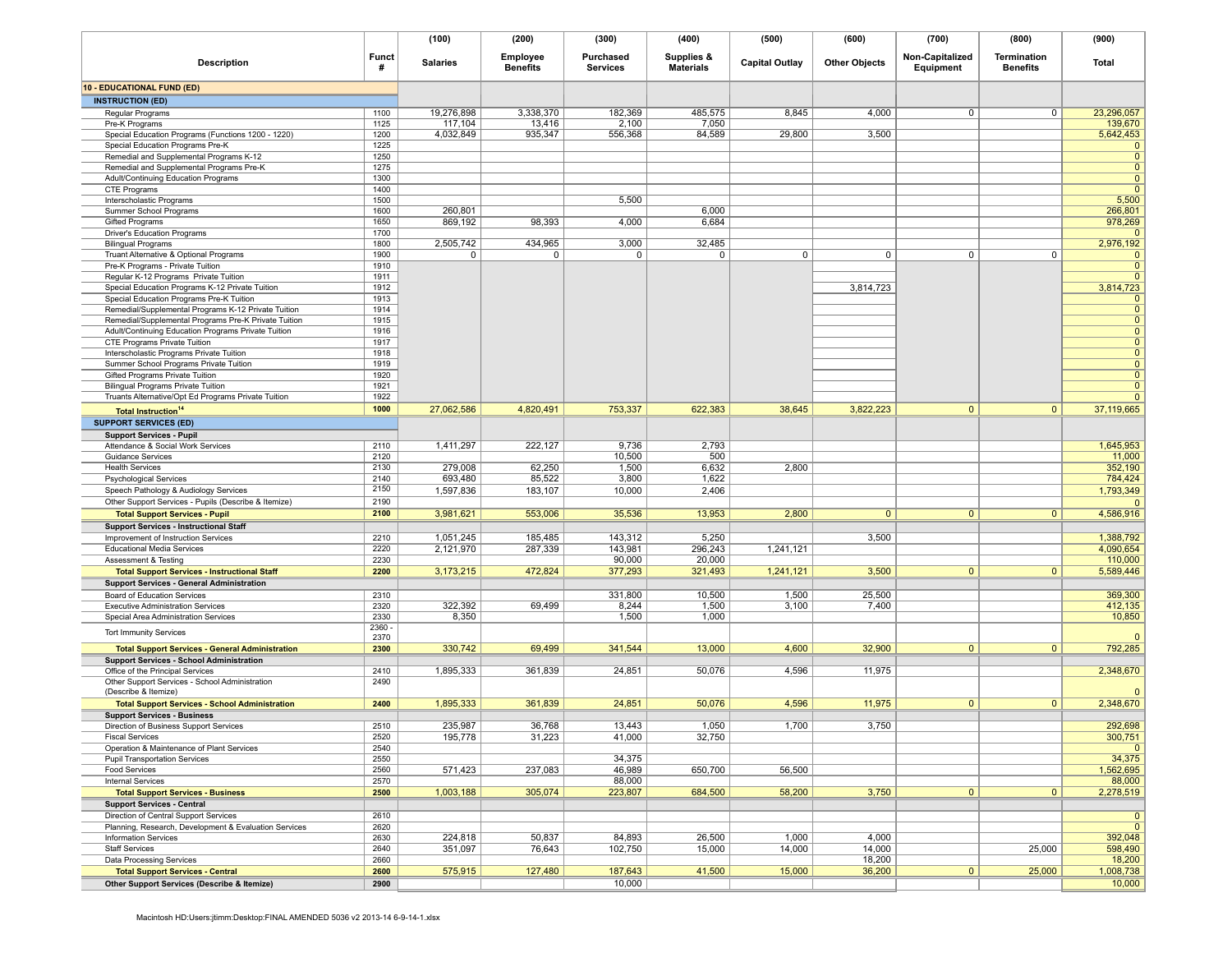|                                                                                                                       |                   | (100)           | (200)                       | (300)                        | (400)                          | (500)                 | (600)                | (700)                        | (800)                                 | (900)          |
|-----------------------------------------------------------------------------------------------------------------------|-------------------|-----------------|-----------------------------|------------------------------|--------------------------------|-----------------------|----------------------|------------------------------|---------------------------------------|----------------|
| <b>Description</b>                                                                                                    | <b>Funct</b><br># | <b>Salaries</b> | Employee<br><b>Benefits</b> | Purchased<br><b>Services</b> | Supplies &<br><b>Materials</b> | <b>Capital Outlay</b> | <b>Other Objects</b> | Non-Capitalized<br>Equipment | <b>Termination</b><br><b>Benefits</b> | Total          |
| <b>Total Support Services</b>                                                                                         | 2000              | 10,960,014      | 1,889,722                   | 1,200,674                    | 1,124,522                      | 1,326,317             | 88,325               | $\mathbf{0}$                 | 25,000                                | 16,614,574     |
| <b>COMMUNITY SERVICES (ED)</b>                                                                                        | 3000              | 8,010           | 2,163                       | 18,526                       | 10,124                         |                       |                      |                              |                                       | 38,823         |
| PAYMENTS TO OTHER DISTRICTS & GOVT UNITS (ED)                                                                         |                   |                 |                             |                              |                                |                       |                      |                              |                                       |                |
| <b>Payments to Other Govt Units (In-State)</b>                                                                        |                   |                 |                             |                              |                                |                       |                      |                              |                                       |                |
| Payments for Regular Programs                                                                                         | 4110              |                 |                             |                              |                                |                       |                      |                              |                                       | $\Omega$       |
| Payments for Special Education Programs                                                                               | 4120              |                 |                             | 599,953                      |                                |                       |                      |                              |                                       | 599,953        |
| Payments for Adult/Continuing Education Programs                                                                      | 4130              |                 |                             |                              |                                |                       |                      |                              |                                       | $\mathbf{0}$   |
| Payments for CTE Programs                                                                                             | 4140              |                 |                             |                              |                                |                       |                      |                              |                                       | $\mathbf{0}$   |
| Payments for Community College Programs                                                                               | 4170<br>4190      |                 |                             |                              |                                |                       |                      |                              |                                       | $\mathbf{0}$   |
| Other Payments to In-State Govt Units (Describe & Itemize)<br><b>Total Payments to Districts and Other Govt Units</b> | 4100              |                 |                             |                              |                                |                       |                      |                              |                                       | $\mathbf{0}$   |
| (In-State)                                                                                                            |                   |                 |                             | 599,953                      |                                |                       | $\Omega$             |                              |                                       | 599,953        |
| Payments for Regular Programs - Tuition                                                                               | 4210              |                 |                             |                              |                                |                       |                      |                              |                                       | $\Omega$       |
| Payments for Special Education Programs - Tuition                                                                     | 4220              |                 |                             |                              |                                |                       |                      |                              |                                       | $\overline{0}$ |
| Payments for Adult/Continuing Education Programs - Tuition                                                            | 4230              |                 |                             |                              |                                |                       |                      |                              |                                       | $\mathbf{0}$   |
| Payments for CTE Programs - Tuition                                                                                   | 4240              |                 |                             |                              |                                |                       |                      |                              |                                       | $\mathbf 0$    |
| Payments for Community College Programs - Tuition                                                                     | 4270              |                 |                             |                              |                                |                       |                      |                              |                                       | $\mathbf{0}$   |
| Payments for Other Programs - Tuition                                                                                 | 4280              |                 |                             |                              |                                |                       |                      |                              |                                       | $\overline{0}$ |
| Other Payments to In-State Govt Units (Describe & Itemize)                                                            | 4290<br>4200      |                 |                             |                              |                                |                       |                      |                              |                                       | $\mathbf{0}$   |
| <b>Total Payments to Other Dist &amp; Govt Units - Tuition</b><br>(In State)                                          |                   |                 |                             |                              |                                |                       | $\Omega$             |                              |                                       | $\mathbf{0}$   |
| Payments for Regular Programs - Transfers                                                                             | 4310              |                 |                             |                              |                                |                       |                      |                              |                                       | $\overline{0}$ |
| Payments for Special Education Programs - Transfers                                                                   | 4320              |                 |                             |                              |                                |                       |                      |                              |                                       | $\mathbf{0}$   |
| Payments for Adult/Continuing Ed Programs - Transfers                                                                 | 4330              |                 |                             |                              |                                |                       |                      |                              |                                       | $\overline{0}$ |
| Payments for CTE Programs - Transfers                                                                                 | 4340              |                 |                             |                              |                                |                       |                      |                              |                                       | $\mathbf{0}$   |
| Payments for Community College Program - Transfers                                                                    | 4370              |                 |                             |                              |                                |                       |                      |                              |                                       | $\mathbf{0}$   |
| Payments for Other Programs - Transfers                                                                               | 4380              |                 |                             |                              |                                |                       |                      |                              |                                       | $\overline{0}$ |
| Other Payments to In-State Govt Units - Transfers (Describe & Itemize                                                 | 4390<br>4300      |                 |                             |                              |                                |                       |                      |                              |                                       | $\mathbf{0}$   |
| Total Payments to Other District & Govt Units -<br><b>Transfers (In State)</b>                                        |                   |                 |                             | $\Omega$                     |                                |                       | $\Omega$             |                              |                                       | $\mathbf{0}$   |
| Payments to Other District & Govt Units (Out of State)                                                                | 4400              |                 |                             |                              |                                |                       |                      |                              |                                       | $\overline{0}$ |
| <b>Total Payments to Other District &amp; Govt Units</b>                                                              | 4000              |                 |                             | 599,953                      |                                |                       | $\overline{0}$       |                              |                                       | 599,953        |
| <b>DEBT SERVICE (ED)</b>                                                                                              |                   |                 |                             |                              |                                |                       |                      |                              |                                       |                |
| Debt Service - Interest on Short-Term Debt                                                                            |                   |                 |                             |                              |                                |                       |                      |                              |                                       |                |
| <b>Tax Anticipation Warrants</b>                                                                                      | 5110              |                 |                             |                              |                                |                       |                      |                              |                                       | $\mathbf{0}$   |
| <b>Tax Anticipation Notes</b>                                                                                         | 5120              |                 |                             |                              |                                |                       |                      |                              |                                       | $\mathbf 0$    |
| Corporate Personal Property Repl Tax Anticipated Notes                                                                | 5130              |                 |                             |                              |                                |                       |                      |                              |                                       | $\mathbf{0}$   |
| State Aid Anticipation Certificates                                                                                   | 5140              |                 |                             |                              |                                |                       |                      |                              |                                       | $\overline{0}$ |
| Other Interest on Short-Term Debt (Describe & Itemize)                                                                | 5150              |                 |                             |                              |                                |                       |                      |                              |                                       | $\mathbf{0}$   |
| <b>Total Debt Service - Interest on Short-Term Debt</b>                                                               | 5100              |                 |                             |                              |                                |                       | $\mathbf{0}$         |                              |                                       | $\mathbf 0$    |
| Debt Service - Interest on Long-Term Debt                                                                             | 5200              |                 |                             |                              |                                |                       |                      |                              |                                       | $\mathbf 0$    |
| <b>Total Debt Service</b>                                                                                             | 5000              |                 |                             |                              |                                |                       | $\mathbf{0}$         |                              |                                       | $\overline{0}$ |
| <b>PROVISION FOR CONTINGENCIES (ED)</b>                                                                               | 6000              |                 |                             |                              |                                |                       |                      |                              |                                       | $\mathbf{0}$   |
| <b>Total Direct Disbursements/Expenditures</b>                                                                        |                   | 38,030,610      | 6,712,376                   | 2,572,490                    | 1,757,029                      | 1,364,962             | 3,910,548            | $\mathbf{0}$                 | 25,000                                | 54,373,015     |
| Excess (Deficiency) of Receipts/Revenues Over                                                                         |                   |                 |                             |                              |                                |                       |                      |                              |                                       | 1,354,304      |
| Disbursements/Expenditures                                                                                            |                   |                 |                             |                              |                                |                       |                      |                              |                                       |                |
| 20 - OPERATIONS AND MAINTENANCE FUND (O&M)                                                                            |                   |                 |                             |                              |                                |                       |                      |                              |                                       |                |
| <b>SUPPORT SERVICES (O&amp;M)</b>                                                                                     |                   |                 |                             |                              |                                |                       |                      |                              |                                       |                |
| <b>Support Services - Pupil</b>                                                                                       |                   |                 |                             |                              |                                |                       |                      |                              |                                       |                |
| Other Support Services - Pupils (Describe & Itemize)                                                                  | 2190              |                 |                             |                              |                                |                       |                      |                              |                                       | $\mathbf 0$    |
| <b>Support Services - Business</b>                                                                                    |                   |                 |                             |                              |                                |                       |                      |                              |                                       |                |
| Direction of Business Support Services                                                                                | 2510              |                 |                             |                              |                                |                       |                      |                              |                                       | $\mathbf{0}$   |
| Facilities Acquisition & Construction Services                                                                        | 2530              |                 |                             | 25,000                       |                                | 50,000                |                      |                              |                                       | 75,000         |
| Operation & Maintenance of Plant Services                                                                             | 2540              | 1,797,354       | 618,691                     | 616,100                      | 1,000,250                      | 998,700               | 2,500                |                              |                                       | 5,033,595      |
| <b>Pupil Transportation Services</b>                                                                                  | 2550              |                 |                             |                              |                                |                       |                      |                              |                                       | $\mathbf{0}$   |
| Food Services                                                                                                         | 2560              |                 |                             |                              |                                |                       |                      |                              |                                       | $\Omega$       |
| <b>Total Support Services - Business</b>                                                                              | 2500              | 1,797,354       | 618,691                     | 641,100                      | 1,000,250                      | 1,048,700             | 2,500                | $\mathbf{0}$                 | $\circ$                               | 5,108,595      |
| Other Support Services (Describe & Itemize)                                                                           | 2900              |                 |                             |                              |                                |                       |                      |                              |                                       | $\mathbf{0}$   |
| <b>Total Support Services</b>                                                                                         | 2000              | 1,797,354       | 618,691                     | 641,100                      | 1,000,250                      | 1,048,700             | 2,500                | $\overline{0}$               | $\overline{0}$                        | 5,108,595      |
| <b>COMMUNITY SERVICES (O&amp;M)</b>                                                                                   | 3000              |                 |                             |                              |                                |                       |                      |                              |                                       | $\mathbf{0}$   |
| PAYMENTS TO OTHER DISTRICTS & GOVT UNITS (O&M)                                                                        |                   |                 |                             |                              |                                |                       |                      |                              |                                       |                |
| Payments to Other Govt Units (In-State)                                                                               |                   |                 |                             |                              |                                |                       |                      |                              |                                       |                |
| Payments for Special Education Programs                                                                               | 4120              |                 |                             | 3,500                        |                                |                       |                      |                              |                                       | 3,500          |
| Payments for CTE Program                                                                                              | 4140              |                 |                             |                              |                                |                       |                      |                              |                                       | $\mathbf{0}$   |
| Other Payments to In-State Govt Units (Describe & Itemize)                                                            | 4190<br>4100      |                 |                             |                              |                                |                       | $\mathbf 0$          |                              |                                       | $\mathbf{0}$   |
| <b>Total Payments to Other Govt Units (In-State)</b>                                                                  |                   |                 |                             | 3,500                        |                                |                       |                      |                              |                                       | 3,500          |
| Payments to Other Govt Units (Out of State) <sup>14</sup>                                                             | 4400<br>4000      |                 |                             |                              |                                |                       |                      |                              |                                       | $\mathbf{0}$   |
| <b>Total Payments to Other District and Govt Unit</b><br><b>DEBT SERVICE (O&amp;M)</b>                                |                   |                 |                             | 3,500                        |                                |                       | $\overline{0}$       |                              |                                       | 3,500          |
|                                                                                                                       |                   |                 |                             |                              |                                |                       |                      |                              |                                       |                |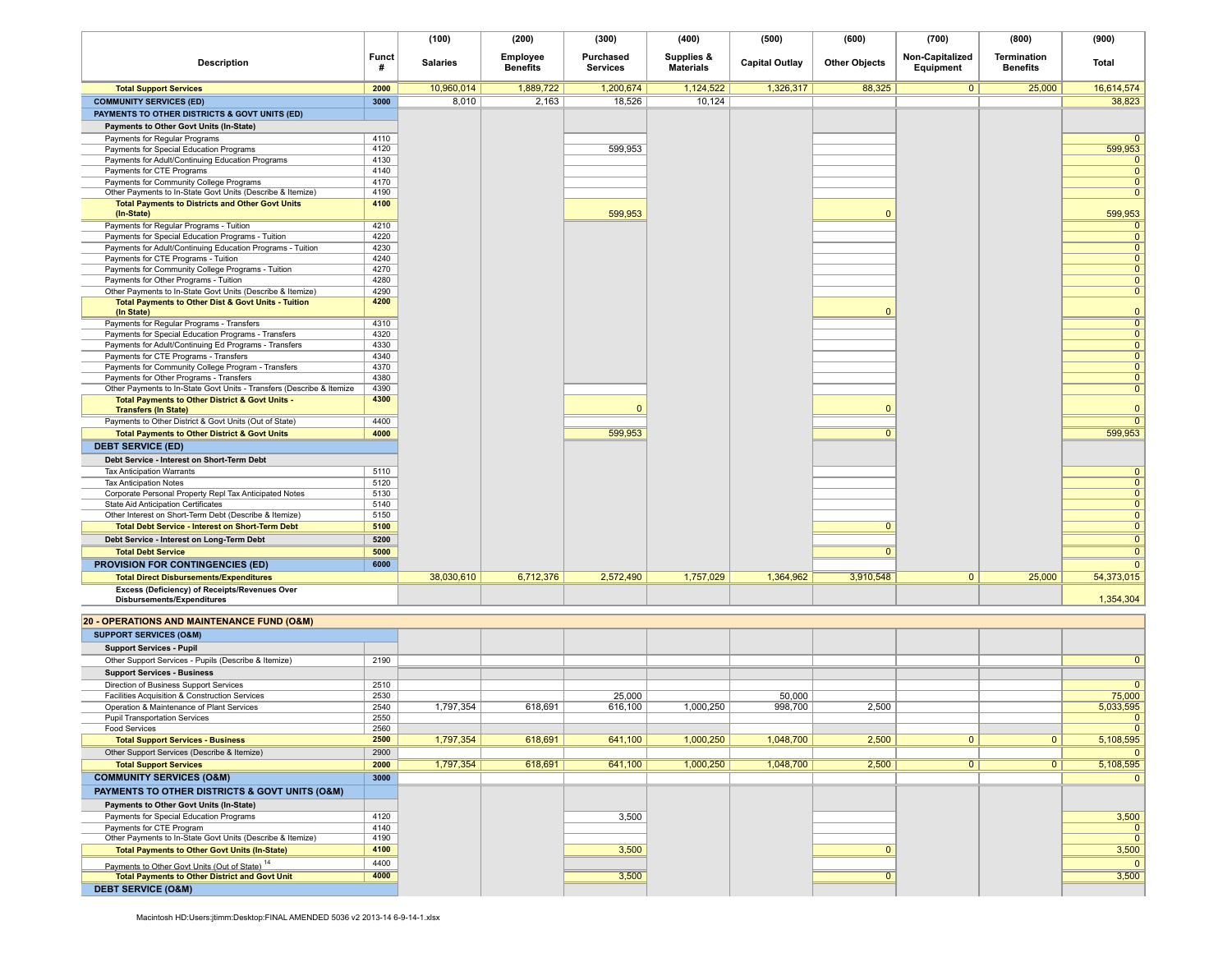|                                                                                                     |                   | (100)           | (200)                       | (300)                        | (400)                          | (500)                 | (600)                | (700)                        | (800)                          | (900)                        |
|-----------------------------------------------------------------------------------------------------|-------------------|-----------------|-----------------------------|------------------------------|--------------------------------|-----------------------|----------------------|------------------------------|--------------------------------|------------------------------|
| <b>Description</b>                                                                                  | <b>Funct</b><br># | <b>Salaries</b> | Employee<br><b>Benefits</b> | Purchased<br><b>Services</b> | Supplies &<br><b>Materials</b> | <b>Capital Outlay</b> | <b>Other Objects</b> | Non-Capitalized<br>Equipment | Termination<br><b>Benefits</b> | Total                        |
| Debt Service - Interest on Short-Term Debt                                                          |                   |                 |                             |                              |                                |                       |                      |                              |                                |                              |
| <b>Tax Anticipation Warrants</b>                                                                    | 5110              |                 |                             |                              |                                |                       |                      |                              |                                | $\mathbf{0}$                 |
| <b>Tax Anticipation Notes</b>                                                                       | 5120              |                 |                             |                              |                                |                       |                      |                              |                                | $\mathbf{0}$                 |
| Corporate Personal Prop Repl Tax Anticipated Notes                                                  | 5130              |                 |                             |                              |                                |                       |                      |                              |                                | $\mathbf{0}$                 |
| State Aid Anticipation Certificates                                                                 | 5140              |                 |                             |                              |                                |                       |                      |                              |                                | $\mathbf{0}$                 |
| Other Interest on Short-Term Debt (Describe & Itemize)                                              | 5150              |                 |                             |                              |                                |                       |                      |                              |                                | $\mathbf{0}$                 |
| <b>Total Debt Service - Interest on Short-Term Debt</b>                                             | 5100              |                 |                             |                              |                                |                       | $\mathbf{0}$         |                              |                                | $\mathbf{0}$                 |
| Debt Service - Interest on Long-Term Debt                                                           | 5200              |                 |                             |                              |                                |                       |                      |                              |                                | $\overline{0}$               |
| <b>Total Debt Service</b>                                                                           | 5000              |                 |                             |                              |                                |                       | $\mathbf{0}$         |                              |                                | $\mathbf{0}$                 |
| <b>PROVISION FOR CONTINGENCIES (O&amp;M)</b>                                                        | 6000              |                 |                             |                              |                                |                       |                      |                              |                                | $\mathbf{0}$                 |
| <b>Total Direct Disbursements/Expenditures</b>                                                      |                   | 1,797,354       | 618,691                     | 644,600                      | 1,000,250                      | 1,048,700             | 2,500                | $\mathbf{0}$                 | $\mathbf{0}$                   | 5,112,095                    |
| Excess (Deficiency) of Receipts/Revenues Over<br>Disbursements/Expenditures                         |                   |                 |                             |                              |                                |                       |                      |                              |                                | (175, 750)                   |
| 30 - DEBT SERVICE FUND (DS)                                                                         |                   |                 |                             |                              |                                |                       |                      |                              |                                |                              |
| PAYMENTS TO OTHER DISTRICTS & GOVT UNITS (DS)                                                       | 4000              |                 |                             |                              |                                |                       | 0                    |                              |                                | $\overline{0}$               |
| <b>DEBT SERVICE (DS)</b>                                                                            |                   |                 |                             |                              |                                |                       |                      |                              |                                |                              |
| Debt Service - Interest on Short-Term Debt                                                          |                   |                 |                             |                              |                                |                       |                      |                              |                                |                              |
| <b>Tax Anticipation Warrants</b>                                                                    | 5110              |                 |                             |                              |                                |                       |                      |                              |                                | $\mathbf{0}$                 |
| <b>Tax Anticipation Notes</b><br>Corporate Personal Prop Repl Tax Anticipation Notes                | 5120<br>5130      |                 |                             |                              |                                |                       |                      |                              |                                | $\mathbf{0}$<br>$\mathbf{0}$ |
| State Aid Anticipation Certificates                                                                 | 5140              |                 |                             |                              |                                |                       |                      |                              |                                | $\mathbf{0}$                 |
| Other Interest on Short-Term Debt (Describe & Itemize)                                              | 5150              |                 |                             |                              |                                |                       |                      |                              |                                | $\mathbf{0}$                 |
| <b>Total Debt Service - Interest On Short-Term Debt</b>                                             | 5100              |                 |                             |                              |                                |                       | $\mathbf{0}$         |                              |                                | $\mathbf{0}$                 |
| Debt Service - Interest on Long-Term Debt                                                           | 5200              |                 |                             |                              |                                |                       | 603,400              |                              |                                | 603,400                      |
| Debt Service - Payments of Principal on Long-Term Debt 15<br>(Lease/Purchase Principal Retired)     | 5300              |                 |                             |                              |                                |                       | 3,604,000            |                              |                                | 3,604,000                    |
| Debt Service Other (Describe & Itemize)                                                             | 5400              |                 |                             |                              |                                |                       | 13,250               |                              |                                | 13,250                       |
| <b>Total Debt Service</b>                                                                           | 5000              |                 |                             | $\mathbf{0}$                 |                                |                       | 4,220,650            |                              |                                | 4,220,650                    |
| PROVISION FOR CONTINGENCIES (DS)                                                                    | 6000              |                 |                             |                              |                                |                       |                      |                              |                                | $\mathbf{0}$                 |
| <b>Total Direct Disbursements/Expenditures</b><br>Excess (Deficiency) of Receipts/Revenues Over     |                   |                 |                             | $\mathbf{0}$                 |                                |                       | 4,220,650            |                              |                                | 4,220,650                    |
| Disbursements/Expenditures                                                                          |                   |                 |                             |                              |                                |                       |                      |                              |                                | (222,066)                    |
|                                                                                                     |                   |                 |                             |                              |                                |                       |                      |                              |                                |                              |
| <b>40 - TRANSPORTATION FUND (TR)</b>                                                                |                   |                 |                             |                              |                                |                       |                      |                              |                                |                              |
| <b>SUPPORT SERVICES (TR)</b>                                                                        |                   |                 |                             |                              |                                |                       |                      |                              |                                |                              |
| <b>Support Services - Pupils</b>                                                                    | 2190              |                 |                             |                              |                                |                       |                      |                              |                                | $\mathbf{0}$                 |
| Other Support Services - Pupils (Describe & Itemize)<br><b>Support Services - Business</b>          |                   |                 |                             |                              |                                |                       |                      |                              |                                |                              |
| <b>Pupil Transportation Services</b>                                                                | 2550              | 73,509          | 12,848                      | 2,864,106                    | 5,300                          |                       |                      |                              | 14,697                         | 2,970,460                    |
| Other Support Services (Describe & Itemize)                                                         | 2900              |                 |                             |                              |                                |                       |                      |                              |                                | $\Omega$                     |
| <b>Total Support Services</b>                                                                       | 2000              | 73,509          | 12,848                      | 2,864,106                    | 5,300                          | $\overline{0}$        | $\overline{0}$       | $\overline{0}$               | 14,697                         | 2,970,460                    |
| <b>COMMUNITY SERVICES (TR)</b>                                                                      | 3000              |                 |                             |                              |                                |                       |                      |                              |                                | $\mathbf{0}$                 |
| <b>PAYMENTS TO OTHER DISTRICTS &amp; GOVT UNITS (TR)</b>                                            |                   |                 |                             |                              |                                |                       |                      |                              |                                |                              |
| Payments to Other Govt Units (In-State)                                                             |                   |                 |                             |                              |                                |                       |                      |                              |                                |                              |
| Payments for Regular Program                                                                        | 4110              |                 |                             |                              |                                |                       |                      |                              |                                | $\mathbf{0}$                 |
| Payments for Special Education Programs                                                             | 4120              |                 |                             |                              |                                |                       |                      |                              |                                | $\mathbf{0}$                 |
| Payments for Adult/Continuing Education Programs                                                    | 4130              |                 |                             |                              |                                |                       |                      |                              |                                | $\mathbf{0}$                 |
| Payments for CTE Programs                                                                           | 4140              |                 |                             |                              |                                |                       |                      |                              |                                | $\mathbf{0}$                 |
| Payments for Community College Programs                                                             | 4170<br>4190      |                 |                             |                              |                                |                       |                      |                              |                                | $\mathbf{0}$                 |
| Other Payments to In-State Govt Units (Describe & Itemize)                                          | 4100              |                 |                             | $\mathbf{0}$                 |                                |                       | $\Omega$             |                              |                                | $\mathbf{0}$<br>$\mathbf{0}$ |
| <b>Total Payments to Other Govt Units (In-State)</b><br>Payments to Other Govt Units (Out-of-State) |                   |                 |                             |                              |                                |                       |                      |                              |                                |                              |
| (Describe & Itemize)                                                                                | 4400              |                 |                             |                              |                                |                       |                      |                              |                                | $\mathbf{0}$                 |
| <b>Total Payments to Other Districts &amp; Govt Units</b>                                           | 4000              |                 |                             |                              |                                |                       |                      |                              |                                |                              |
| <b>DEBT SERVICE (TR)</b>                                                                            |                   |                 |                             |                              |                                |                       |                      |                              |                                |                              |
| Debt Service - Interest on Short-Term Debt                                                          |                   |                 |                             |                              |                                |                       |                      |                              |                                |                              |
| <b>Tax Anticipation Warrants</b>                                                                    | 5110              |                 |                             |                              |                                |                       |                      |                              |                                | $\mathbf{0}$                 |
| <b>Tax Anticipation Notes</b>                                                                       | 5120              |                 |                             |                              |                                |                       |                      |                              |                                | $\mathbf{0}$                 |
| Corporate Personal Prop Repl Tax Anticipation Notes<br>State Aid Anticipation Certificates          | 5130<br>5140      |                 |                             |                              |                                |                       |                      |                              |                                | $\mathbf{0}$<br>$\mathbf{0}$ |
| Other Interest on Short-Term Debt (Describe and Itemize)                                            | 5150              |                 |                             |                              |                                |                       |                      |                              |                                | $\mathbf{0}$                 |
| Total Debt Service - Interest On Short-Term Debt                                                    | 5100              |                 |                             |                              |                                |                       | $\mathbf{0}$         |                              |                                | $\mathbf{0}$                 |
| Debt Service - Interest on Long-Term Debt                                                           | 5200              |                 |                             |                              |                                |                       |                      |                              |                                | $\mathbf 0$                  |
| Debt Service - Payments of Principal on Long-Term Debt 15<br>(Lease/Purchase Principal Retired)     | 5300              |                 |                             |                              |                                |                       |                      |                              |                                | $\mathbf{0}$                 |
| Debt Service - Other (Describe and Itemize)                                                         | 5400              |                 |                             |                              |                                |                       |                      |                              |                                | $\mathbf{0}$                 |
| <b>Total Debt Service</b>                                                                           | 5000              |                 |                             |                              |                                |                       | $\mathbf{0}$         |                              |                                | $\overline{0}$               |
|                                                                                                     |                   |                 |                             |                              |                                |                       |                      |                              |                                |                              |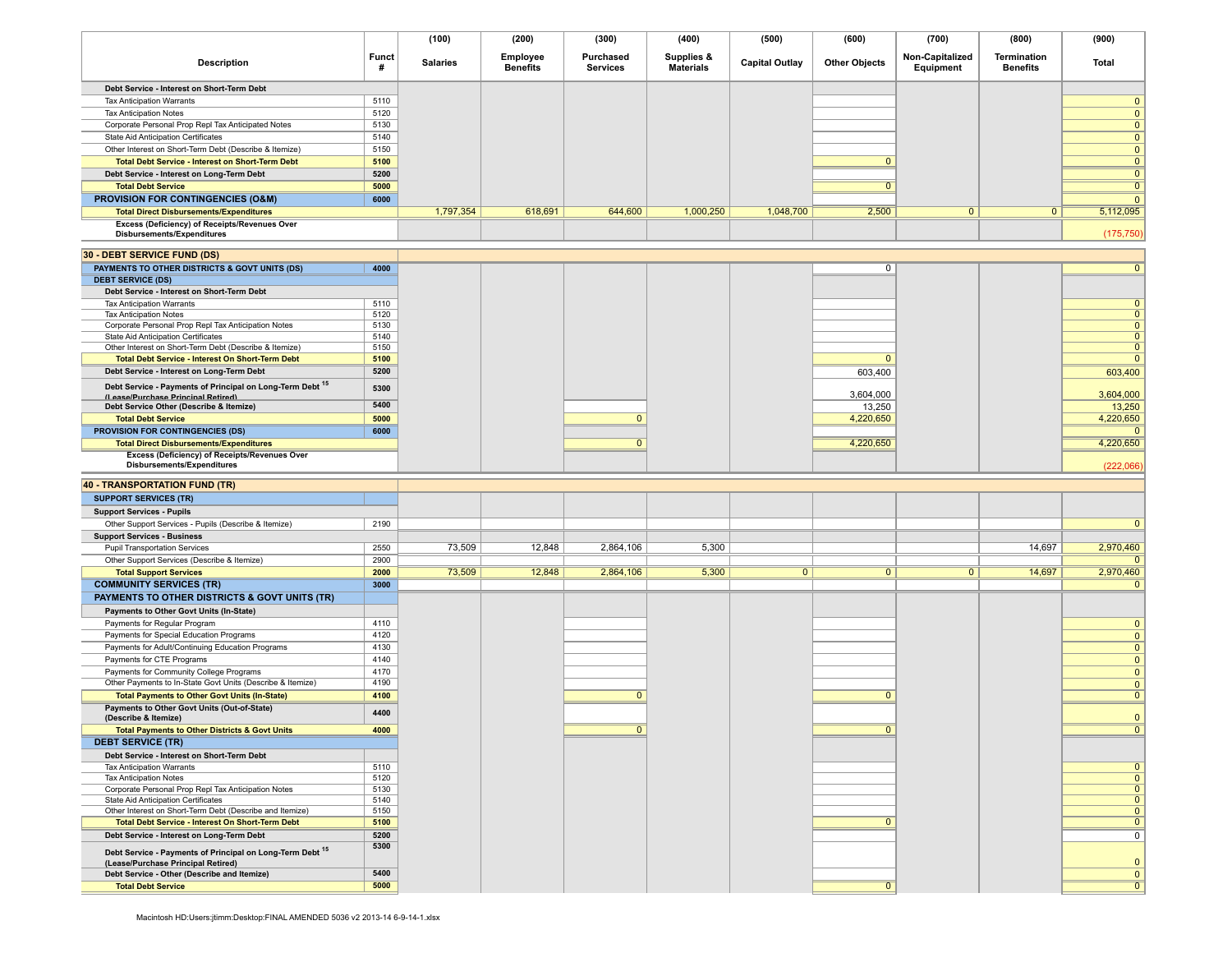|                                                                                               |                   | (100)           | (200)                       | (300)                        | (400)                          | (500)                 | (600)                | (700)                        | (800)                          | (900)                          |
|-----------------------------------------------------------------------------------------------|-------------------|-----------------|-----------------------------|------------------------------|--------------------------------|-----------------------|----------------------|------------------------------|--------------------------------|--------------------------------|
| <b>Description</b>                                                                            | <b>Funct</b><br># | <b>Salaries</b> | Employee<br><b>Benefits</b> | Purchased<br><b>Services</b> | Supplies &<br><b>Materials</b> | <b>Capital Outlay</b> | <b>Other Objects</b> | Non-Capitalized<br>Equipment | Termination<br><b>Benefits</b> | <b>Total</b>                   |
| PROVISION FOR CONTINGENCIES (TR)                                                              | 6000              |                 |                             |                              |                                |                       |                      |                              |                                | $\Omega$                       |
| <b>Total Direct Disbursements/Expenditures</b>                                                |                   | 73,509          | 12,848                      | 2,864,106                    | 5,300                          | $\mathbf{0}$          | $\mathbf{0}$         | $\overline{0}$               | 14,697                         | 2,970,460                      |
| Excess (Deficiency) of Receipts/Revenues Over<br>Disbursements/Expenditures                   |                   |                 |                             |                              |                                |                       |                      |                              |                                | (465, 613)                     |
| 50 - MUNICIPAL RETIREMENT/SOC SEC FUND (MR/SS)                                                |                   |                 |                             |                              |                                |                       |                      |                              |                                |                                |
| <b>INSTRUCTION (MR/SS)</b>                                                                    |                   |                 |                             |                              |                                |                       |                      |                              |                                |                                |
| Regular Program                                                                               | 1100              |                 | 1,875,222                   |                              |                                |                       |                      |                              |                                | 1,875,222                      |
| Pre-K Programs                                                                                | 1125              |                 |                             |                              |                                |                       |                      |                              |                                | $\mathbf 0$                    |
| Special Education Programs (Functions 1200-1220)<br>Special Education Programs Pre-K          | 1200<br>1225      |                 |                             |                              |                                |                       |                      |                              |                                | $\mathbf{0}$<br>$\overline{0}$ |
| Remedial and Supplemental Programs K-12                                                       | 1250              |                 |                             |                              |                                |                       |                      |                              |                                | $\mathbf{0}$                   |
| Remedial and Supplemental Programs Pre-K                                                      | 1275              |                 |                             |                              |                                |                       |                      |                              |                                | $\mathbf{0}$                   |
| Adult/Continuing Education Programs                                                           | 1300              |                 |                             |                              |                                |                       |                      |                              |                                | $\mathbf{0}$                   |
| CTE Programs                                                                                  | 1400              |                 |                             |                              |                                |                       |                      |                              |                                | $\mathbf{0}$                   |
| Interscholastic Programs<br>Summer School Programs                                            | 1500<br>1600      |                 |                             |                              |                                |                       |                      |                              |                                | $\mathbf{0}$<br>$\mathbf{0}$   |
| Gifted Programs                                                                               | 1650              |                 |                             |                              |                                |                       |                      |                              |                                | $\overline{0}$                 |
| Driver's Education Programs                                                                   | 1700              |                 |                             |                              |                                |                       |                      |                              |                                | $\mathbf{0}$                   |
| <b>Bilingual Programs</b>                                                                     | 1800              |                 |                             |                              |                                |                       |                      |                              |                                | $\mathbf 0$                    |
| Truant Alternative & Optional Programs                                                        | 1900              |                 |                             |                              |                                |                       |                      |                              |                                | $\Omega$                       |
| <b>Total Instruction</b>                                                                      | 1000              |                 | 1,875,222                   |                              |                                |                       |                      |                              |                                | 1,875,222                      |
| <b>SUPPORT SERVICES (MR/SS)</b>                                                               |                   |                 |                             |                              |                                |                       |                      |                              |                                |                                |
| <b>Support Services - Pupil</b><br>Attendance & Social Work Services                          | 2110              |                 |                             |                              |                                |                       |                      |                              |                                | $\mathbf{0}$                   |
| <b>Guidance Services</b>                                                                      | 2120              |                 |                             |                              |                                |                       |                      |                              |                                | $\mathbf{0}$                   |
| <b>Health Services</b>                                                                        | 2130              |                 |                             |                              |                                |                       |                      |                              |                                | $\mathbf{0}$                   |
| <b>Psychological Services</b>                                                                 | 2140              |                 |                             |                              |                                |                       |                      |                              |                                | $\overline{0}$                 |
| Speech Pathology & Audiology Services                                                         | 2150              |                 |                             |                              |                                |                       |                      |                              |                                | $\mathbf{0}$                   |
| Other Support Services - Pupils (Describe & Itemize)<br><b>Total Support Services - Pupil</b> | 2190<br>2100      |                 | $\overline{0}$              |                              |                                |                       |                      |                              |                                | $\mathbf{0}$<br>$\overline{0}$ |
| <b>Support Services - Instructional Staff</b>                                                 |                   |                 |                             |                              |                                |                       |                      |                              |                                |                                |
| Improvement of Instruction Services                                                           | 2210              |                 |                             |                              |                                |                       |                      |                              |                                | $\overline{0}$                 |
| <b>Educational Media Services</b>                                                             | 2220              |                 |                             |                              |                                |                       |                      |                              |                                | $\mathbf{0}$                   |
| Assessment & Testing                                                                          | 2230              |                 |                             |                              |                                |                       |                      |                              |                                | $\overline{0}$                 |
| <b>Total Support Services - Instructional Staff</b>                                           | 2200              |                 | $\mathbf{0}$                |                              |                                |                       |                      |                              |                                | $\mathbf{0}$                   |
| <b>Support Services - General Administration</b>                                              |                   |                 |                             |                              |                                |                       |                      |                              |                                |                                |
| Board of Education Services<br><b>Executive Administration Services</b>                       | 2310<br>2320      |                 |                             |                              |                                |                       |                      |                              |                                | $\mathbf{0}$<br>$\mathbf{0}$   |
| Special Area Administrative Services                                                          | 2330              |                 |                             |                              |                                |                       |                      |                              |                                | $\mathbf{0}$                   |
| Claims Paid from Self Insurance Fund                                                          | 2361              |                 |                             |                              |                                |                       |                      |                              |                                | $\mathbf{0}$                   |
| Workers' Compensation or Workers' Occupation Disease Acts Payments                            | 2362              |                 |                             |                              |                                |                       |                      |                              |                                | $\mathbf{0}$                   |
| Unemployment Insurance Payments                                                               | 2363              |                 |                             |                              |                                |                       |                      |                              |                                | $\mathbf{0}$                   |
| Insurance Payments (regular or self-insurance)                                                | 2364              |                 |                             |                              |                                |                       |                      |                              |                                | $\mathbf{0}$                   |
| Risk Management and Claims Services Payments<br>Judgment and Settlements                      | 2365<br>2366      |                 |                             |                              |                                |                       |                      |                              |                                | $\mathbf{0}$<br>$\mathbf{0}$   |
| Educational, Inspectional, Supervisory Services Related to Loss<br>Prevention or Reduction    | 2367              |                 |                             |                              |                                |                       |                      |                              |                                | $\mathbf{0}$                   |
| Reciprocal Insurance Payments                                                                 | 2368              |                 |                             |                              |                                |                       |                      |                              |                                | $\mathbf{0}$                   |
| Legal Service                                                                                 | 2369              |                 |                             |                              |                                |                       |                      |                              |                                | $\mathbf{0}$                   |
| <b>Total Support Services - General Administration</b>                                        | 2300              |                 | $\mathbf{0}$                |                              |                                |                       |                      |                              |                                | $\mathbf{0}$                   |
| <b>Support Services - School Administration</b>                                               |                   |                 |                             |                              |                                |                       |                      |                              |                                |                                |
| Office of the Principal Services<br>Other Support Services - School Administration            | 2410<br>2490      |                 |                             |                              |                                |                       |                      |                              |                                | $\mathbf{0}$                   |
| (Describe & Itemize)<br><b>Total Support Services - School Administration</b>                 | 2400              |                 | $\mathbf{0}$                |                              |                                |                       |                      |                              |                                | $\mathbf{0}$<br>$\mathbf{0}$   |
| <b>Support Services - Business</b>                                                            |                   |                 |                             |                              |                                |                       |                      |                              |                                |                                |
| Direction of Business Support Services                                                        | 2510              |                 |                             |                              |                                |                       |                      |                              |                                | $\mathbf{0}$                   |
| <b>Fiscal Services</b><br>Facilities Acquisition & Construction Services                      | 2520<br>2530      |                 |                             |                              |                                |                       |                      |                              |                                | $\mathbf{0}$<br>$\mathbf{0}$   |
| Operation & Maintenance of Plant Service                                                      | 2540              |                 |                             |                              |                                |                       |                      |                              |                                | $\mathbf{0}$                   |
| <b>Pupil Transportation Services</b>                                                          | 2550              |                 |                             |                              |                                |                       |                      |                              |                                | $\mathbf{0}$                   |
| <b>Food Services</b>                                                                          | 2560              |                 |                             |                              |                                |                       |                      |                              |                                | $\mathbf{0}$                   |
| <b>Internal Services</b>                                                                      | 2570              |                 |                             |                              |                                |                       |                      |                              |                                | $\mathbf{0}$                   |
| <b>Total Support Services - Business</b>                                                      | 2500              |                 | $\mathbf{0}$                |                              |                                |                       |                      |                              |                                | $\mathbf{0}$                   |
| <b>Support Services - Central</b><br>Direction of Central Support Services                    | 2610              |                 |                             |                              |                                |                       |                      |                              |                                | $\overline{0}$                 |
| Planning, Research, Development & Evaluation Services                                         | 2620              |                 |                             |                              |                                |                       |                      |                              |                                | $\mathbf{0}$                   |
| <b>Information Services</b>                                                                   | 2630              |                 |                             |                              |                                |                       |                      |                              |                                | $\mathbf{0}$                   |
| <b>Staff Services</b>                                                                         | 2640              |                 |                             |                              |                                |                       |                      |                              |                                | $\overline{0}$                 |
| Data Processing Services                                                                      | 2660              |                 |                             |                              |                                |                       |                      |                              |                                | $\mathbf{0}$                   |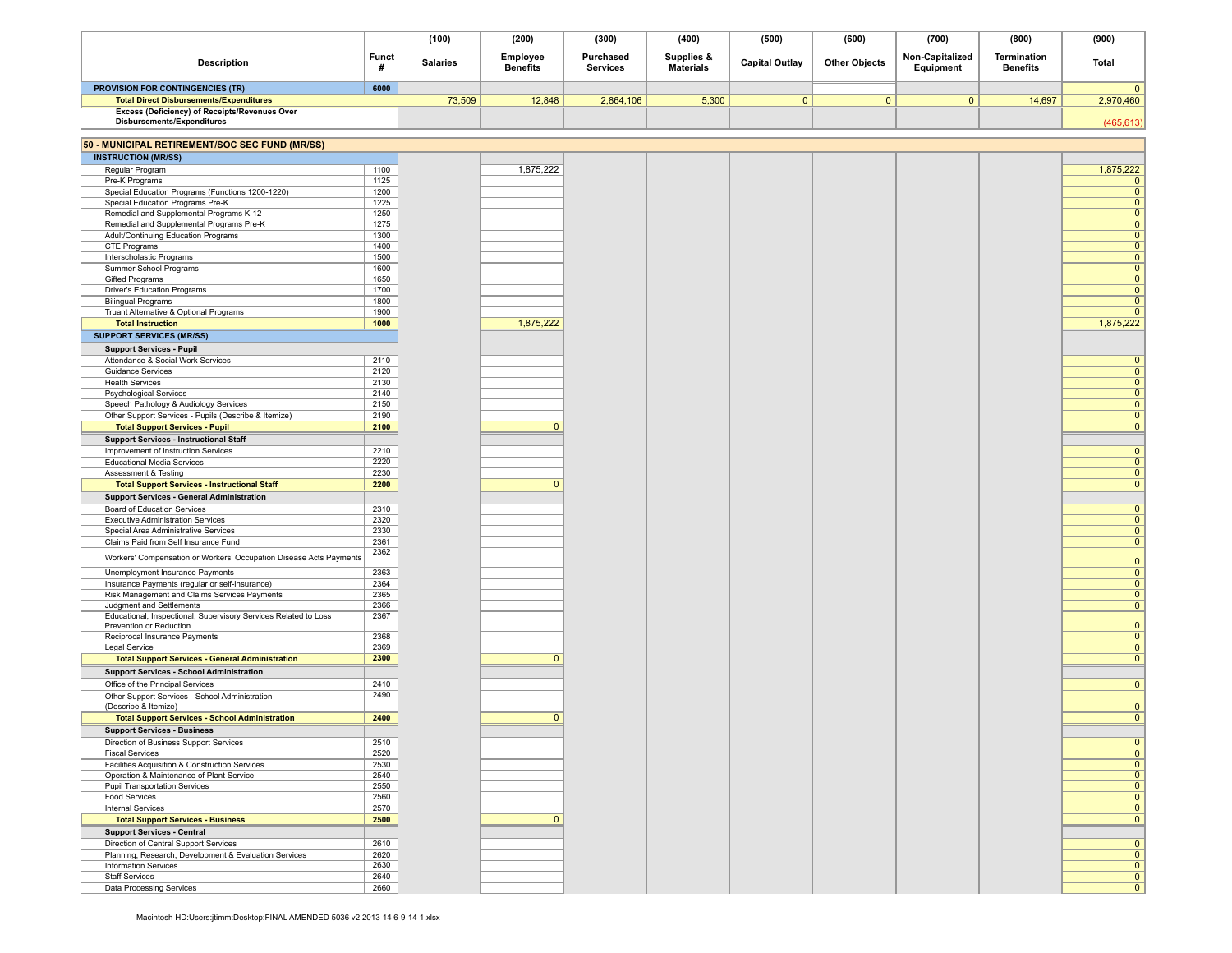|                                                                             |       | (100)           | (200)                       | (300)                        | (400)                          | (500)                 | (600)                | (700)                        | (800)                   | (900)        |
|-----------------------------------------------------------------------------|-------|-----------------|-----------------------------|------------------------------|--------------------------------|-----------------------|----------------------|------------------------------|-------------------------|--------------|
| <b>Description</b>                                                          | Funct | <b>Salaries</b> | Employee<br><b>Benefits</b> | Purchased<br><b>Services</b> | Supplies &<br><b>Materials</b> | <b>Capital Outlay</b> | <b>Other Objects</b> | Non-Capitalized<br>Equipment | Termination<br>Benefits | Total        |
| <b>Total Support Services - Central</b>                                     | 2600  |                 |                             |                              |                                |                       |                      |                              |                         |              |
| Other Support Services (Describe & Itemize)                                 | 2900  |                 |                             |                              |                                |                       |                      |                              |                         |              |
| <b>Total Support Services</b>                                               | 2000  |                 |                             |                              |                                |                       |                      |                              |                         |              |
| <b>COMMUNITY SERVICES (MR/SS)</b>                                           | 3000  |                 |                             |                              |                                |                       |                      |                              |                         |              |
| PAYMENTS TO OTHER DISTRICTS & GOVT UNITS (MR/SS)                            |       |                 |                             |                              |                                |                       |                      |                              |                         |              |
| Payments for Special Education Programs                                     | 4120  |                 |                             |                              |                                |                       |                      |                              |                         | $\mathbf{0}$ |
| Payments for CTE Programs                                                   | 4140  |                 |                             |                              |                                |                       |                      |                              |                         |              |
| <b>Total Payments to Other Districts &amp; Govt Units</b>                   | 4000  |                 |                             |                              |                                |                       |                      |                              |                         | $\mathbf{0}$ |
| <b>DEBT SERVICE (MR/SS)</b>                                                 |       |                 |                             |                              |                                |                       |                      |                              |                         |              |
| Debt Service - Interest on Short-Term Debt                                  |       |                 |                             |                              |                                |                       |                      |                              |                         |              |
| <b>Tax Anticipation Warrants</b>                                            | 5110  |                 |                             |                              |                                |                       |                      |                              |                         | $\mathbf{0}$ |
| <b>Tax Anticipation Notes</b>                                               | 5120  |                 |                             |                              |                                |                       |                      |                              |                         |              |
| Corporate Personal Prop Repl Tax Anticipation Notes                         | 5130  |                 |                             |                              |                                |                       |                      |                              |                         | $\Omega$     |
| State Aid Anticipation Certificates                                         | 5140  |                 |                             |                              |                                |                       |                      |                              |                         |              |
| Other (Describe & Itemize)                                                  | 5150  |                 |                             |                              |                                |                       |                      |                              |                         |              |
| <b>Total Debt Service</b>                                                   | 5000  |                 |                             |                              |                                |                       |                      |                              |                         |              |
| <b>PROVISION FOR CONTINGENCIES (MR/SS)</b>                                  | 6000  |                 |                             |                              |                                |                       |                      |                              |                         |              |
| <b>Total Direct Disbursements/Expenditures</b>                              |       |                 | 1,875,222                   |                              |                                |                       |                      |                              |                         | 1,875,222    |
| Excess (Deficiency) of Receipts/Revenues Over<br>Disbursements/Expenditures |       |                 |                             |                              |                                |                       |                      |                              |                         |              |

| 60 - CAPITAL PROJECTS (CP)                                                         |      |          |          |         |        |  |              |
|------------------------------------------------------------------------------------|------|----------|----------|---------|--------|--|--------------|
| <b>SUPPORT SERVICES (CP)</b>                                                       |      |          |          |         |        |  |              |
| <b>Support Services - Business</b>                                                 |      |          |          |         |        |  |              |
| Facilities Acquisition & Construction Services                                     | 2530 |          |          | 225.760 | 42.572 |  | 268.332      |
| Other Support Services (Describe & Itemize)                                        | 2900 |          |          |         |        |  |              |
| <b>Total Support Services</b>                                                      | 2000 | $\Omega$ |          | 225,760 | 42,572 |  | 268,332      |
| PAYMENTS TO OTHER DISTRICTS & GOVT UNITS (CP)                                      |      |          |          |         |        |  |              |
| Payments to Other Govt Units (In-State)                                            |      |          |          |         |        |  |              |
| Payments to Other Govt Units (In-State)                                            | 4100 |          |          |         |        |  | $\mathbf{0}$ |
| Payment for Special Education Programs                                             | 4120 |          |          |         |        |  |              |
| Payment for CTE Programs                                                           | 4140 |          |          |         |        |  | $\mathbf{0}$ |
| Other Payments to In-State Governmental Units                                      | 4190 |          |          |         |        |  |              |
| (Describe & Itemize)                                                               |      |          |          |         |        |  |              |
| <b>Total Payments to Other Districts &amp; Govt Units</b>                          | 4000 |          |          |         |        |  |              |
| <b>PROVISION FOR CONTINGENCIES (CP)</b>                                            | 6000 |          |          |         |        |  |              |
| <b>Total Direct Disbursements/Expenditures</b>                                     |      | $\Omega$ | $\Omega$ | 225,760 | 42,572 |  | 268,332      |
| Excess (Deficiency) of Receipts/Revenues Over<br><b>Disbursements/Expenditures</b> |      |          |          |         |        |  | (268, 132)   |

### **70 WORKING CASH FUND (WC)**

| 80 - TORT FUND (TF)                                             |      |              |                |         |              |              |              |          |                |
|-----------------------------------------------------------------|------|--------------|----------------|---------|--------------|--------------|--------------|----------|----------------|
| SUPPORT SERVICES - GENERAL ADMINISTRATION                       |      |              |                |         |              |              |              |          |                |
| Claims Paid from Self Insurance Fund                            | 2361 |              |                |         |              |              |              |          | $\mathbf{0}$   |
| Workers' Compensation or Workers' Occupational Disease Act      | 2362 |              |                |         |              |              |              |          |                |
| Payments                                                        |      |              |                | 340,000 |              |              |              |          | 340,000        |
| Unemployment Insurance Payments                                 | 2363 |              |                | 38,000  |              |              |              |          | 38,000         |
| Insurance Payments (regular or self-insurance)                  | 2364 |              |                |         |              |              |              |          | $\Omega$       |
| Risk Management and Claims Services Payments                    | 2365 |              |                | 110,000 |              |              |              |          | 110,000        |
| Judgment and Settlements                                        | 2366 |              |                |         |              |              |              |          | $\mathbf{0}$   |
| Educational, Inspectional, Supervisory Services Related to Loss | 2367 |              |                |         |              |              |              |          |                |
| Prevention or Reduction                                         |      |              |                |         |              |              |              |          | $\mathbf{0}$   |
| Reciprocal Insurance Payments                                   | 2368 |              |                |         |              |              |              |          | $\overline{0}$ |
| <b>Legal Service</b>                                            | 2369 |              |                |         |              |              |              |          | $\overline{0}$ |
| Property Insurance (Building & Grounds)                         | 2371 |              |                |         |              |              |              |          | $\mathbf{0}$   |
| Vehicle Insurance (Transportation)                              | 2372 |              |                |         |              |              |              |          | $\Omega$       |
| <b>Total Support Services - General Administration</b>          | 2000 | $\mathbf{0}$ | $\Omega$       | 488,000 | $\mathbf{0}$ | $\mathbf{0}$ | $\mathbf{0}$ | $\Omega$ | 488,000        |
| <b>DEBT SERVICE (TF)</b>                                        |      |              |                |         |              |              |              |          |                |
| Debt Service - Interest on Short-Term Debt                      |      |              |                |         |              |              |              |          |                |
| <b>Tax Anticipation Warrants</b>                                | 5110 |              |                |         |              |              |              |          | $\mathbf{0}$   |
| Corporate Personal Property Replacement Tax Anticipation Notes  | 5130 |              |                |         |              |              |              |          | $\mathbf{0}$   |
| Other Interest or Short-Term Debt (Describe & Itemize)          | 5150 |              |                |         |              |              |              |          | $\overline{0}$ |
| <b>Total Debt Service</b>                                       | 5000 |              |                |         |              |              |              |          | $\mathbf{0}$   |
| <b>PROVISION FOR CONTINGENCIES (TF)</b>                         | 6000 |              |                |         |              |              |              |          | $\overline{0}$ |
| <b>Total Direct Disbursements/Expenditures</b>                  |      | $\mathbf{0}$ | $\overline{0}$ | 488,000 | $\mathbf{0}$ | $\mathbf{0}$ | $\mathbf{0}$ | $\Omega$ | 488,000        |
| <b>Excess (Deficiency) of Receipts/Revenues Over</b>            |      |              |                |         |              |              |              |          |                |
| Disbursements/Expenditures                                      |      |              |                |         |              |              |              |          | (40, 507)      |
|                                                                 |      |              |                |         |              |              |              |          |                |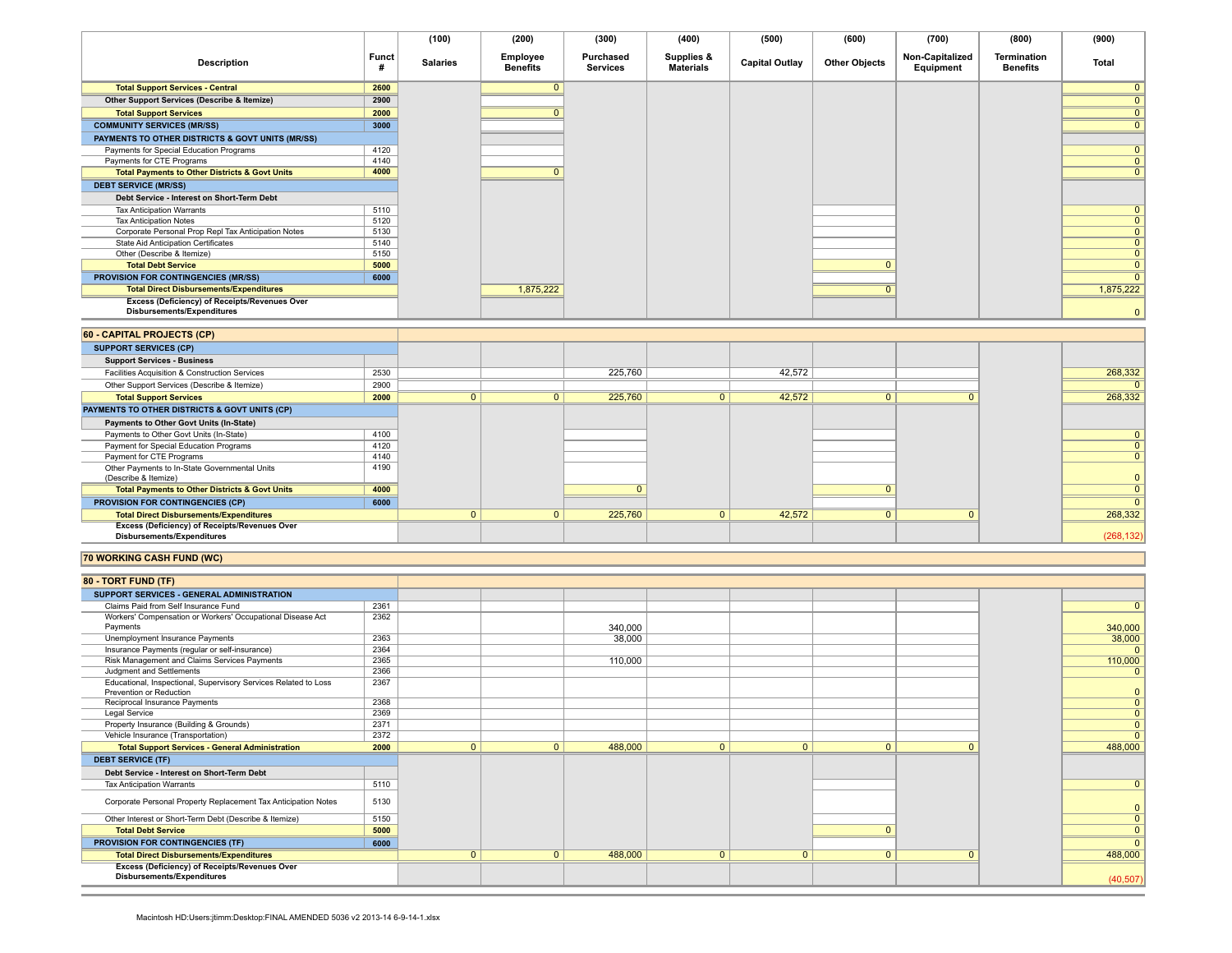|                                                                                                 |              | (100)           | (200)                       | (300)                        | (400)                          | (500)                 | (600)                | (700)                        | (800)                          | (900)          |
|-------------------------------------------------------------------------------------------------|--------------|-----------------|-----------------------------|------------------------------|--------------------------------|-----------------------|----------------------|------------------------------|--------------------------------|----------------|
| <b>Description</b>                                                                              | <b>Funct</b> | <b>Salaries</b> | Employee<br><b>Benefits</b> | Purchased<br><b>Services</b> | Supplies &<br><b>Materials</b> | <b>Capital Outlay</b> | <b>Other Objects</b> | Non-Capitalized<br>Equipment | Termination<br><b>Benefits</b> | <b>Total</b>   |
| 90 - FIRE PREVENTION & SAFETY FUND (FP&S)                                                       |              |                 |                             |                              |                                |                       |                      |                              |                                |                |
| <b>SUPPORT SERVICES (FP&amp;S)</b>                                                              |              |                 |                             |                              |                                |                       |                      |                              |                                |                |
| <b>Support Services - Business</b>                                                              |              |                 |                             |                              |                                |                       |                      |                              |                                |                |
| Facilities Acquisition & Construction Services                                                  | 2530         |                 |                             | 124.239                      |                                | 23.427                |                      |                              |                                | 147,666        |
| Operation & Maintenance of Plant Service                                                        | 2540         |                 |                             |                              |                                | 28.011                |                      |                              |                                | 28,011         |
| <b>Total Support Services - Business</b>                                                        | 2500         | $\overline{0}$  | $\overline{0}$              | 124,239                      | $\overline{0}$                 | 51,438                |                      |                              |                                | 175,677        |
| Other Support Services (Describe & Itemize)                                                     | 2900         |                 |                             |                              |                                |                       |                      |                              |                                | $\mathbf{0}$   |
| <b>Total Support Services</b>                                                                   | 2000         | $\overline{0}$  | $\overline{0}$              | 124,239                      | 0                              | 51,438                |                      |                              |                                | 175,677        |
| PAYMENTS TO OTHER DISTRICTS & GOVT UNITS (FP&S)                                                 |              |                 |                             |                              |                                |                       |                      |                              |                                |                |
| Other Payments to In-State Govt Units (Describe & Itemize)                                      | 4190         |                 |                             |                              |                                |                       |                      |                              |                                | $\mathbf 0$    |
| <b>Total Payments to Other Districts &amp; Govt Units (FPS)</b>                                 | 4000         |                 |                             |                              |                                |                       |                      |                              |                                | $\mathbf{0}$   |
| <b>DEBT SERVICE (FP&amp;S)</b>                                                                  |              |                 |                             |                              |                                |                       |                      |                              |                                |                |
| Debt Service - Interest on Short-Term Debt                                                      |              |                 |                             |                              |                                |                       |                      |                              |                                |                |
| <b>Tax Anticipation Warrants</b>                                                                | 5110         |                 |                             |                              |                                |                       |                      |                              |                                | $\mathbf{0}$   |
| Other Interest on Short-Term Debt (Describe & Itemize)                                          | 5150         |                 |                             |                              |                                |                       |                      |                              |                                | $\overline{0}$ |
| <b>Total Debt Service - Interest on Short-Term Debt</b>                                         | 5100         |                 |                             |                              |                                |                       |                      |                              |                                | $\overline{0}$ |
| Debt Service - Interest on Long-Term Debt                                                       | 5200         |                 |                             |                              |                                |                       |                      |                              |                                | $\mathbf{0}$   |
| Debt Service - Payments of Principal on Long-Term Debt 15<br>(Lease/Purchase Principal Retired) | 5300         |                 |                             |                              |                                |                       |                      |                              |                                |                |
| <b>Total Debt Service</b>                                                                       | 5000         |                 |                             |                              |                                |                       |                      |                              |                                | $\mathbf{0}$   |
| PROVISIONS FOR CONTINGENCIES (FP&S)                                                             | 6000         |                 |                             |                              |                                |                       |                      |                              |                                | $\Omega$       |
| <b>Total Direct Disbursements/Expenditures</b>                                                  |              | $\mathbf{0}$    | $\Omega$                    | 124,239                      | $\mathbf{0}$                   | 51.438                | $\Omega$             | $\Omega$                     |                                | 175,677        |
| Excess (Deficiency) of Receipts/Revenues Over<br>Disbursements/Expenditures                     |              |                 |                             |                              |                                |                       |                      |                              |                                | (175, 177)     |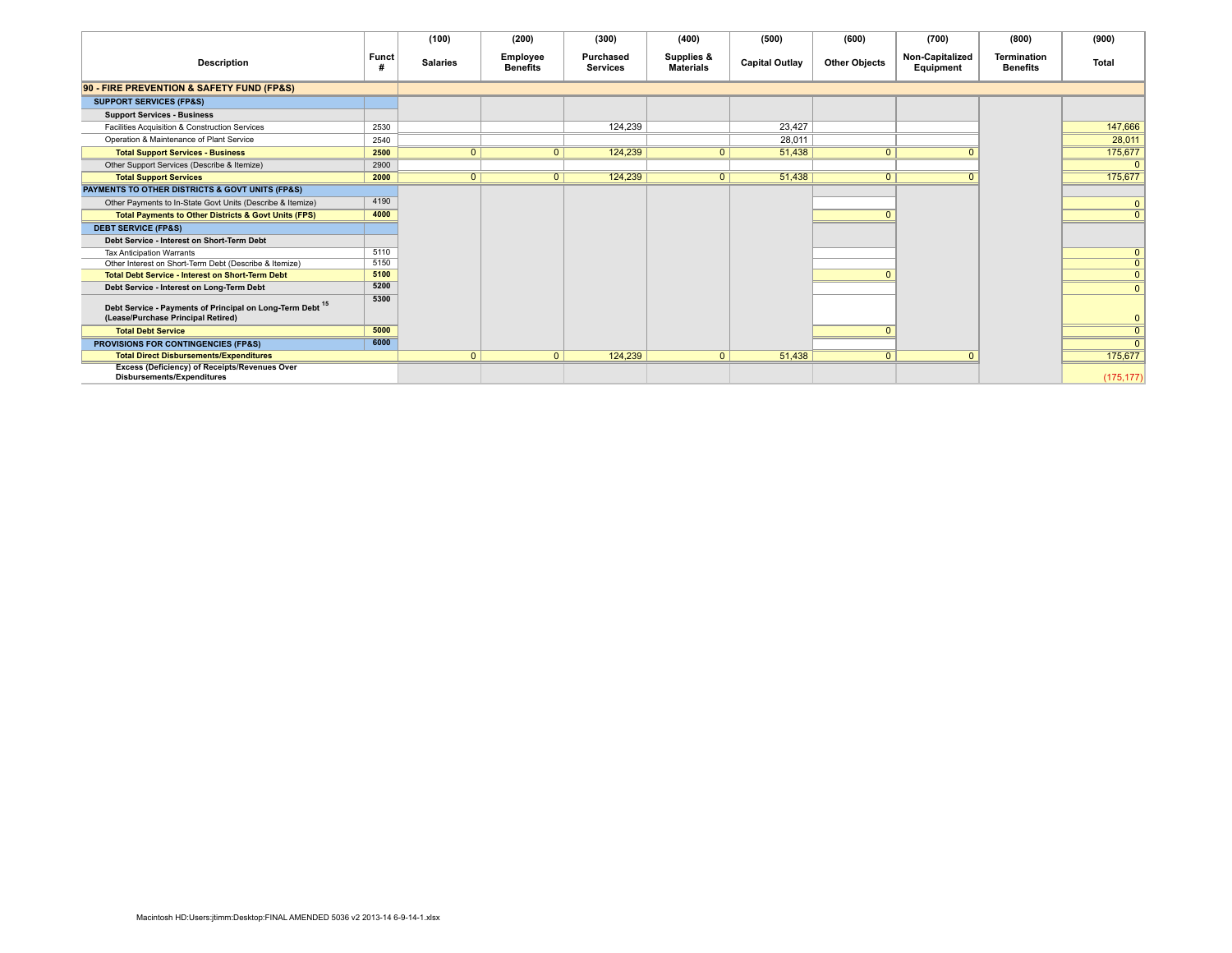- 1. FUND 10 REVENUE FUNCTION 3999 = ILLINOIS LIBRARY GRANT OF \$3,600
- 2. BUDGET SUMMARY SALE OF BONDS FUND 30 CAPITAL LEASE PRINCIPAL AND INTEREST
	- A. 7400 PRINCIPAL = \$14,000 B. 7500 - INTEREST = \$4,200
- 3 FUND 30 EXPENSE FUNCTION 5400 INCLUDES 2008 AND 2009 BOND ISSUE AND T.T. SURETY BOND FOR 2014 BOND ISSUE
- A. 2008 BOND = \$1,500
- B. 2009 BOND = \$1,500
- C. 2014 BOND = \$1,250
- 4 FUND 30 EXPENSE FUNCTION 5200 INCLUDES \$43,000 BOND INTEREST
- 5 TRANSFER WORKING CASH BOND PROCEEDS TO CAPITAL PROJECTS FUND FOR CAPITAL PROJECTS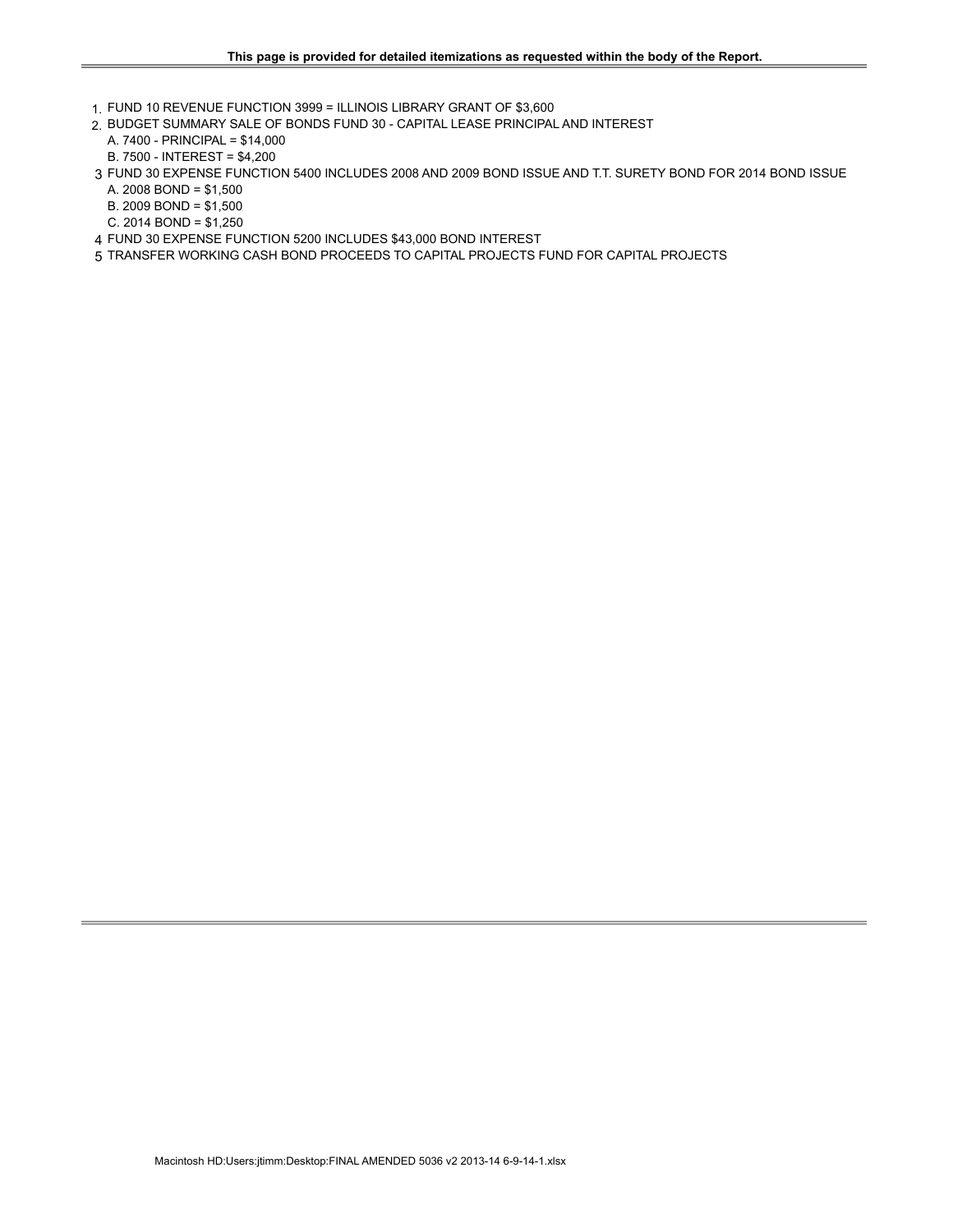### *GLENVIEW CC SCHOOL DISTRICT #34 05-016-0340-04*

### **DEFICIT BUDGET SUMMARY INFORMATION - Operating Funds Only**

|                                        | <b>EDUCATIONAL</b> | <b>OPERATIONS &amp;</b><br><b>MAINTENANCE</b> | <b>TRANSPORTATION</b> | <b>WORKING CASH</b> | <b>TOTAL</b> |
|----------------------------------------|--------------------|-----------------------------------------------|-----------------------|---------------------|--------------|
| <b>Direct Revenues</b>                 | 55,727,319         | 4.936.345                                     | 2.504.847             | 17,200              | 63,185,711   |
| <b>Direct Expenditures</b>             | 54.373.015         | 5.112.095                                     | 2.970.460             |                     | 62,455,570   |
| <b>Difference</b>                      | 1.354.304          | (175.750)                                     | (465.613)             | 17,200              | 730.141      |
| Estimated Fund Balance - June 30, 2014 | 33.702.347         | 3.478.029                                     | 1.812.732             | 1.756.530           | 40,749,638   |
|                                        |                    |                                               |                       |                     |              |

**Balanced budget, no deficit reduction plan is required.**

*A deficit reduction plan is required if the local board of education adopts (or amends) the 2013-14 school district budget in which the "operating funds" listed above result in direct revenues (line 9) being less than direct expenditures (line 19) by an amount equal to or greater than one-third (1/3) of the ending fund balance (line 81).*

*Note: The balance is determined using only the four funds listed above. That is, if the estimated ending fund balance is less than three times the deficit spending, the district must adopt and file with ISBE a deficit reduction plan to balance the shortfall within three years.*

*The School Code, Section 17-1 (105 ILCS 5/17-1) - If the 2012-2013 Annual Financial Report (AFR) reflects a deficit as defined above (page 36), then the school district shall adopt and submit a deficit reduction plan (found here on page 20-24) to ISBE within 30 days after acceptance of the AFR.*

*The deficit reduction plan, if required, is developed using ISBE guidelines and format.*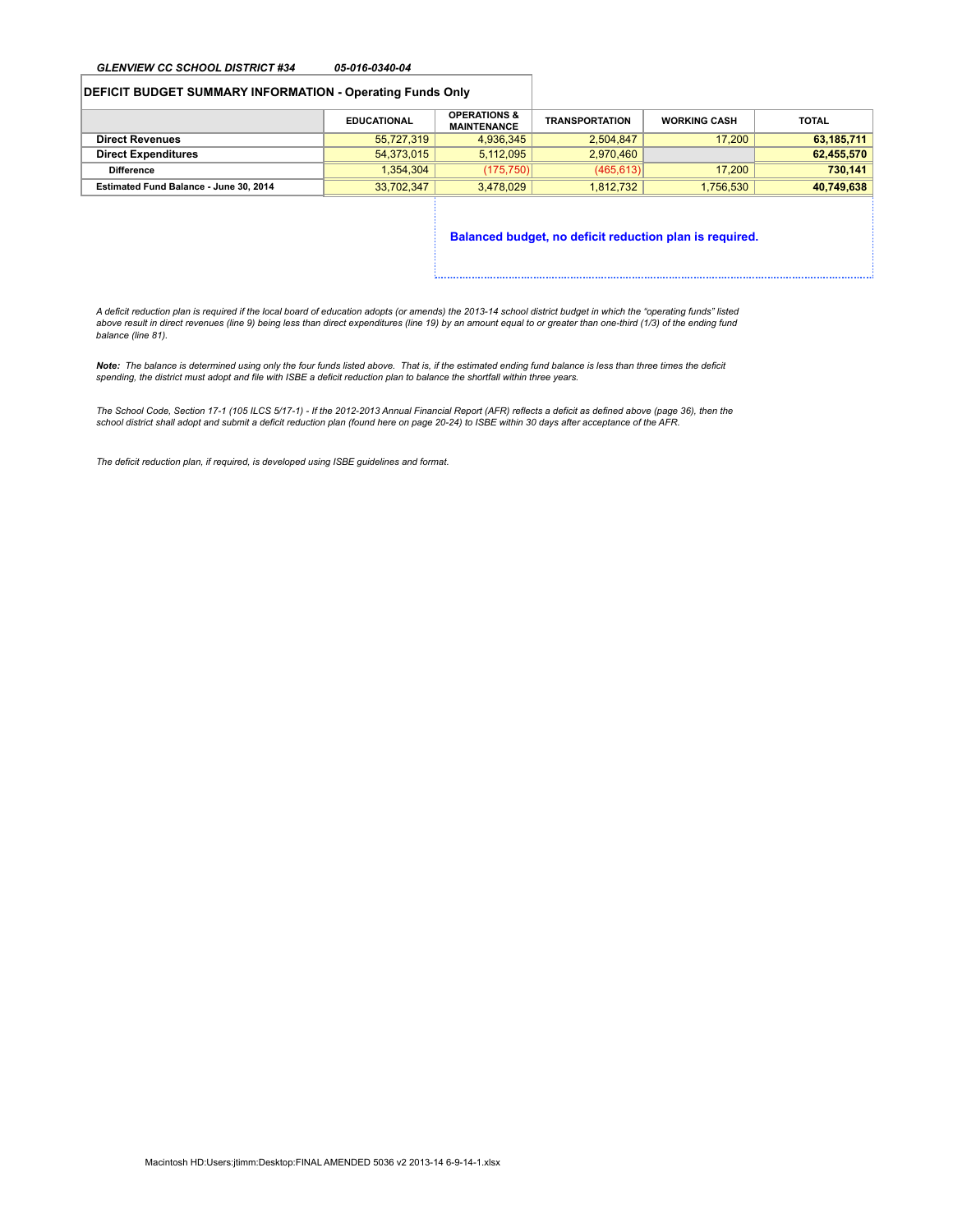## **DEFICIT REDUCTION PLAN**

### **FY2013-14 ESTIMATED BUDGET**

*GLENVIEW CC SCHOOL DISTRICT #34 05-016-0340-04*

*District Number*

|                                                                    |              | <b>Educational Fund</b> | Operations &<br><b>Maintenance Fund</b> | <b>Transportation Fund</b> | <b>Working Cash Fund</b> | <b>Total</b> |
|--------------------------------------------------------------------|--------------|-------------------------|-----------------------------------------|----------------------------|--------------------------|--------------|
| <b>ESTIMATED BEGINNING FUND BALANCE</b>                            | (must equal  |                         |                                         |                            |                          |              |
| prior Ending Fund Balance)                                         |              | 32.366.243              | 3,653,779                               | 2.278.345                  | 1,739,330                | 40,037,697   |
|                                                                    | Acct         |                         |                                         |                            |                          |              |
| <b>RECEIPTS/REVENUES</b>                                           | No.          |                         |                                         |                            |                          |              |
| <b>LOCAL SOURCES</b>                                               | 1000         | 49,149,033              | 4,880,095                               | 1,373,943                  | 17,200                   | 55,420,271   |
| <b>FLOW-THROUGH RECEIPTS/REVENUES FROM ONE</b>                     | 2000         |                         |                                         |                            |                          |              |
| <b>DISTRICT TO ANOTHER DISTRICT</b>                                |              | $\Omega$                | $\mathbf{0}$                            | $\Omega$                   |                          | 0            |
| <b>STATE SOURCES</b>                                               | 3000         | 4,120,546               | 56,250                                  | 1,130,904                  | $\Omega$                 | 5,307,700    |
| <b>FEDERAL SOURCES</b>                                             | 4000         | 2,457,740               | $\Omega$                                | 0                          | $\Omega$                 | 2,457,740    |
| <b>Total Receipts/Revenues</b>                                     |              | 55,727,319              | 4,936,345                               | 2,504,847                  | 17,200                   | 63,185,711   |
| <b>DISBURSEMENTS/EXPENDITURES</b>                                  | <b>Funct</b> |                         |                                         |                            |                          |              |
|                                                                    | No.          |                         |                                         |                            |                          |              |
| <b>INSTRUCTION</b>                                                 | 1000         | 37,119,665              |                                         |                            |                          | 37,119,665   |
| <b>SUPPORT SERVICES</b>                                            | 2000         | 16,614,574              | 5,108,595                               | 2,970,460                  |                          | 24,693,629   |
| <b>COMMUNITY SERVICES</b>                                          | 3000         | 38.823                  | $\Omega$                                |                            |                          | 38,823       |
| <b>PAYMENTS TO OTHER DISTRICTS &amp; GOVT, UNITS</b>               | 4000         | 599.953                 | 3.500                                   | ი                          |                          | 603,453      |
| <b>DEBT SERVICES</b>                                               | 5000         | 0                       | 0                                       |                            |                          | $\Omega$     |
| <b>PROVISION FOR CONTINGENCIES</b>                                 | 6000         |                         |                                         |                            |                          | $\Omega$     |
| <b>Total Disbursements/Expenditures</b>                            |              | 54,373,015              | 5,112,095                               | 2,970,460                  |                          | 62,455,570   |
| Excess of Receipts/Revenue Over/(Under) Disbursements/Expenditures |              | 1.354.304               | (175, 750)                              | (465, 613)                 | 17.200                   | 730,141      |
| <b>OTHER SOURCES/USES OF FUNDS</b>                                 |              |                         |                                         |                            |                          |              |
| <b>OTHER SOURCES OF FUNDS (7000)</b>                               |              | $\Omega$                | 3.507.246                               | $\mathbf{0}$               | 3,596,526                | 7,103,772    |
| OTHER USES OF FUNDS (8000)                                         |              | 18,200                  | 3,507,246                               | $\Omega$                   | 3,596,526                | 7,121,972    |
| <b>TOTAL OTHER SOURCES/USES OF FUNDS</b>                           |              | (18, 200)               | $\mathbf 0$                             | $\Omega$                   | $\Omega$                 | (18,200)     |
| <b>ESTIMATED ENDING FUND BALANCE</b>                               |              | 33,702,347              | 3,478,029                               | 1,812,732                  | 1,756,530                | 40,749,638   |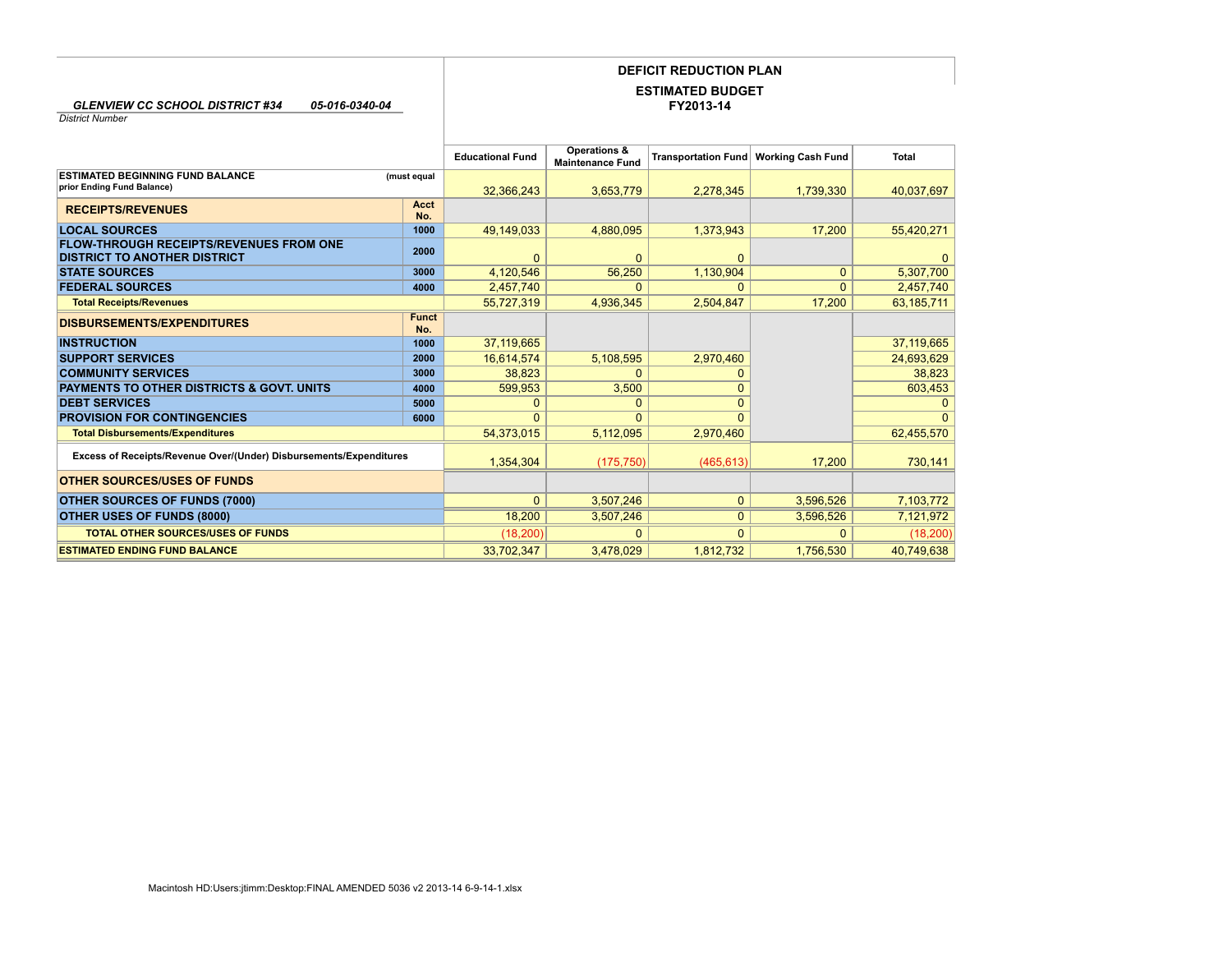| <b>GLENVIEW CC SCHOOL DISTRICT #34</b><br>05-016-0340-04<br><b>District Number</b>    |                     |                         |                                         | <b>ESTIMATED BUDGET</b><br>FY2014-15 |                                         |                |
|---------------------------------------------------------------------------------------|---------------------|-------------------------|-----------------------------------------|--------------------------------------|-----------------------------------------|----------------|
|                                                                                       |                     | <b>Educational Fund</b> | Operations &<br><b>Maintenance Fund</b> |                                      | Transportation Fund   Working Cash Fund | Total          |
| <b>ESTIMATED BEGINNING FUND BALANCE</b><br>prior Ending Fund Balance)                 | (must equal         | 33,702,347              | 3,478,029                               | 1,812,732                            | 1,756,530                               | 40,749,638     |
| <b>RECEIPTS/REVENUES</b>                                                              | Acct<br>No.         |                         |                                         |                                      |                                         |                |
| <b>LOCAL SOURCES</b>                                                                  | 1000                |                         |                                         |                                      |                                         | 0              |
| <b>FLOW-THROUGH RECEIPTS/REVENUES FROM ONE</b><br><b>DISTRICT TO ANOTHER DISTRICT</b> | 2000                |                         |                                         |                                      |                                         | 0              |
| <b>STATE SOURCES</b>                                                                  | 3000                |                         |                                         |                                      |                                         | 0              |
| <b>FEDERAL SOURCES</b>                                                                | 4000                |                         |                                         |                                      |                                         | 0              |
| <b>Total Receipts/Revenues</b>                                                        |                     | $\mathbf{0}$            | $\Omega$                                | $\mathbf{0}$                         | $\mathbf{0}$                            | $\Omega$       |
| <b>DISBURSEMENTS/EXPENDITURES</b>                                                     | <b>Funct</b><br>No. |                         |                                         |                                      |                                         |                |
| <b>INSTRUCTION</b>                                                                    | 1000                |                         |                                         |                                      |                                         | 0              |
| <b>SUPPORT SERVICES</b>                                                               | 2000                |                         |                                         |                                      |                                         | 0              |
| <b>COMMUNITY SERVICES</b>                                                             | 3000                |                         |                                         |                                      |                                         | $\overline{0}$ |
| <b>PAYMENTS TO OTHER DISTRICTS &amp; GOVT, UNITS</b>                                  | 4000                |                         |                                         |                                      |                                         | 0              |
| <b>DEBT SERVICES</b>                                                                  | 5000                |                         |                                         |                                      |                                         | 0              |
| <b>PROVISION FOR CONTINGENCIES</b>                                                    | 6000                |                         |                                         |                                      |                                         | 0              |
| <b>Total Disbursements/Expenditures</b>                                               |                     | $\Omega$                | $\Omega$                                | $\mathbf{0}$                         |                                         | $\Omega$       |
| Excess of Receipts/Revenue Over/(Under) Disbursements/Expenditures                    |                     | $\mathbf 0$             | $\Omega$                                | $\Omega$                             | $\mathbf{0}$                            | n              |
| <b>OTHER SOURCES/USES OF FUNDS</b>                                                    |                     |                         |                                         |                                      |                                         |                |
| <b>OTHER SOURCES OF FUNDS (7000)</b>                                                  |                     |                         |                                         |                                      |                                         | O              |
| OTHER USES OF FUNDS (8000)                                                            |                     |                         |                                         |                                      |                                         | O              |
| <b>TOTAL OTHER SOURCES/USES OF FUNDS</b>                                              |                     | $\Omega$                | $\Omega$                                | $\Omega$                             | $\Omega$                                | $\Omega$       |
| <b>ESTIMATED ENDING FUND BALANCE</b>                                                  |                     | 33,702,347              | 3,478,029                               | 1,812,732                            | 1,756,530                               | 40,749,638     |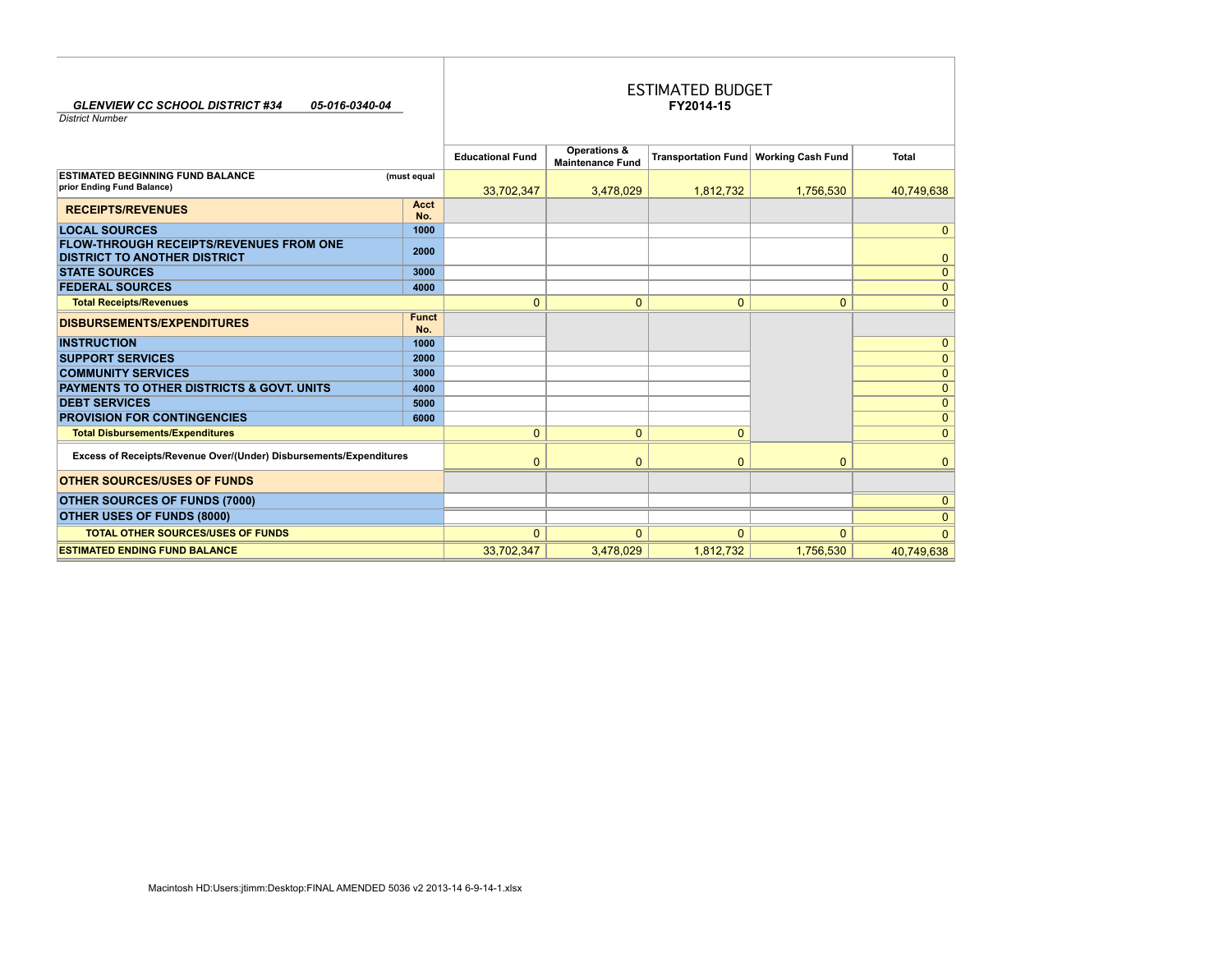### *GLENVIEW CC SCHOOL DISTRICT #34 05-016-0340-04*

## **FY2015-16** ESTIMATED BUDGET

*District Number*

|                                                                                       |                     | <b>Educational Fund</b> | Operations &<br><b>Maintenance Fund</b> |              | Transportation Fund   Working Cash Fund | <b>Total</b> |
|---------------------------------------------------------------------------------------|---------------------|-------------------------|-----------------------------------------|--------------|-----------------------------------------|--------------|
| <b>ESTIMATED BEGINNING FUND BALANCE</b><br>prior Ending Fund Balance)                 | (must equal         | 33,702,347              | 3,478,029                               | 1,812,732    | 1,756,530                               | 40.749.638   |
| <b>RECEIPTS/REVENUES</b>                                                              | Acct<br>No.         |                         |                                         |              |                                         |              |
| <b>LOCAL SOURCES</b>                                                                  | 1000                |                         |                                         |              |                                         | $\mathbf{0}$ |
| <b>FLOW-THROUGH RECEIPTS/REVENUES FROM ONE</b><br><b>DISTRICT TO ANOTHER DISTRICT</b> | 2000                |                         |                                         |              |                                         | $\mathbf 0$  |
| <b>STATE SOURCES</b>                                                                  | 3000                |                         |                                         |              |                                         | $\mathbf{0}$ |
| <b>FEDERAL SOURCES</b>                                                                | 4000                |                         |                                         |              |                                         | $\mathbf{0}$ |
| <b>Total Receipts/Revenues</b>                                                        |                     | $\mathbf{0}$            | $\mathbf{0}$                            | $\mathbf{0}$ | $\mathbf{0}$                            | $\Omega$     |
| <b>DISBURSEMENTS/EXPENDITURES</b>                                                     | <b>Funct</b><br>No. |                         |                                         |              |                                         |              |
| <b>INSTRUCTION</b>                                                                    | 1000                |                         |                                         |              |                                         | $\mathbf{0}$ |
| <b>SUPPORT SERVICES</b>                                                               | 2000                |                         |                                         |              |                                         | $\mathbf{0}$ |
| <b>COMMUNITY SERVICES</b>                                                             | 3000                |                         |                                         |              |                                         | $\mathbf{0}$ |
| <b>PAYMENTS TO OTHER DISTRICTS &amp; GOVT. UNITS</b>                                  | 4000                |                         |                                         |              |                                         | $\mathbf{0}$ |
| <b>DEBT SERVICES</b>                                                                  | 5000                |                         |                                         |              |                                         | $\mathbf{0}$ |
| <b>PROVISION FOR CONTINGENCIES</b>                                                    | 6000                |                         |                                         |              |                                         | $\mathbf{0}$ |
| <b>Total Disbursements/Expenditures</b>                                               |                     | $\mathbf{0}$            | $\mathbf{0}$                            | $\mathbf{0}$ |                                         | $\Omega$     |
| Excess of Receipts/Revenue Over/(Under) Disbursements/Expenditures                    |                     | $\mathbf{0}$            | $\overline{0}$                          | $\mathbf{0}$ | $\mathbf{0}$                            | $\mathbf{0}$ |
| <b>OTHER SOURCES/USES OF FUNDS</b>                                                    |                     |                         |                                         |              |                                         |              |
| <b>OTHER SOURCES OF FUNDS (7000)</b>                                                  |                     |                         |                                         |              |                                         | $\mathbf{0}$ |
| <b>OTHER USES OF FUNDS (8000)</b>                                                     |                     |                         |                                         |              |                                         | $\mathbf{0}$ |
| <b>TOTAL OTHER SOURCES/USES OF FUNDS</b>                                              |                     | $\mathbf{0}$            | $\Omega$                                | $\mathbf{0}$ | $\Omega$                                | $\Omega$     |
| <b>ESTIMATED ENDING FUND BALANCE</b>                                                  |                     | 33,702,347              | 3,478,029                               | 1,812,732    | 1,756,530                               | 40,749,638   |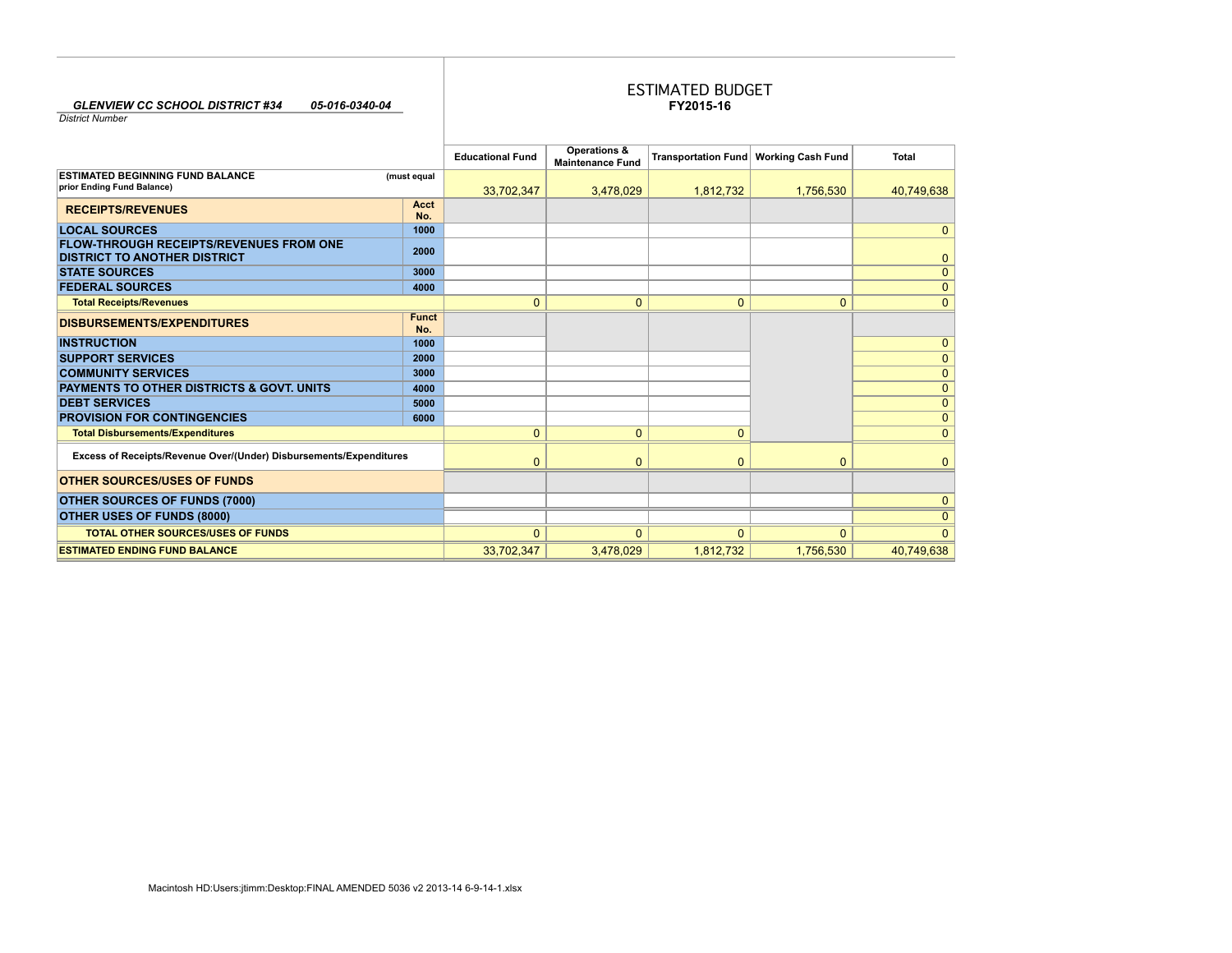| <b>GLENVIEW CC SCHOOL DISTRICT #34</b><br>05-016-0340-04<br><b>District Number</b>    |                     |                         | <b>ESTIMATED BUDGET</b><br>FY2016-17    |                |                                         |              |  |  |  |  |  |
|---------------------------------------------------------------------------------------|---------------------|-------------------------|-----------------------------------------|----------------|-----------------------------------------|--------------|--|--|--|--|--|
|                                                                                       |                     | <b>Educational Fund</b> | Operations &<br><b>Maintenance Fund</b> |                | Transportation Fund   Working Cash Fund | <b>Total</b> |  |  |  |  |  |
| <b>ESTIMATED BEGINNING FUND BALANCE</b><br>prior Ending Fund Balance)                 | (must equal         | 33,702,347              | 3,478,029                               | 1,812,732      | 1,756,530                               | 40,749,638   |  |  |  |  |  |
| <b>RECEIPTS/REVENUES</b>                                                              | <b>Acct</b><br>No.  |                         |                                         |                |                                         |              |  |  |  |  |  |
| <b>LOCAL SOURCES</b>                                                                  | 1000                |                         |                                         |                |                                         | 0            |  |  |  |  |  |
| <b>FLOW-THROUGH RECEIPTS/REVENUES FROM ONE</b><br><b>DISTRICT TO ANOTHER DISTRICT</b> | 2000                |                         |                                         |                |                                         | 0            |  |  |  |  |  |
| <b>STATE SOURCES</b>                                                                  | 3000                |                         |                                         |                |                                         | 0            |  |  |  |  |  |
| <b>FEDERAL SOURCES</b>                                                                | 4000                |                         |                                         |                |                                         | 0            |  |  |  |  |  |
| <b>Total Receipts/Revenues</b>                                                        |                     | $\mathbf{0}$            | $\mathbf{0}$                            | $\mathbf{0}$   | $\mathbf{0}$                            | 0            |  |  |  |  |  |
| <b>DISBURSEMENTS/EXPENDITURES</b>                                                     | <b>Funct</b><br>No. |                         |                                         |                |                                         |              |  |  |  |  |  |
| <b>INSTRUCTION</b>                                                                    | 1000                |                         |                                         |                |                                         | 0            |  |  |  |  |  |
| <b>SUPPORT SERVICES</b>                                                               | 2000                |                         |                                         |                |                                         | 0            |  |  |  |  |  |
| <b>COMMUNITY SERVICES</b>                                                             | 3000                |                         |                                         |                |                                         | 0            |  |  |  |  |  |
| PAYMENTS TO OTHER DISTRICTS & GOVT. UNITS                                             | 4000                |                         |                                         |                |                                         | 0            |  |  |  |  |  |
| <b>DEBT SERVICES</b>                                                                  | 5000                |                         |                                         |                |                                         | 0            |  |  |  |  |  |
| <b>PROVISION FOR CONTINGENCIES</b>                                                    | 6000                |                         |                                         |                |                                         | 0            |  |  |  |  |  |
| <b>Total Disbursements/Expenditures</b>                                               |                     | $\mathbf{0}$            | $\mathbf{0}$                            | $\mathbf{0}$   |                                         | $\Omega$     |  |  |  |  |  |
| Excess of Receipts/Revenue Over/(Under) Disbursements/Expenditures                    |                     | $\mathbf{0}$            | $\overline{0}$                          | $\overline{0}$ | $\mathbf{0}$                            | $\Omega$     |  |  |  |  |  |
| <b>OTHER SOURCES/USES OF FUNDS</b>                                                    |                     |                         |                                         |                |                                         |              |  |  |  |  |  |
| <b>OTHER SOURCES OF FUNDS (7000)</b>                                                  |                     |                         |                                         |                |                                         | 0            |  |  |  |  |  |
| OTHER USES OF FUNDS (8000)                                                            |                     |                         |                                         |                |                                         | $\Omega$     |  |  |  |  |  |
| <b>TOTAL OTHER SOURCES/USES OF FUNDS</b>                                              |                     | $\Omega$                | $\Omega$                                | $\Omega$       | $\Omega$                                | $\Omega$     |  |  |  |  |  |
| <b>ESTIMATED ENDING FUND BALANCE</b>                                                  |                     | 33,702,347              | 3,478,029                               | 1,812,732      | 1,756,530                               | 40,749,638   |  |  |  |  |  |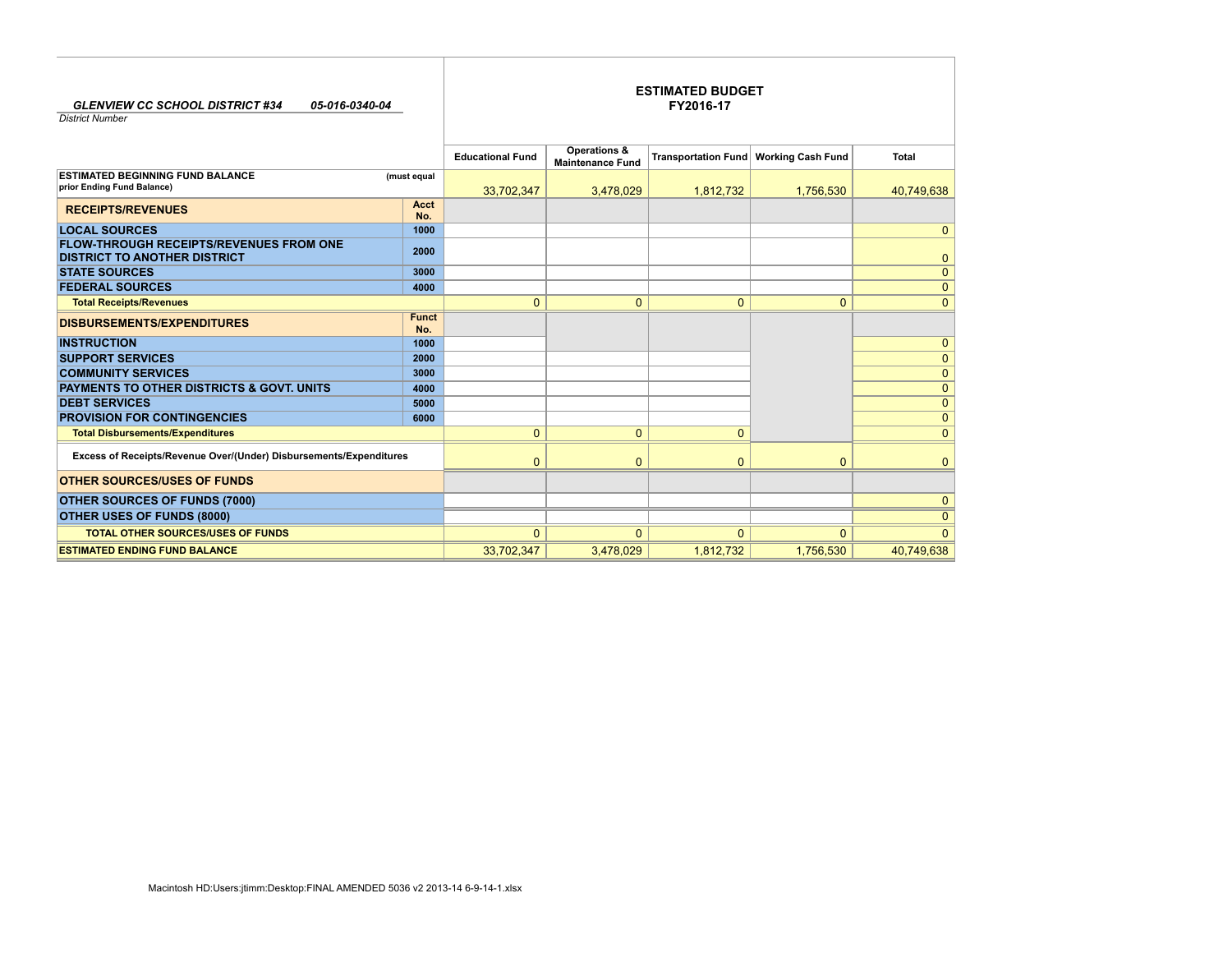|                                                                                       |                     | <b>SUMMARY</b> |                         |                                                 |                |  |  |  |  |
|---------------------------------------------------------------------------------------|---------------------|----------------|-------------------------|-------------------------------------------------|----------------|--|--|--|--|
| <b>GLENVIEW CC SCHOOL DISTRICT #34</b><br>05-016-0340-04<br><b>District Number</b>    |                     |                | <b>ESTIMATED BUDGET</b> | <b>BUDGET ADDENDUM - DEFICIT REDUCTION PLAN</b> |                |  |  |  |  |
|                                                                                       |                     |                | Date of Adoption:       |                                                 |                |  |  |  |  |
|                                                                                       |                     |                |                         | (Enter as MM/DD/YY)                             |                |  |  |  |  |
|                                                                                       |                     | FY2013-14      | FY2014-15               | FY2015-16                                       | FY2016-17      |  |  |  |  |
| <b>ESTIMATED BEGINNING FUND BALANCE</b>                                               | (must equal         |                |                         |                                                 |                |  |  |  |  |
| prior Ending Fund Balance)                                                            |                     | 40.037.697     | 40.749.638              | 40.749.638                                      | 40,749,638     |  |  |  |  |
| <b>RECEIPTS/REVENUES</b>                                                              | Acct                |                |                         |                                                 |                |  |  |  |  |
|                                                                                       | No.                 |                |                         |                                                 |                |  |  |  |  |
| <b>LOCAL SOURCES</b>                                                                  | 1000                | 55,420,271     | $\mathbf{0}$            | $\Omega$                                        | $\mathbf{0}$   |  |  |  |  |
| <b>FLOW-THROUGH RECEIPTS/REVENUES FROM ONE</b><br><b>DISTRICT TO ANOTHER DISTRICT</b> | 2000                | $\Omega$       | 0                       | 0                                               | $\mathbf{0}$   |  |  |  |  |
| <b>STATE SOURCES</b>                                                                  | 3000                | 5,307,700      | $\mathbf{0}$            | $\mathbf{0}$                                    | $\mathbf{0}$   |  |  |  |  |
| <b>FEDERAL SOURCES</b>                                                                | 4000                | 2,457,740      | 0                       | $\mathbf{0}$                                    | $\mathbf{0}$   |  |  |  |  |
| <b>Total Receipts/Revenues</b>                                                        |                     | 63,185,711     | $\Omega$                | $\Omega$                                        | $\mathbf{0}$   |  |  |  |  |
| <b>DISBURSEMENTS/EXPENDITURES</b>                                                     | <b>Funct</b><br>No. |                |                         |                                                 |                |  |  |  |  |
| <b>INSTRUCTION</b>                                                                    | 1000                | 37,119,665     | 0                       | $\mathbf{0}$                                    | $\mathbf{0}$   |  |  |  |  |
| <b>SUPPORT SERVICES</b>                                                               | 2000                | 24,693,629     | $\overline{0}$          | 0                                               | $\mathbf{0}$   |  |  |  |  |
| <b>COMMUNITY SERVICES</b>                                                             | 3000                | 38.823         | 0                       | $\mathbf{0}$                                    | $\mathbf{0}$   |  |  |  |  |
| <b>PAYMENTS TO OTHER DISTRICTS &amp; GOVT, UNITS</b>                                  | 4000                | 603,453        | 0                       | 0                                               | $\mathbf{0}$   |  |  |  |  |
| <b>DEBT SERVICES</b>                                                                  | 5000                | $\Omega$       | 0                       | $\Omega$                                        | $\mathbf{0}$   |  |  |  |  |
| <b>PROVISION FOR CONTINGENCIES</b>                                                    | 6000                | $\Omega$       | $\mathbf{0}$            | $\Omega$                                        | $\overline{0}$ |  |  |  |  |
| <b>Total Disbursements/Expenditures</b>                                               |                     | 62,455,570     | $\overline{0}$          | $\mathbf{0}$                                    | $\overline{0}$ |  |  |  |  |
| Excess of Receipts/Revenue Over/(Under) Disbursements/Expenditures                    |                     | 730.141        | $\mathbf{0}$            | $\mathbf{0}$                                    | $\mathbf{0}$   |  |  |  |  |
| <b>OTHER SOURCES/USES OF FUNDS</b>                                                    |                     |                |                         |                                                 |                |  |  |  |  |
| <b>OTHER SOURCES OF FUNDS (7000)</b>                                                  |                     | 7,103,772      | $\mathbf{0}$            | $\mathbf{0}$                                    | $\mathbf{0}$   |  |  |  |  |
| <b>OTHER USES OF FUNDS (8000)</b>                                                     |                     | 7.121.972      | $\mathbf{0}$            | $\mathbf{0}$                                    | $\overline{0}$ |  |  |  |  |
| <b>TOTAL OTHER SOURCES/USES OF FUNDS</b>                                              |                     | (18, 200)      | $\Omega$                | $\Omega$                                        | $\Omega$       |  |  |  |  |
| <b>ESTIMATED ENDING FUND BALANCE</b>                                                  |                     | 40,749,638     | 40,749,638              | 40,749,638                                      | 40,749,638     |  |  |  |  |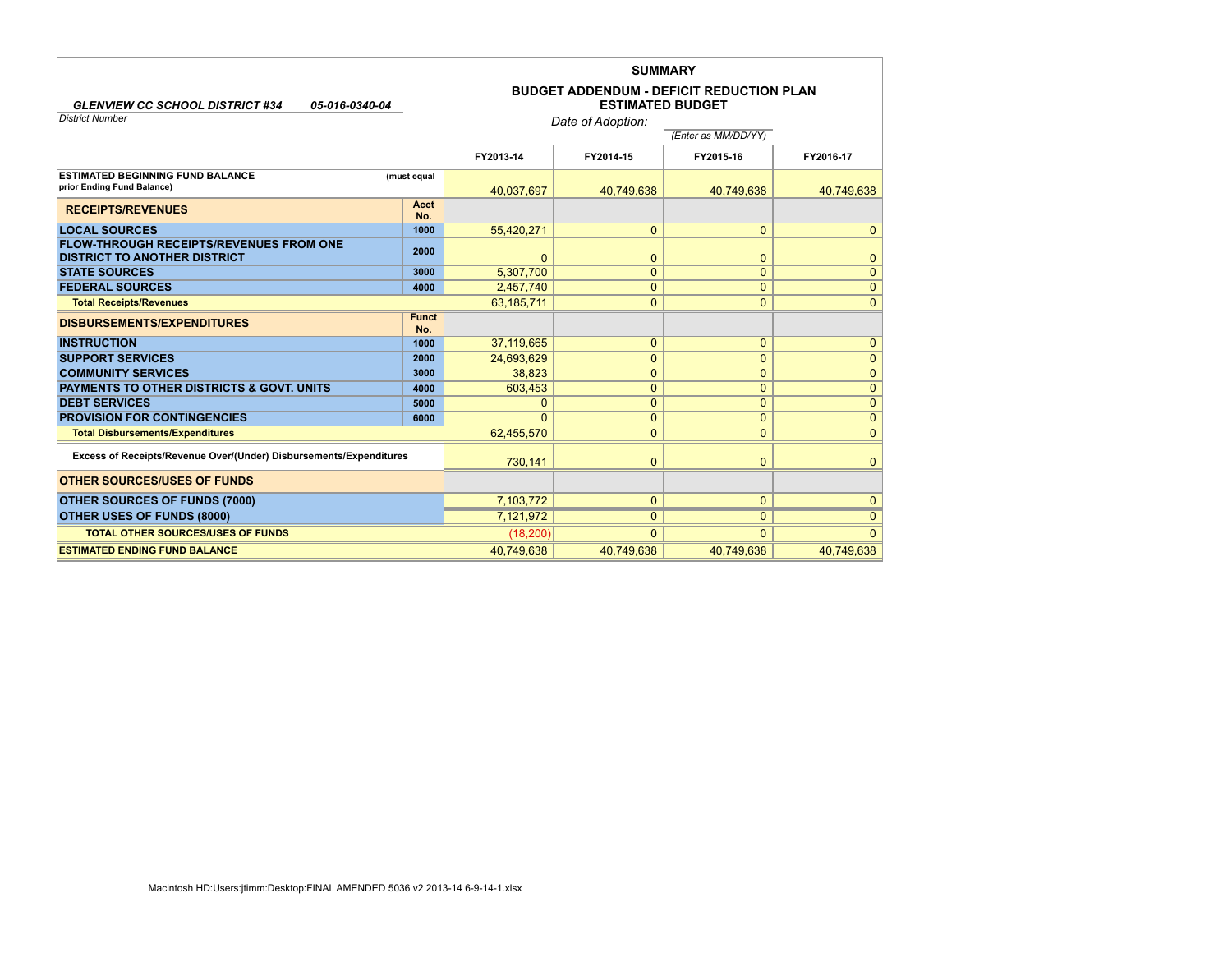# *Deficit Reduction Plan-Background/Assumptions Fiscal Year 2014 through Fiscal Year 2017*

*GLENVIEW CC SCHOOL DISTRICT #34 05-016-0340-04* Please complete the following schedule and include a brief description to identify any areas of the budget that will be impacted from one year to the next. If the deficit reduction plan relies upon new local revenues, identify contingencies for further budget reductions which will be enacted in the event those new revenues are not *available. For additional information, please see:*  www.isbe.net/sfms/budget/2014/budget.htm **1. Background and Narrative of Budget Reductions: 2. Assumptions Used in the Deficit Reduction Plan: - Foundation Levels for General State Aid: - Equal Assessed Valuation and Tax Rates: - Employee Salaries and Benefits: - Short and Long Term Borrowing:**

**- Educational Impact:**

**- Other Assumptions:**

**- Has the district considered shared services or outsourcing (Ex: Transportation, Insurance) If yes please explain:**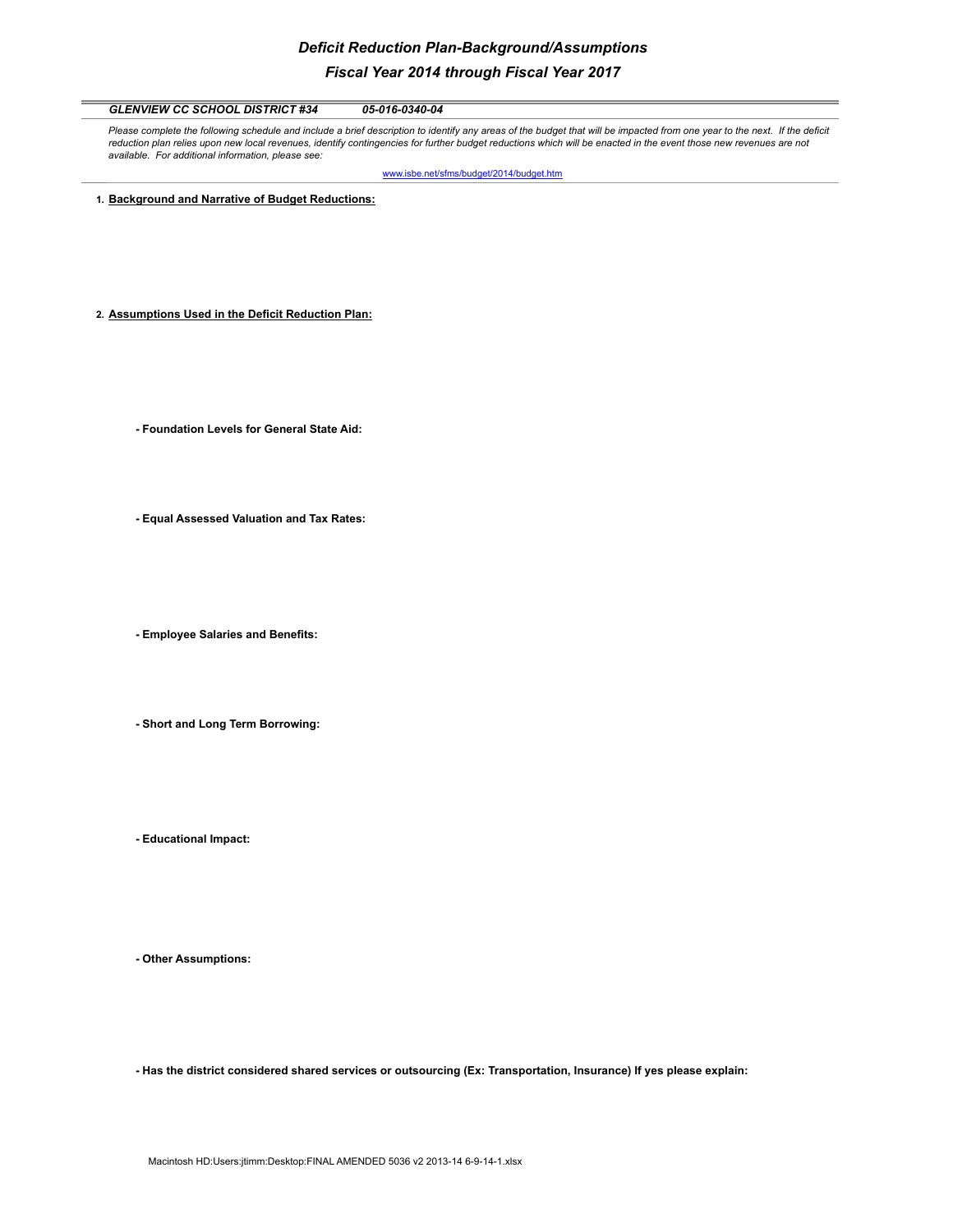## **ESTIMATED LIMITATION OF ADMINISTRATIVE COSTS**

*(For Local Use Only)*

## *This is an estimated Limitation of Administrative Costs Worksheet only and will not be accepted for Official Submission of the Limitation of Administrative Costs Worksheet.*

*The worksheet is intended for use during the budgeting process to estimate the district's percent increase of FY2014 budgeted expenditures over FY2013 actual expenditures. Budget information is copied to this page. Insert the prior year estimated actual expenditures to compute the estimated percentage increase (decrease).*

*The official Limitation of Administrative Costs Worksheet is attached to the end of the Annual An official Limitation of Administrative Costs Worksheet can Financial Report (ISBE Form 50-35) and may be submitted in conjunction with that report. also be found on the ISBE website at:*

Limitation of Administrative Costs

|                                                                                                      | <b>ESTIMATED LIMITATION OF ADMINISTRATIVE COSTS WORKSHEET</b> |                    |                                                                  | School District Name:<br><b>GLENVIEW CC SCHOOL DISTRICT #34</b> |                    |                                                          |              |  |  |
|------------------------------------------------------------------------------------------------------|---------------------------------------------------------------|--------------------|------------------------------------------------------------------|-----------------------------------------------------------------|--------------------|----------------------------------------------------------|--------------|--|--|
|                                                                                                      |                                                               |                    |                                                                  | <b>RCDT Number:</b>                                             |                    | 05-016-0340-04                                           |              |  |  |
| (Section 17-1.5 of the School Code)                                                                  |                                                               |                    |                                                                  |                                                                 |                    |                                                          |              |  |  |
|                                                                                                      |                                                               |                    | <b>Estimated Actual Expenditures,</b><br><b>Fiscal Year 2013</b> |                                                                 |                    | <b>Budgeted Expenditures,</b><br><b>Fiscal Year 2014</b> |              |  |  |
|                                                                                                      |                                                               | (10)               | (20)                                                             |                                                                 | (10)               | (20)                                                     |              |  |  |
| <b>Description</b>                                                                                   | Funct. No.                                                    | <b>Educational</b> | <b>Operations &amp;</b><br><b>Maintenance</b>                    | <b>Total</b>                                                    | <b>Educational</b> | <b>Operations &amp;</b><br><b>Maintenance</b>            | <b>Total</b> |  |  |
| <b>Executive Administration Services</b>                                                             | 2320                                                          | 398,048            |                                                                  | 398,048                                                         | 412,135            |                                                          | 412,135      |  |  |
| 2. Special Area Administration Services                                                              | 2330                                                          | 10,621             |                                                                  | 10,621                                                          | 10,850             |                                                          | 10,850       |  |  |
| 3. Other Support Services - School Administration                                                    | 2490                                                          |                    |                                                                  | $\Omega$                                                        | 0                  |                                                          |              |  |  |
| 4. Direction of Business Support Services                                                            | 2510                                                          | 268,209            |                                                                  | 268,209                                                         | 292,698            | $\Omega$                                                 | 292,698      |  |  |
| 5. Internal Services                                                                                 | 2570                                                          |                    |                                                                  | 0                                                               | 88,000             |                                                          | 88,000       |  |  |
| 6. Direction of Central Support Services                                                             | 2610                                                          | 90.947             |                                                                  | 90,947                                                          | 0                  |                                                          |              |  |  |
| 7. Deduct - Early Retirement or other pension obligations required by<br>state law and include above |                                                               |                    |                                                                  | 0                                                               |                    |                                                          | O            |  |  |
| <b>Totals</b><br>8.                                                                                  |                                                               | 767,825            | $\Omega$                                                         | 767,825                                                         | 803.683            | $\Omega$                                                 | 803,683      |  |  |
| Estimated Percent Increase (Decrease) for FY2014 (Budgeted)<br>over FY2013 (Actual)                  |                                                               |                    |                                                                  |                                                                 |                    |                                                          | 5%           |  |  |

0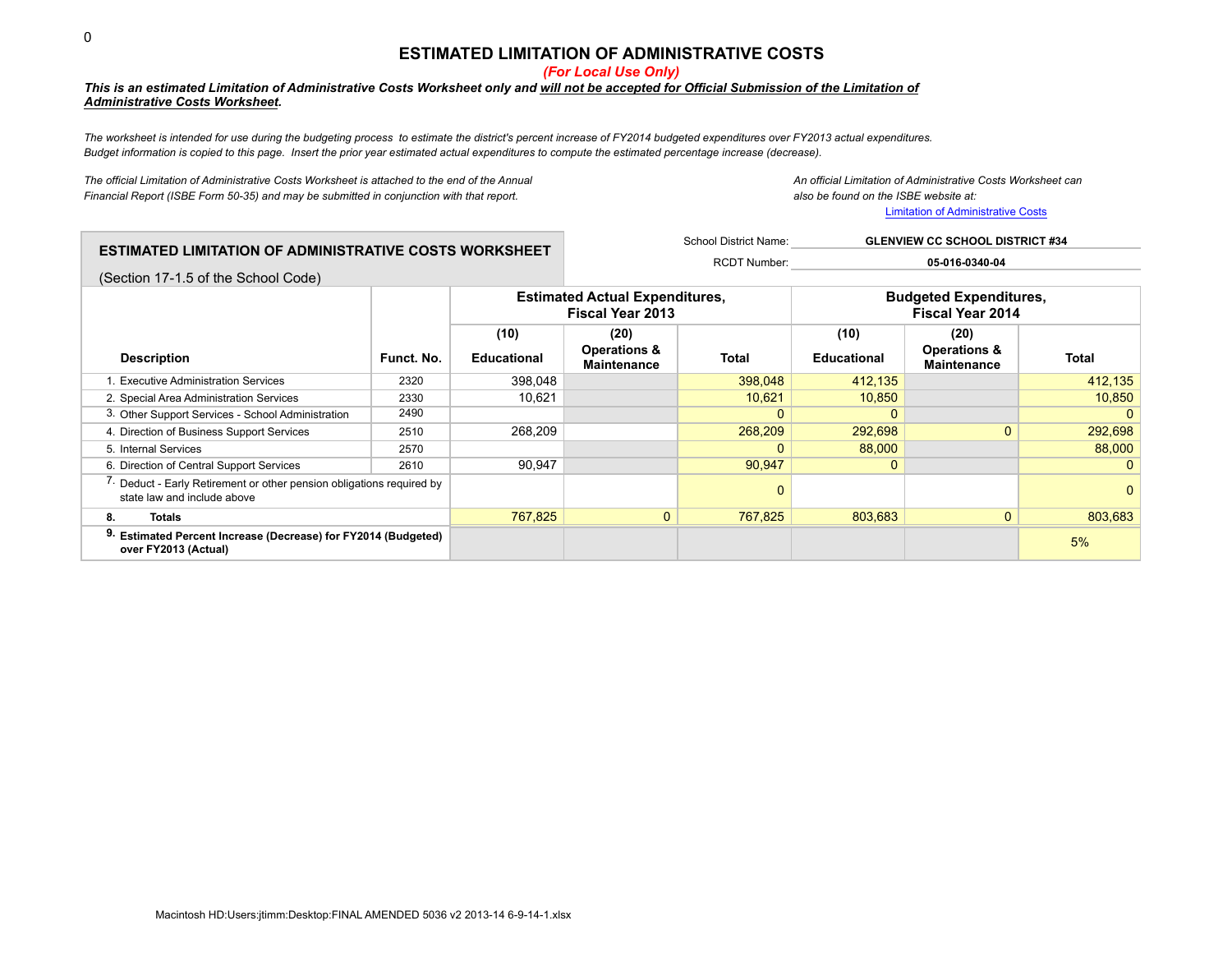# **REPORTING OF PUBLIC VENDOR CONTRACTS OF \$1,000 OR MORE**

### *GLENVIEW CC SCHOOL DISTRICT #34 05-016-0340-04*

In accordance with the School Code, Section 10-20.21, all school districts are required to file a report listing 'vendor contracts' as an attachment to their budget. In this context, the term "vendor contracts" refers to " contracts and agreements that pertain to goods and services that were intended to generate additional revenue and other remunerations for the school district in excess of \$1,000, including without limitation vending machine contracts, sports and other attire, class rings, and photographic services. The report is to list information regarding such contracts for the fiscal year immediately preceding the fiscal year of the budget. All *such contracts executed on or after July 1, 2007 must be approved by the school board.*

#### *See: School Code, Section 10-20.21 - Contracts*

*(Sheet is unprotected and can be re-formatted as needed, but must be used for submission)*

| Name of Vendor | <b>Product or Service</b><br>Provided | <b>Net Revenue</b> | <b>Non-Monetary</b><br>Remuneration | <b>Purpose of Proceeds</b> | Distribution Method and Recipient of<br>Non-Monetary Remunerations<br>Distributed |
|----------------|---------------------------------------|--------------------|-------------------------------------|----------------------------|-----------------------------------------------------------------------------------|
| <b>NONE</b>    |                                       |                    |                                     |                            |                                                                                   |
|                |                                       |                    |                                     |                            |                                                                                   |
|                |                                       |                    |                                     |                            |                                                                                   |
|                |                                       |                    |                                     |                            |                                                                                   |
|                |                                       |                    |                                     |                            |                                                                                   |
|                |                                       |                    |                                     |                            |                                                                                   |
|                |                                       |                    |                                     |                            |                                                                                   |
|                |                                       |                    |                                     |                            |                                                                                   |
|                |                                       |                    |                                     |                            |                                                                                   |
|                |                                       |                    |                                     |                            |                                                                                   |
|                |                                       |                    |                                     |                            |                                                                                   |
|                |                                       |                    |                                     |                            |                                                                                   |
|                |                                       |                    |                                     |                            |                                                                                   |
|                |                                       |                    |                                     |                            |                                                                                   |
|                |                                       |                    |                                     |                            |                                                                                   |
|                |                                       |                    |                                     |                            |                                                                                   |
|                |                                       |                    |                                     |                            |                                                                                   |
|                |                                       |                    |                                     |                            |                                                                                   |
|                |                                       |                    |                                     |                            |                                                                                   |
|                |                                       |                    |                                     |                            |                                                                                   |
|                |                                       |                    |                                     |                            |                                                                                   |
|                |                                       |                    |                                     |                            |                                                                                   |
|                |                                       |                    |                                     |                            |                                                                                   |
|                |                                       |                    |                                     |                            |                                                                                   |
|                |                                       |                    |                                     |                            |                                                                                   |
|                |                                       |                    |                                     |                            |                                                                                   |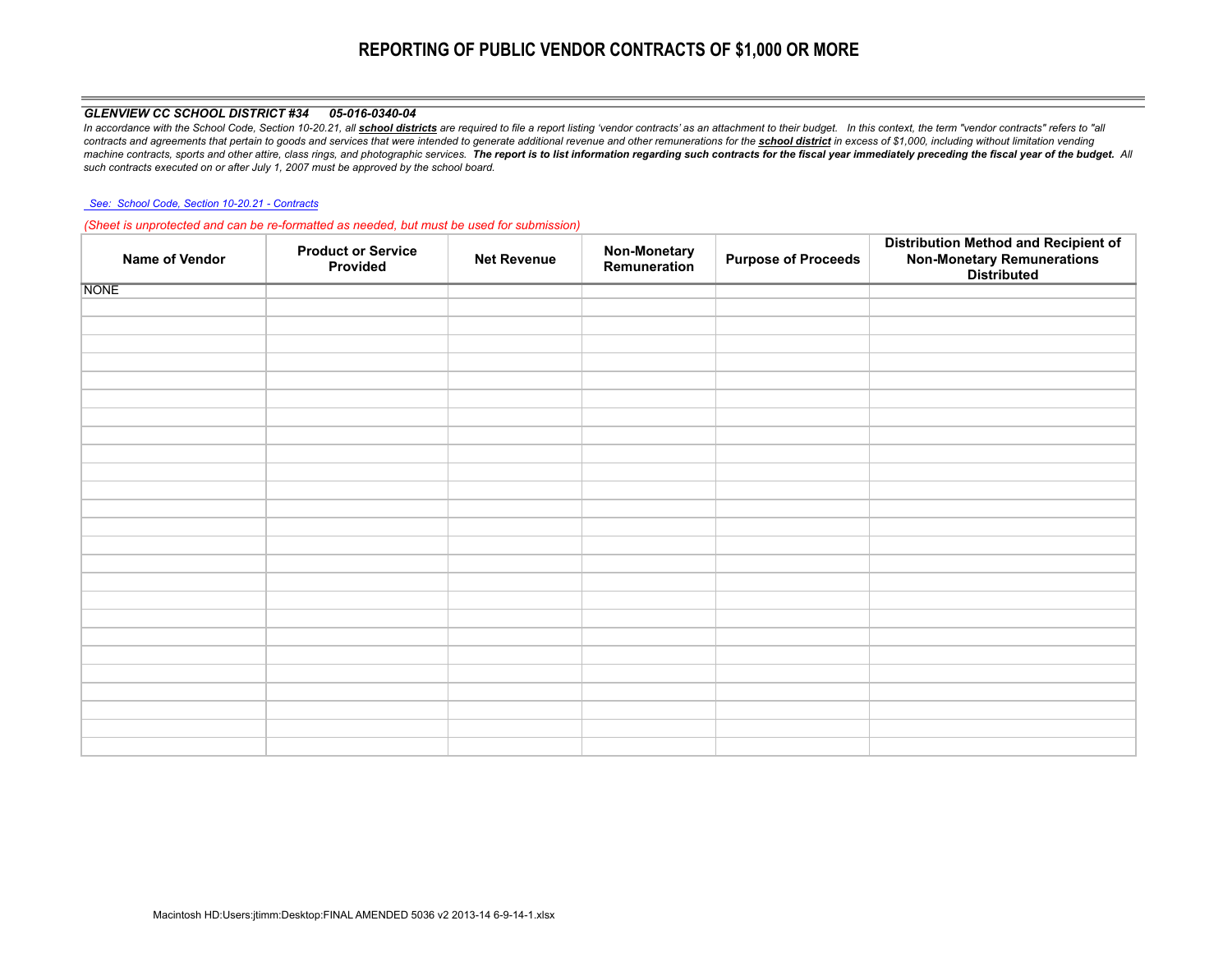## **Reference Description**

- 1 Each fund balance should correspond to the fund balance reflected on the books as of June 30th Balance Sheet Accounts #720 and #730 (audit figures, if available).
- <sup>2</sup> Accounting and Financial Reporting for Certain Grants and Other Financial Assistance. The "On-Behalf" Payments should only be reflected on this page (Budget Summary, Lines 10 and 20).
- 3 Requires the secretary of the school board to notify the county clerk (within 30 days of the transfer approval) to abate an equal amount of taxes to be next extended. See Sec. 10-22.14 & 17-2.11.
- 3a Requires notification to the county clerk to abate an equal amount from taxes next extended. See section 10-22.14
- 4 Principal on Bonds Sold:
- (1) Funding Bonds are to be entered in the fund or funds in which the liability occurs.
- (2) Refunding Bonds can be entered in the Debt Services Fund only.
- (3) Building Bonds can be entered in the Capital Projects Fund only.
- (4) Fire Prevention and Safety Bonds can be entered in the Fire Prevention & Safety Fund only.
- 5 The proceeds from the sale of school sites, buildings, or other real estate shall be used first to pay the principal and interest on any outstanding bonds on the property being sold, and after all such bonds have been retired, the remaining proceeds from the sale next shall be used by the school board to meet any urgent district needs as determined under Sections 2-3.12 and 17-2.11 of the School Code. Once these issues have been addressed, any remaining proceeds may be used for any other authorized purpose and for deposit into any district fund.
- 6 The School Code, Section 10-22.44 prohibits the transfer of interest earned on the investment of "any funds for purposes of Illinois Municipal Retirement under the Pension Code." This prohibition does not include funds for Social Security and Medicare-only purposes. For additional requirements on interest earnings, see 23 Illinois Administrative Code, Part 100, Section 100.50.
- **7** Cash plus investments must be greater than or equal to zero.
- **<sup>8</sup>** For cash basis budgets, this total will equal the Budget Summary Total Direct Receipts/Revenues (Line 9) plus Total Other Sources of Funds (Line 46).
- **<sup>9</sup>** For cash basis budgets, this total will equal the Budget Summary Total Direct Disbursements/Expenditures (Line 19) plus Total Other Uses of Funds (Line 79).
- $10$  Working Cash Fund loans may be made to any district fund for which taxes are levied (Section 20-5 of the School Code).
- <sup>11</sup> Include revenue accounts 1110 through 1115, 1117,1118 & 1120.
- <sup>12</sup> The School Code Section 17-2.2c. Tax for leasing educational facilities or computer technology or both, and for temporary relocation expense purposes.
- 13 Corporate personal property replacement tax revenue must be first applied to the Municipal Retirement/Social Security Fund to replace tax revenue lost due to the abolition of the corporate personal property tax (30 ILCS 115/12). This provision does not apply to taxes levied for Medicare-Only purposes.
- 14 Only tuition payments made to private facilities. See Functions 4200 or 4400 for estimated public facility disbursements/expenditures.
- <sub>15</sub> Payment towards the retirement of lease/purchase agreements or bonded/other indebtedness (principal only) otherwise reported within the fund e.g.: alternate revenue bonds. (Describe & Itemize)
- 16 Only abolishment of Working Cash Fund must transfer its funds directly to the Educational Fund upon adoption of a resolution and at the close of the current school Year (see 105 ILCS 5/20-8 for further explanation) Only abatement of working cash fund can transfer its funds to any fund in most need of money (see 105 ILCS 5/20-10 for further explanation)

Macintosh HD:Users:jtimm:Desktop:FINAL AMENDED 5036 v2 2013-14 6-9-14-1.xlsx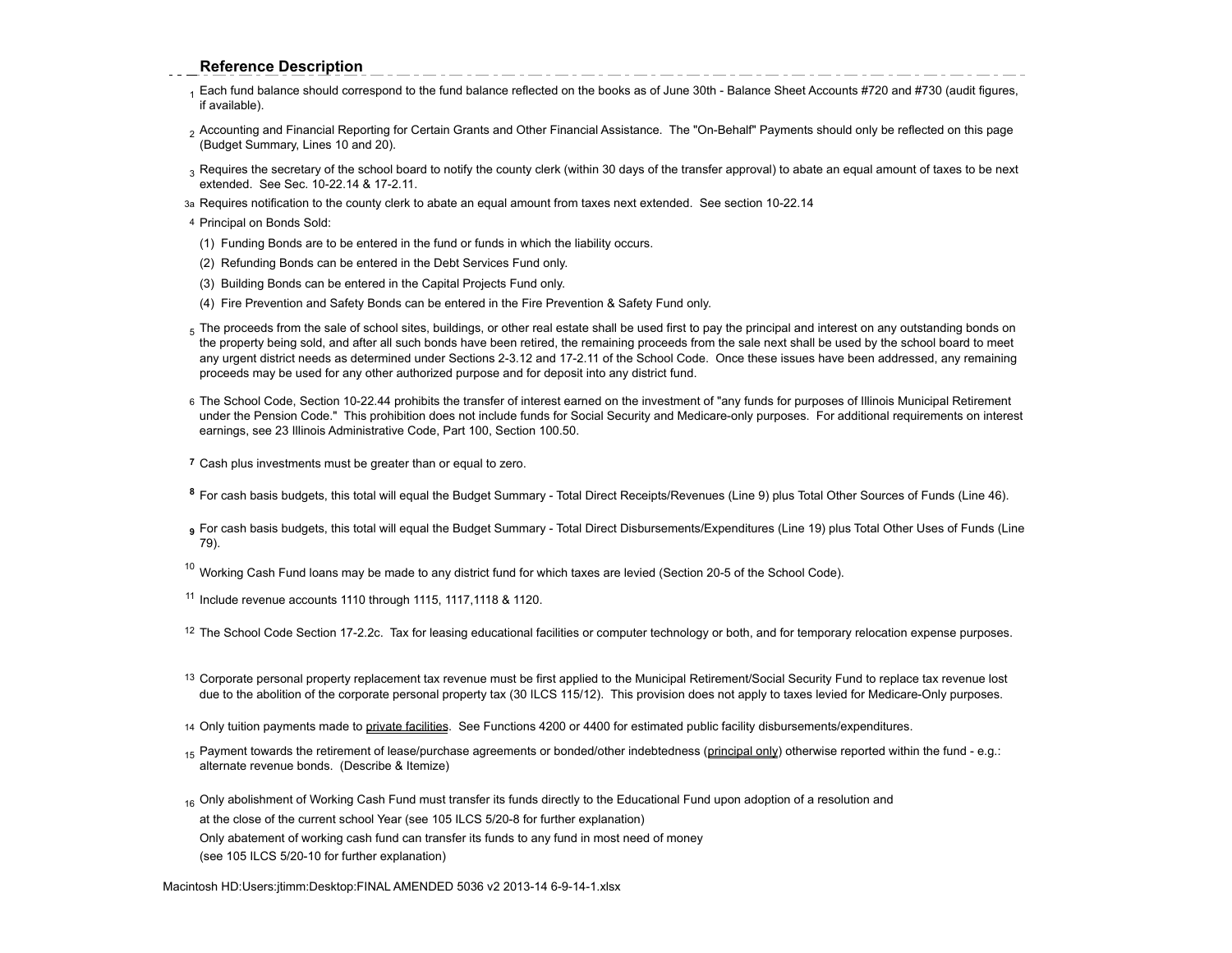| <b>CHECK FOR ERRORS</b>                                                                                                                                                               |                                              |  |  |  |  |  |
|---------------------------------------------------------------------------------------------------------------------------------------------------------------------------------------|----------------------------------------------|--|--|--|--|--|
|                                                                                                                                                                                       |                                              |  |  |  |  |  |
| This worksheet checks various cells to assure that selected items are in balance.                                                                                                     |                                              |  |  |  |  |  |
| Out-of-balance conditions are accompanied by an error message.                                                                                                                        |                                              |  |  |  |  |  |
| Errors must be corrected before the budget is finalized and submitted to ISBE.                                                                                                        |                                              |  |  |  |  |  |
| <b>Budget Item References</b>                                                                                                                                                         | <b>Message</b>                               |  |  |  |  |  |
| Is Deficit Reduction Plan Required?                                                                                                                                                   | Congratulations! You have a balanced budget. |  |  |  |  |  |
| If required, is Deficit Reduction Plan Completed (Page: DefReductPlan 20-24)?                                                                                                         |                                              |  |  |  |  |  |
| 1. Cover Page - CASH or ACCRUAL                                                                                                                                                       |                                              |  |  |  |  |  |
| Check one type of Accounting Basis used on the Cover sheet.                                                                                                                           | <b>CASH</b>                                  |  |  |  |  |  |
| 2. Budget Summary: Other Sources (Page BudgetSum 2-3 - Acct 7000), must equal Other Uses (BudgetSum 2-3 - Acct. 8000).                                                                |                                              |  |  |  |  |  |
| Estimated Beginning Fund Balance July, 1 2013 for all Funds (Cells C3 - K3)(Line must have a number or                                                                                |                                              |  |  |  |  |  |
| zero)                                                                                                                                                                                 | <b>OK</b>                                    |  |  |  |  |  |
| Transfer Among Funds (Funds 10, 20, 40 - Acct 7130 - Cells C29, D29, F29), must equal (Funds 10, 20                                                                                   | OK                                           |  |  |  |  |  |
| & 40 - Acct 8130 - Cells C52, D52, F52).                                                                                                                                              |                                              |  |  |  |  |  |
| Transfer of Interest (Funds 10 thru 90 - Acct 7140 - Cells C30:K30), must equal (Funds 10 thru 60, &                                                                                  | OK                                           |  |  |  |  |  |
| 80 - Acct 8140 - Cells C53:H53, J53).                                                                                                                                                 |                                              |  |  |  |  |  |
| Transfer to Debt Service to Pay Principal on Capital Leases (Fund 30 - Acct 7400 - Cell E39) must equal                                                                               | <b>OK</b>                                    |  |  |  |  |  |
| (Funds 10, 20 & 60 - Acct 8400 Cells C57:H60).                                                                                                                                        |                                              |  |  |  |  |  |
| Transfer to Debt Service to Pay Interest on Capital Leases (Fund 30 - Acct 7500 - Cell E40) must equal                                                                                | <b>OK</b>                                    |  |  |  |  |  |
| (Funds 10, 20 & 60 - Acct 8500 - Cells C61:H64).<br>Transfer to Debt Service Fund to Pay Principal on Revenue Bonds (Fund 30 - Acct 7600 - Cell E41) must                             |                                              |  |  |  |  |  |
| equal (Funds 10 & 20 - Acct 8600 - Cells C65:D68).                                                                                                                                    | <b>OK</b>                                    |  |  |  |  |  |
| Transfer to Debt Service to Pay Interest on Revenue Bonds (Fund 30 - Acct 7700 - Cell E42) must equal                                                                                 |                                              |  |  |  |  |  |
| (Funds 10 & 20 - Acct 8700 - Cells C69:D72).                                                                                                                                          | OK                                           |  |  |  |  |  |
| Transfer to Capital Projects Fund (Fund 60 - Acct 7800 - Cell H43) must equal (Fund 10 & 20, Acct                                                                                     |                                              |  |  |  |  |  |
| 8800 - Cells C73:D76).                                                                                                                                                                | <b>OK</b>                                    |  |  |  |  |  |
| 3. Summary of Cash Transactions: Beginning Cash Balance on Hand July 1, 2012, (CashSum 4, All Funds), cannot be negative.                                                             |                                              |  |  |  |  |  |
| Educational (Fund 10 - Cell C3)                                                                                                                                                       | OK                                           |  |  |  |  |  |
| Operations & Maintenance (Fund 20 - Cell D3)                                                                                                                                          | <b>OK</b>                                    |  |  |  |  |  |
| Debt Service (Fund 30 - Cell E3)                                                                                                                                                      | <b>OK</b>                                    |  |  |  |  |  |
| Transportation (Fund 40 - Cell F3)                                                                                                                                                    | <b>OK</b>                                    |  |  |  |  |  |
| Municipal Retirement/Social Security (Fund 50 - Cell G3)                                                                                                                              | OK                                           |  |  |  |  |  |
| Capital Projects (Fund 60 - Cell H3)                                                                                                                                                  | OK                                           |  |  |  |  |  |
| Working Cash (Fund 70 - Cell I3)                                                                                                                                                      | <b>OK</b>                                    |  |  |  |  |  |
| Tort (Fund 80 - Cell J3)                                                                                                                                                              | OK                                           |  |  |  |  |  |
| Fire Prevention & Safety (Fund 90 - Cell K3)                                                                                                                                          | OK                                           |  |  |  |  |  |
| 4. Summary of Cash Transactions: Ending Cash Balance on Hand June 30, 2013, (Page CashSum 4 - All Funds), cannot be negative.                                                         |                                              |  |  |  |  |  |
| Educational (Fund 10 - Cell C21)                                                                                                                                                      | <b>OK</b>                                    |  |  |  |  |  |
| Operations & Maintenance (Fund 20 - Cell D21)                                                                                                                                         | <b>OK</b>                                    |  |  |  |  |  |
| Debt Service (Fund 30 - Cell E21)                                                                                                                                                     | OK                                           |  |  |  |  |  |
|                                                                                                                                                                                       |                                              |  |  |  |  |  |
| Transportation (Fund 40 - F21)                                                                                                                                                        | <b>OK</b>                                    |  |  |  |  |  |
| Municipal Retirement/Social Security (Fund 50 - Cell G21)                                                                                                                             | OK                                           |  |  |  |  |  |
| Capital Projects (Fund 60 - H21)                                                                                                                                                      | <b>OK</b>                                    |  |  |  |  |  |
| Working Cash (Fund 70 - Cell I21)                                                                                                                                                     | <b>OK</b>                                    |  |  |  |  |  |
| Tort (Fund 80 - Cell J21)                                                                                                                                                             | OK                                           |  |  |  |  |  |
| Fire Prevention & Safety (Fund 90 - Cell K21)                                                                                                                                         | OK                                           |  |  |  |  |  |
| 5. Summary of Cash Transactions: Other Receipts, (Page CashSum 4), must equal Other Disbursements,<br>CashSum 4).                                                                     | (Page                                        |  |  |  |  |  |
| Interfund Loans Payable (Funds 10:60, 80, 90 - Acct 411 - Cells C6:H6, J6:K6) must equal Interfund<br>Loans Receivable (Funds 10:20, 40, 70 - Acct 141 - Cells C15:D15, F15, I15).    | OK                                           |  |  |  |  |  |
| Interfund Loans Receivable (Funds 10, 20, 40 & 70 - Acct 141 - Cells C7:D7, F7, I7) must equal<br>Interfund Loans Payable (Funds 10:60, 80, 90 - Acct 411 - Cells C16:H16, J16, K16). | OK                                           |  |  |  |  |  |

*End of Balancing*